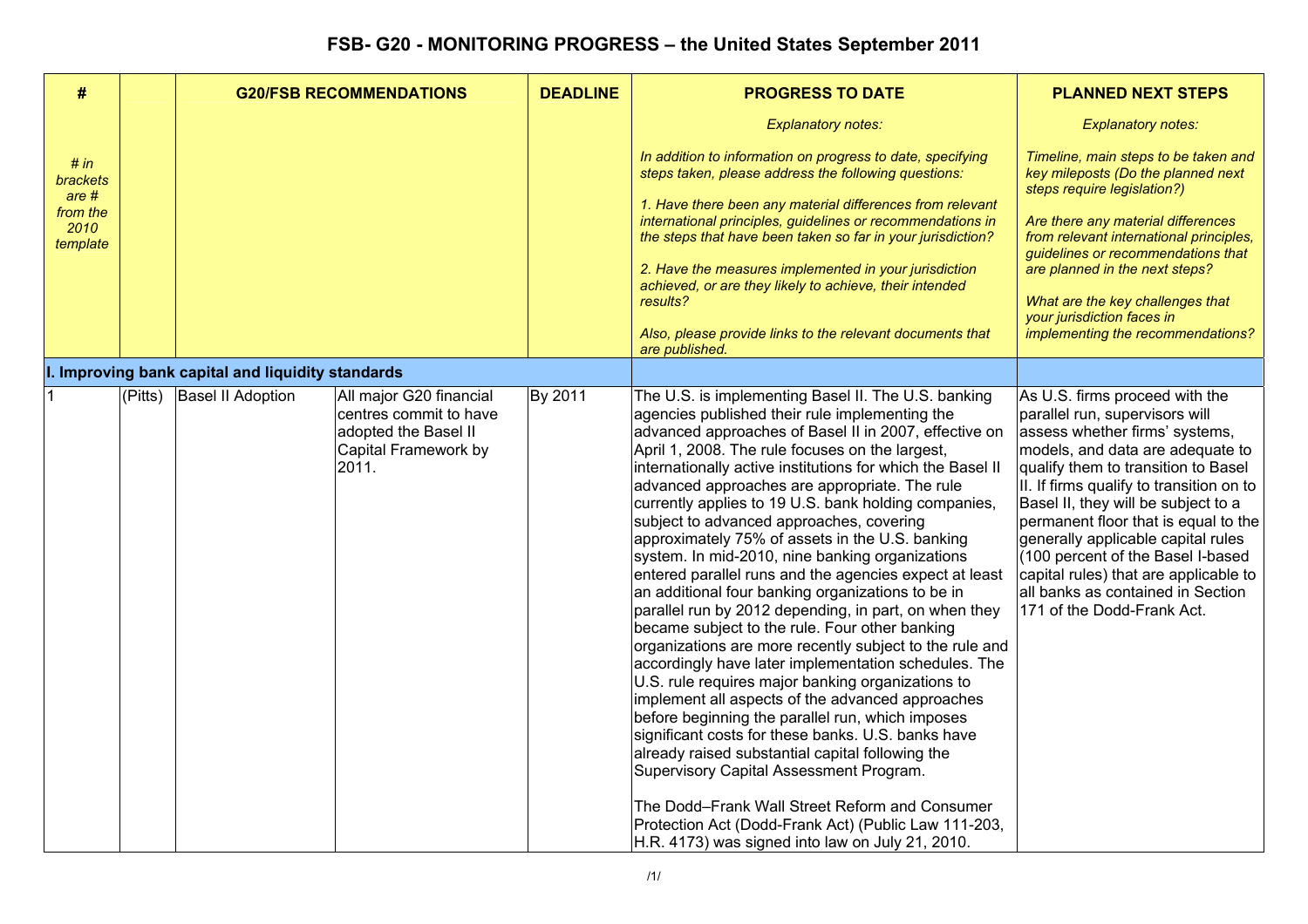|                                 |                        |                                                                                                                                                                                                                                                                                               |                                                                                                                                                                                                                                                                                                                                                                                                                           |                                     | Certain sections take effect immediately, and other<br>provisions will be implemented with delayed dates of<br>entry into force. The banking agencies are working on<br>rulemakings to implement the Basel Committee's 2009<br>enhancements, although these rulemakings are<br>complicated by the Dodd-Frank Act's prohibition on<br>references to credit ratings in regulations.                                                                                                                                                                                                                                                                                                                                                                                                                                                                                             |                                                                                                                                                                                                                      |
|---------------------------------|------------------------|-----------------------------------------------------------------------------------------------------------------------------------------------------------------------------------------------------------------------------------------------------------------------------------------------|---------------------------------------------------------------------------------------------------------------------------------------------------------------------------------------------------------------------------------------------------------------------------------------------------------------------------------------------------------------------------------------------------------------------------|-------------------------------------|-------------------------------------------------------------------------------------------------------------------------------------------------------------------------------------------------------------------------------------------------------------------------------------------------------------------------------------------------------------------------------------------------------------------------------------------------------------------------------------------------------------------------------------------------------------------------------------------------------------------------------------------------------------------------------------------------------------------------------------------------------------------------------------------------------------------------------------------------------------------------------|----------------------------------------------------------------------------------------------------------------------------------------------------------------------------------------------------------------------|
| $\overline{2}$                  | (FSB<br>2009)<br>(Tor) | Basel II trading book<br>revision                                                                                                                                                                                                                                                             | Significantly higher capital<br>requirements for risks in<br>banks' trading books will<br>be implemented, with<br>average capital<br>requirements for the<br>largest banks' trading<br>books at least doubling by<br>end-2010.<br>We welcomed the BCBS<br>agreement on a<br>coordinated start date not<br>later than 31 December<br>2011 for all elements of the<br>revised trading book rules.                           | By end-2011                         | Basel market risk revisions were published in July 2009 The U.S. agencies anticipate<br>and the U.S. agencies are working to incorporate them lissuing a final rule implementing<br>into their capital rules. The implementation of the<br>market risk revisions is complicated by the Dodd-Frank<br>Act's requirements to remove reference to credit<br>ratings in regulations.<br>The banking agencies published an Advance Notice of<br>Proposed Rulemaking (ANPR) on alternatives to the<br>use of credit ratings in regulations in the Federal<br>Register on August 25, 2010. The comment period<br>closed on October 25, 2010.<br>On January 11, 2011, the banking agencies published<br>an NPR to revise their market risk capital rules to better<br>capture risk in the trading book. The comment period<br>for market risk capital rules closed on April 11, 2011. | the trading book revisions shortly.<br>The U.S. agencies also intend to<br>issue a proposal to remove<br>references to rating agency ratings<br>from bank capital rules as part of<br>the upcoming Basel III NPR.    |
|                                 |                        | $(3(5, 6, 8)$ (Seoul) Adoption and<br>implementation of<br>international rules to<br>improve bank capital<br>and liquidity standards is consistent with<br>(Basel III); including<br>leverage ratios<br>developments in i)<br>capital standards, ii)<br>iii) leverage ratios<br>respectively. | We are committed to adopt January 1,<br>and implement fully these<br>standards (Basel III) within<br>the agreed timeframe that<br>economic recovery<br>financial stability. The new<br>framework will be<br>translated into our national<br>(Note) Please explain   laws and regulations, and<br>will be implemented<br>starting on January 1,<br>liquidity standards and 2013 and fully phased in<br>by January 1, 2019. | phased in by<br>January 1,<br>2019. | The Basel III framework agreement that was just<br>2013 and fully reached, and other Basel III proposals, must be fully<br>implemented through national regulations by the end of (NPR) in 2011 to implement Basel<br>2012. The United States is committed to meeting these IIII, including the Basel III leverage<br>deadlines.                                                                                                                                                                                                                                                                                                                                                                                                                                                                                                                                              | U.S. agencies expect to release a<br>Notice of Proposed Rulemaking<br>ratio. This will be followed by the<br>issuance of a final rule in 2012 in<br>order to meet the implementation<br>timeline of January 1, 2013. |
| $\overline{4}$ (4, 7, 9,<br>48) | (WAP)                  | Strengthening<br>supervision and<br>guidelines on banks'<br>risk management                                                                                                                                                                                                                   | Regulators should develop Ongoing<br>enhanced guidance to<br>strengthen banks' risk<br>management practices, in                                                                                                                                                                                                                                                                                                           |                                     | Supervisors conducted a horizontal review of banks'<br>capital planning processes to ensure that banks have<br>adequate capital to remain viable in a worse-than-<br>expected economic environment, including stress                                                                                                                                                                                                                                                                                                                                                                                                                                                                                                                                                                                                                                                          | Supervisory reviews are ongoing,<br>with a focus on requiring bank<br>organizations to have sound<br>capital planning policies and                                                                                   |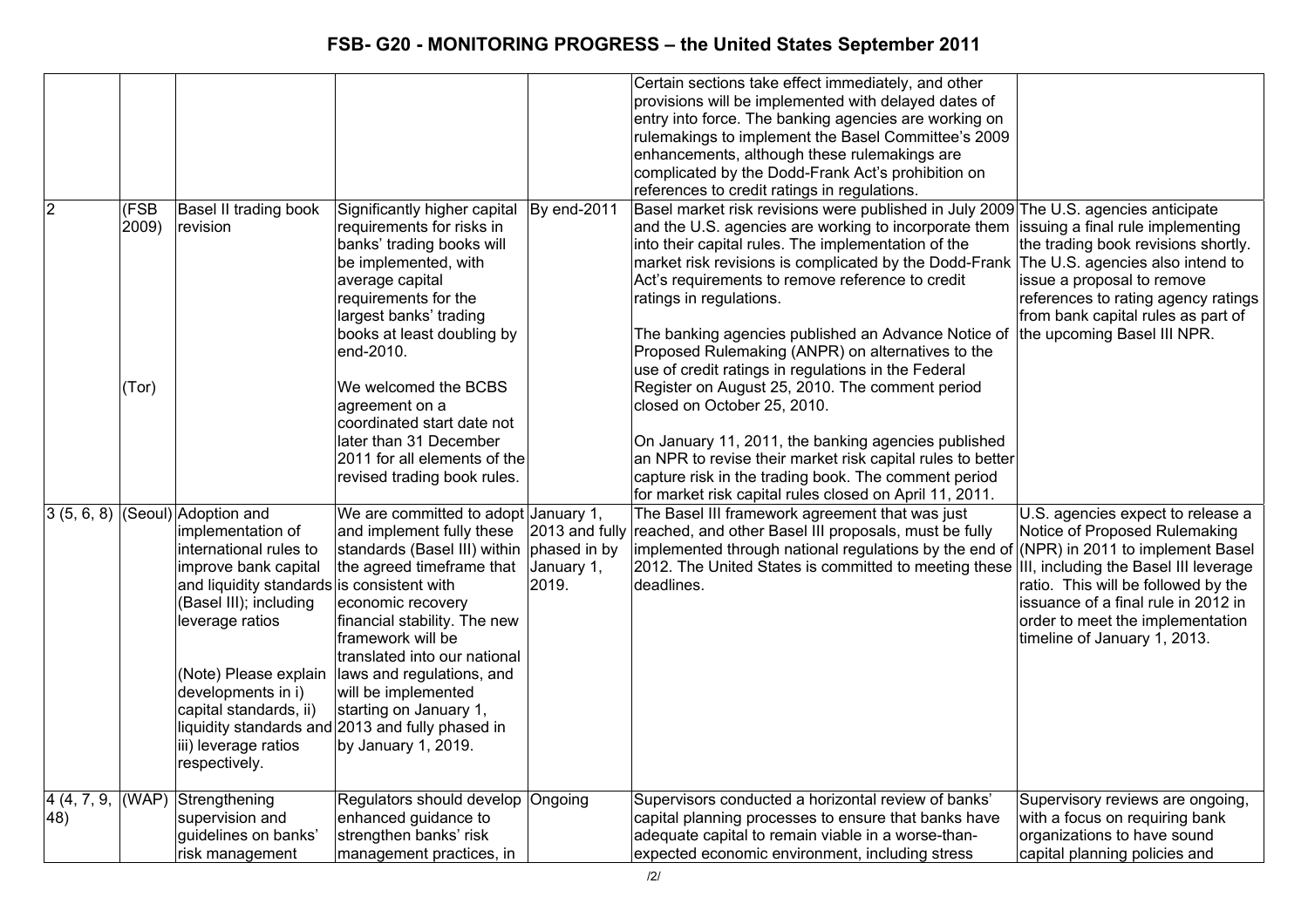|       | practices | line with international best  | testing against credible adverse macroeconomic             | decisional processes for             |
|-------|-----------|-------------------------------|------------------------------------------------------------|--------------------------------------|
|       |           | practices, and should         | scenarios.                                                 | determinations regarding dividend,   |
|       |           | encourage financial firms     |                                                            | as well as the redemption and        |
|       |           | to re-examine their internal  | Stress testing forms one part of enhanced supervision      | repurchase of common stock and       |
|       |           | controls and implement        | under the Dodd-Frank Act (DFA). The DFA requires           | other tier 1 capital instruments.    |
|       |           | strengthened policies for     | one supervisory stress test per year to be conducted       |                                      |
|       |           | sound risk management.        | by the Federal Reserve on banks with more than \$50        | Regulators are writing rules         |
|       |           |                               | billion in consolidated assets and/or banks designated     | governing stress tests under the     |
| (FSF  |           | 1.4 Supervisors should use    | for heightened supervision and two stress tests per        | DFA. The deadline for                |
| 2009) |           | the BCBS enhanced stress      | year by large firms. The DFA requires both banks and       | implementation of rules governing    |
|       |           | testing practices as a        | supervisors to disclose results, although the exact        | stress tests is January 17, 2012.    |
|       |           | critical part of the Pillar 2 | nature of that disclosure is still subject to rule making. |                                      |
|       |           | supervisory review process    |                                                            | U.S. agencies are incorporating      |
|       |           | to validate the adequacy of   | On March 22, 2010, U.S. supervisors issued the final       | the guidance into the supervisory    |
|       |           | banks' capital buffers        | interagency guidance on funding and liquidity risk         | process. U.S. supervisors            |
|       |           | above the minimum             | management.                                                | continue to monitor the liquidity    |
|       |           | regulatory capital            |                                                            | risk profiles of all banks via the   |
|       |           | requirement.                  | The policy statement emphasizes the importance of          | field examination staff.             |
|       |           |                               |                                                            |                                      |
|       |           |                               | cash flow projections, diversified funding sources,        |                                      |
| (FSF  |           | II.10 National supervisors    | stress testing, a cushion of liquid assets, and a formal,  | They also collect liquidity data at  |
| 2008) |           | should closely check          | well developed contingency funding plan as primary         | large and regional banks on a daily  |
|       |           | banks' implementation of      | tools for measuring and managing liquidity risk.           | or monthly basis.                    |
|       |           | the updated guidance on       |                                                            |                                      |
|       |           | the management and            | In the spring of 2011, Federal Reserve completed a         | On June 15, 2011, U.S. banking       |
|       |           | supervision of liquidity as   | Comprehensive Capital Analysis and Review (CCAR),          | supervisors published proposed       |
|       |           | part of their regular         | a cross-institution study of the capital plans of the 19   | guidance on stress testing           |
|       |           | supervision. If banks'        | largest U.S. bank holding companies. The CCAR              | applicable to all banking            |
|       |           | implementation of the         | involved a forward-looking, detailed evaluation of         | organizations with more \$10 billion |
|       |           | guidance is inadequate,       | capital planning and stress scenario analysis at the 19    | in consolidated assets               |
|       |           | supervisors will take more    | large bank holding companies. As part of the CCAR,         |                                      |
|       |           | prescriptive action to        | the Federal Reserve assessed the firm's ability, after     |                                      |
|       |           | improve practices.            | taking into account the proposed capital actions, to       |                                      |
|       |           |                               | maintain sufficient capital levels to continue lending in  |                                      |
| (FSB  |           | Regulators and                | stressed economic environments, including under an         |                                      |
| 2009) |           | supervisors in emerging       | adverse scenario specified by the Federal Reserve.         |                                      |
|       |           | markets will enhance their    |                                                            |                                      |
|       |           | supervision of banks'         | The Dodd-Frank Act requires the Federal Reserve to         |                                      |
|       |           | operation in foreign          | conduct annual stress tests for all systemically           |                                      |
|       |           | currency funding markets.     | important companies and publish a summary of the           |                                      |
|       |           |                               | results. Additionally, the Act requires that these         |                                      |
|       |           |                               | systemically important companies and all other             |                                      |
|       |           |                               | financial companies with \$10 billion or more in assets    |                                      |
|       |           |                               | that are regulated by a primary Federal financial          |                                      |
|       |           |                               | regulatory agency conduct semi-annual or annual            |                                      |
|       |           |                               |                                                            |                                      |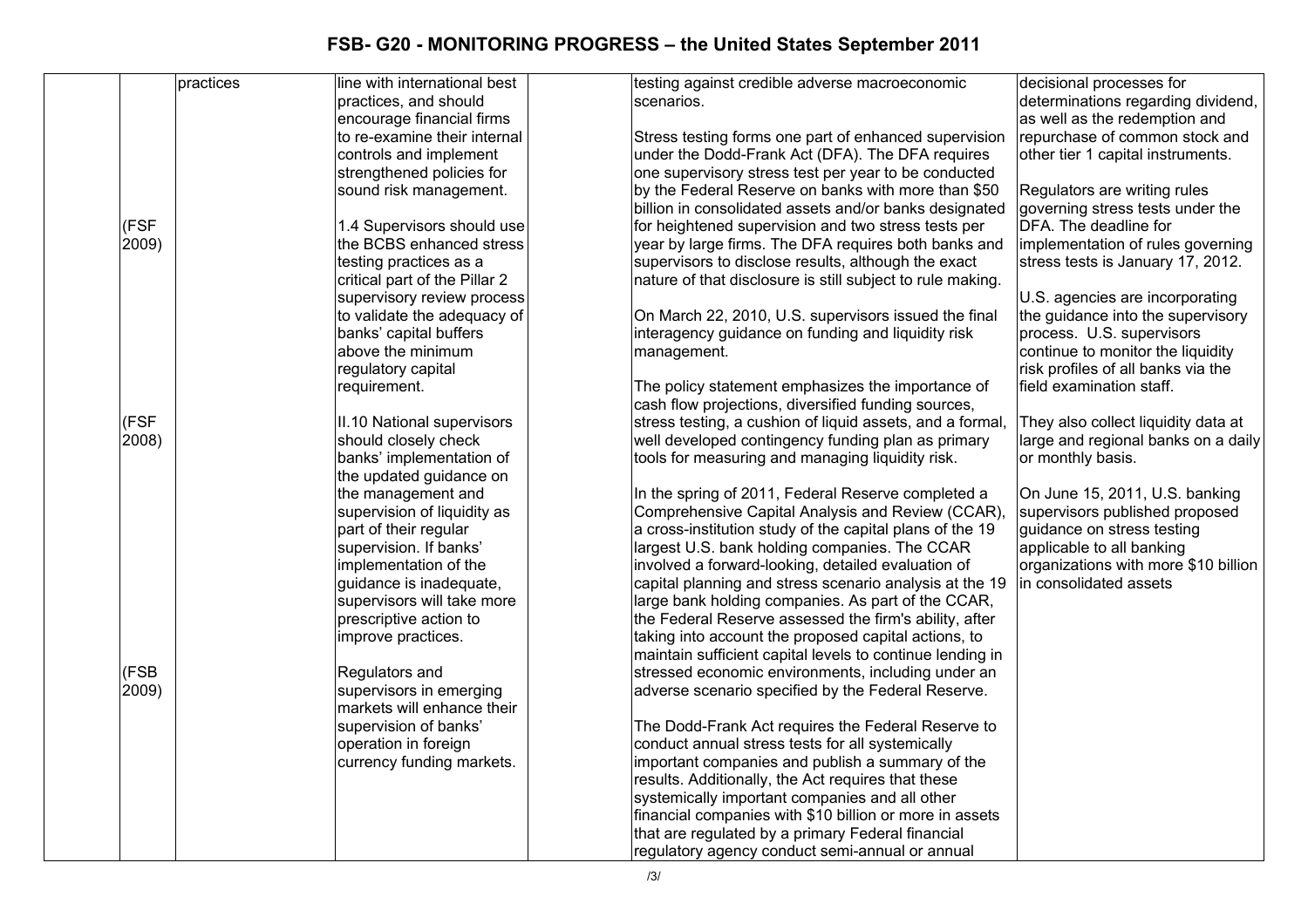|                         |         |                                                                               |                                                                                                                                                                                                                                                                                                                                                                                      |                                    | (respectively) internal stress tests and publish a<br>summary of the results.                                                                                                                                                                                                                                                                                                                                                                                                                                                                                                                                                                        |                                                                                                                                                       |
|-------------------------|---------|-------------------------------------------------------------------------------|--------------------------------------------------------------------------------------------------------------------------------------------------------------------------------------------------------------------------------------------------------------------------------------------------------------------------------------------------------------------------------------|------------------------------------|------------------------------------------------------------------------------------------------------------------------------------------------------------------------------------------------------------------------------------------------------------------------------------------------------------------------------------------------------------------------------------------------------------------------------------------------------------------------------------------------------------------------------------------------------------------------------------------------------------------------------------------------------|-------------------------------------------------------------------------------------------------------------------------------------------------------|
|                         |         |                                                                               | II. Addressing systemically important financial institutions (SIFIs)                                                                                                                                                                                                                                                                                                                 |                                    |                                                                                                                                                                                                                                                                                                                                                                                                                                                                                                                                                                                                                                                      |                                                                                                                                                       |
| $\sqrt{5(19)}$          | (Pitts) | Consistent,<br>consolidated<br>supervision and<br>regulation of SIFIs         | All firms whose failure<br>could pose a risk to<br>financial stability must be<br>subject to consistent,<br>consolidated supervision<br>and regulation with high<br>standards.                                                                                                                                                                                                       | Ongoing                            | The Dodd-Frank Act modifies U.S. regulatory<br>framework by creating the Financial Stability Oversight<br>Council (FSOC), chaired by the Secretary of the<br>Treasury, with the authority to determine that a<br>nonbank financial company shall be supervised by the<br>Board of Governors and subject to prudential<br>standards if the Council determines that material<br>financial distress at the nonbank financial company, or<br>the nature, scope, size, scale, concentration,<br>interconnectedness, or mix of the activities of the<br>nonbank financial company, could pose a threat to the<br>financial stability of the United States. | The FSOC issued a second notice<br>of proposed rulemaking and<br>proposed guidance on October 11,<br>2011.                                            |
| $ 6 (43, 44)  $ (Pitts) |         | Mandatory<br>international recovery<br>and resolution<br>planning for G-SIFIs | Systemically important<br>financial firms should<br>develop internationally-<br>consistent firm-specific<br>contingency and resolution groups)<br>plans. Our authorities<br>should establish crisis<br>management groups for<br>the major cross-border<br>firms and a legal<br>framework for crisis<br>intervention as well as<br>improve information<br>sharing in times of stress. | setting up<br>crisis<br>management | End-2010 (for The banking agencies have actively participated in<br>drafting and commenting on the documents included in<br>the Key Attributes of Effective Resolution Regimes for<br>Financial Institutions that was approved by the FSB<br>Plenary in Oct. 2011. CMG meetings have been held<br>with major U.S. banking firms and their significant host<br>regulators (see #43).                                                                                                                                                                                                                                                                  | Information from the recovery<br>plans will help to inform the U.S.<br>regulators in developing and<br>maintaining firm-specific resolution<br>plans. |
|                         | (Seoul) |                                                                               | We agreed that G-SIFIs<br>should be subject to a<br>sustained process of<br>mandatory international<br>recovery and resolution<br>planning. We agreed to<br>conduct rigorous risk<br>assessment on G-SIFIs<br>through international<br>supervisory colleges and<br>negotiate institution-<br>specific crisis cooperation<br>agreements within crisis                                 | Ongoing                            | The U.S. firms submitted initial recovery plans to U.S.<br>regulators on August 16, 2010. U.S. regulators<br>reviewed the plans and are working with the firms to<br>further refine them.                                                                                                                                                                                                                                                                                                                                                                                                                                                            |                                                                                                                                                       |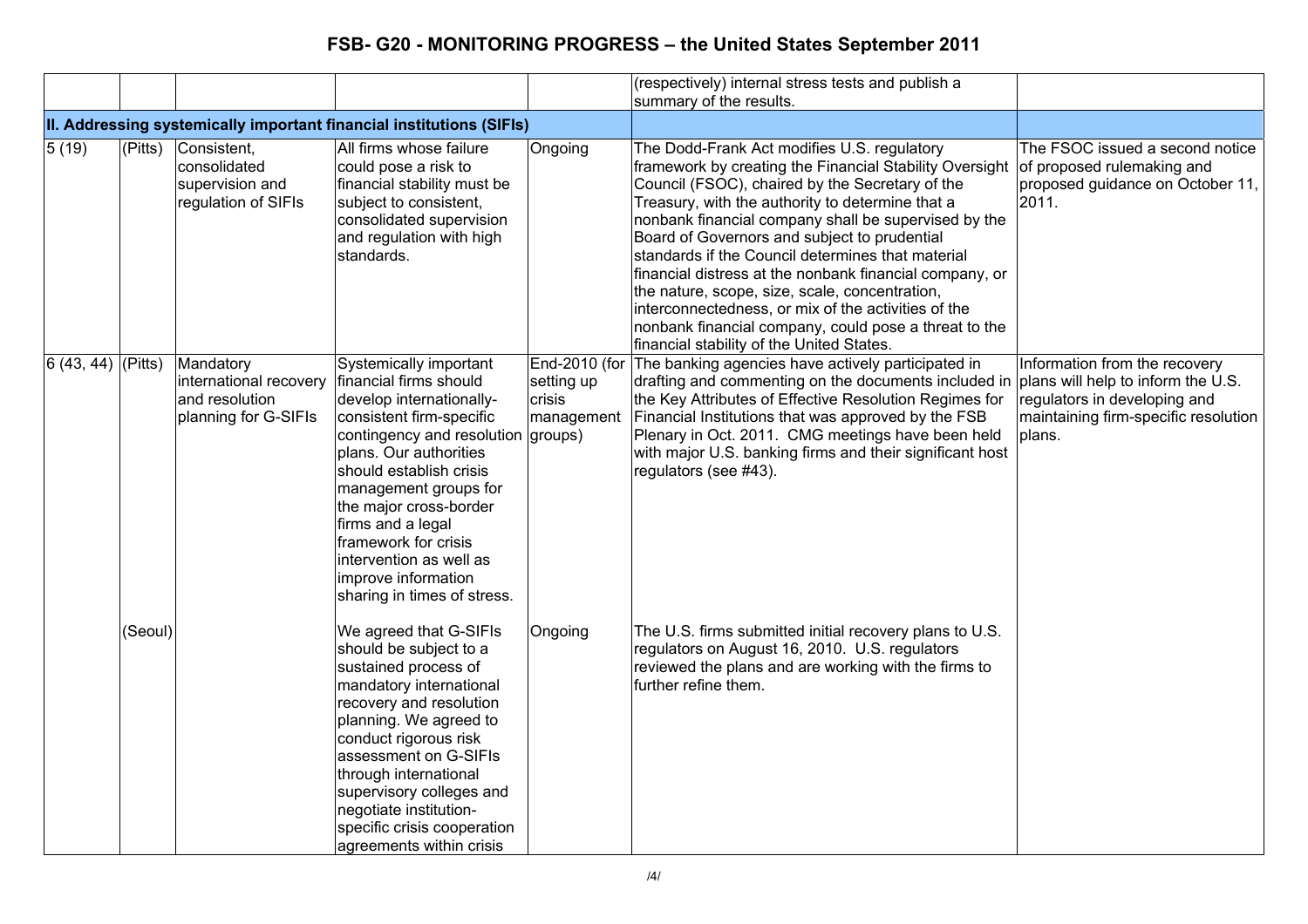|                 |       |                                           | management groups.                                           |                                                                                                                  |                                                                            |
|-----------------|-------|-------------------------------------------|--------------------------------------------------------------|------------------------------------------------------------------------------------------------------------------|----------------------------------------------------------------------------|
|                 |       |                                           |                                                              |                                                                                                                  |                                                                            |
|                 | (Lon) |                                           | To implement the FSF<br>principles for cross-border          |                                                                                                                  |                                                                            |
|                 |       |                                           | crisis management<br>immediately. Home                       |                                                                                                                  |                                                                            |
|                 |       |                                           | authorities of each major                                    |                                                                                                                  |                                                                            |
|                 |       |                                           | financial institution should                                 |                                                                                                                  |                                                                            |
|                 |       |                                           | ensure that the group of                                     |                                                                                                                  |                                                                            |
|                 |       |                                           | authorities with a common                                    |                                                                                                                  |                                                                            |
|                 |       |                                           | interest in that financial                                   |                                                                                                                  |                                                                            |
|                 |       |                                           | linstitution meets at least                                  |                                                                                                                  |                                                                            |
|                 |       |                                           | annually.                                                    |                                                                                                                  |                                                                            |
| $\sqrt{7}$ (45) |       | (Seoul) Implementation of<br><b>BCBS</b>  | We reaffirmed our Toronto Ongoing<br>commitment to national- | The Dodd-Frank Act created new authority to resolve<br>nonbank financial institutions, similar to that which the | The FRB and FDIC are finalizing<br>issuance of a rule implementing         |
|                 |       | recommendations on                        | level implementation of the                                  | FDIC has with regard to insured banks, whose failure                                                             | the resolution plan provision in the                                       |
|                 |       | the cross-border bank BCBS's cross-border |                                                              | could have serious systemic effects. Additionally,                                                               | legislation which is due 18 months                                         |
|                 |       | resolution                                | resolution                                                   | legislation requires resolution plans for all large bank                                                         | from enactment.                                                            |
|                 |       |                                           | recommendations.                                             | holding companies and non-bank financial companies                                                               |                                                                            |
|                 |       |                                           |                                                              | subject to heightened supervision by the Federal                                                                 | On September 21, 2011, the FDIC                                            |
|                 | (Tor) |                                           | We endorsed and have                                         | Reserve.                                                                                                         | adopted an interim rule requiring                                          |
|                 |       |                                           | committed to implement<br>our domestic resolution            |                                                                                                                  | an insured depository institution                                          |
|                 |       |                                           | powers and tools in a                                        | Title II of the Dodd-Frank Act allows the FDIC to be                                                             | with \$50 billion or more in total                                         |
|                 |       |                                           | manner that preserves                                        | appointed as receiver for nonbank financial firms, the                                                           | assets to submit to the FDIC a                                             |
|                 |       |                                           | financial stability and are                                  | failure of which could cause systemic risk to the U.S.<br>economy. Under the Dodd-Frank Act framework, the       | contingency plan for the resolution<br>of such institution in the event of |
|                 |       |                                           | committed to implement                                       | FDIC can create a bridge firm in order to maximize                                                               | its failure. Comments are due by                                           |
|                 |       |                                           | the ten key                                                  | value in an orderly liquidation process for a financial                                                          | November 21, 2011.                                                         |
|                 |       |                                           | recommendations on                                           | group. While Title II became effective upon signing,                                                             |                                                                            |
|                 |       |                                           | cross-border bank                                            | the FDIC drafted regulations for the implementation of                                                           |                                                                            |
|                 |       |                                           | resolution issued by the                                     | its authority under Title II to provide clarity on how the                                                       |                                                                            |
|                 |       |                                           | BCBS in March 2010.                                          | FDIC would implement a resolution under the Dodd-                                                                |                                                                            |
|                 | (WAP) |                                           | National and regional                                        | Frank Act. A first set of interim final rules was adopted                                                        |                                                                            |
|                 |       |                                           | authorities should review                                    | in January 2011. A second set of rules was proposed                                                              |                                                                            |
|                 |       |                                           | resolution regimes and                                       | in March 2011, and a final rule was approved in July                                                             |                                                                            |
|                 |       |                                           | bankruptcy laws in light of                                  | 2011.                                                                                                            |                                                                            |
|                 |       |                                           | recent experience to                                         |                                                                                                                  |                                                                            |
|                 |       |                                           | ensure that they permit an                                   |                                                                                                                  |                                                                            |
|                 |       |                                           | orderly wind-down of large                                   |                                                                                                                  |                                                                            |
|                 |       |                                           | complex cross-border                                         |                                                                                                                  |                                                                            |
|                 |       |                                           | financial institutions.                                      |                                                                                                                  |                                                                            |
|                 |       |                                           |                                                              |                                                                                                                  |                                                                            |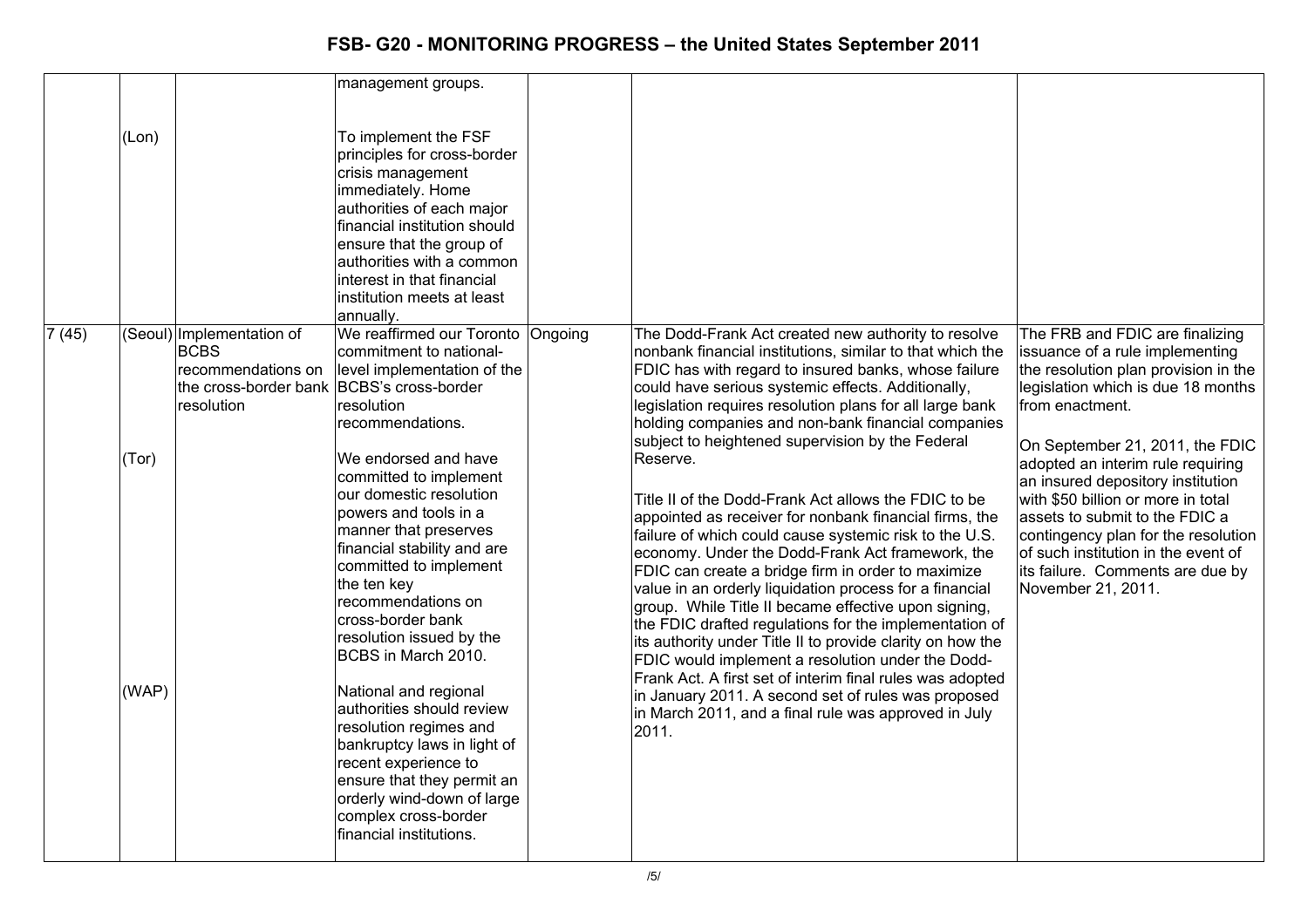|          | (FSF<br>2008)  |                                                        | VI.6 Domestically,<br>authorities need to review<br>and, where needed,<br>strengthen legal powers<br>and clarify the division of<br>responsibilities of different<br>national authorities for<br>dealing with weak and<br>failing banks.                                                                                                                |                                                                      |                                                                                                                                                                                                                                                                                                                                                                                                                                                                       |                                                                                                                                                                                                                                                                                                |
|----------|----------------|--------------------------------------------------------|---------------------------------------------------------------------------------------------------------------------------------------------------------------------------------------------------------------------------------------------------------------------------------------------------------------------------------------------------------|----------------------------------------------------------------------|-----------------------------------------------------------------------------------------------------------------------------------------------------------------------------------------------------------------------------------------------------------------------------------------------------------------------------------------------------------------------------------------------------------------------------------------------------------------------|------------------------------------------------------------------------------------------------------------------------------------------------------------------------------------------------------------------------------------------------------------------------------------------------|
| 8(41)    | (Lon)          | <b>Supervisory colleges</b>                            | To establish the remaining<br>supervisory colleges for<br>significant cross-border<br>firms by June 2009.                                                                                                                                                                                                                                               | <b>June 2009</b><br>(for<br>establishing<br>supervisory<br>colleges) | Supervisory colleges for significant U.S. cross-border<br>banking firms have been established and in-person as<br>well as conference call meetings are held regularly.<br>U.S. state insurance and banking regulators have<br>participated in nine supervisory colleges for<br>internationally active insurance groups. U.S. insurance<br>regulators are convening three colleges and five others followed up on issues raised at the<br>are in the discussion phase. | The U.S. CMGs will continue to<br>meet on a multi- and bi-lateral<br>basis with key host supervisors to<br>address outstanding resolution<br>issues identified at the July 2010<br>meeting. U.S. interagency staff<br>July 2010 meeting ahead of further<br>discussions with host supervisors. |
|          | (Seoul)        |                                                        | We agreed to conduct<br>rigorous risk assessment<br>on these firms through<br>international supervisory<br>colleges                                                                                                                                                                                                                                     | Ongoing                                                              | Crisis Management Group (CMG) meetings to discuss<br>crisis management, recovery, and resolution planning<br>have been held for major U.S. banking institutions that<br>also have core colleges (see #41). CMG meetings with<br>significant host supervisors have been held regularly<br>since January 2010.                                                                                                                                                          | The next meeting of the U.S.<br>CMGs is planned for January<br>2012.                                                                                                                                                                                                                           |
| 9(42)    | (FSF)<br>2008) | of information and<br>coordination                     | Supervisory exchange V.7 To quicken supervisory Ongoing<br>responsiveness to<br>developments that have a<br>common effect across a<br>number of institutions,<br>supervisory exchange of<br>information and<br>coordination in the<br>development of best<br>practice benchmarks<br>should be improved at both<br>national and international<br>levels. |                                                                      | Supervisory colleges for significant U.S. cross-border<br>banking firms have been established and are holding<br>in-person as well as conference call meetings.                                                                                                                                                                                                                                                                                                       | Ongoing - supervisory colleges<br>will continue to meet and<br>exchange information on a regular<br>basis.                                                                                                                                                                                     |
| 10 (New) |                | (Seoul) More effective<br>oversight and<br>supervision | We agreed that<br>supervisors should have<br>strong and unambiguous<br>mandates, sufficient<br>independence to act,<br>appropriate resources, and<br>a full suite of tools and                                                                                                                                                                          | Ongoing                                                              | Under national legislation, including the Dodd-Frank<br>Act, supervisors have a strong mandate,<br>independence, and well-stocked toolboxes of powers<br>to address risks, including stress-testing and early<br>intervention under the heightened prudential standards<br>provided in Dodd-Frank.                                                                                                                                                                    | A heightened prudential standards<br>regulation will implement the<br>statutory language.<br>Ongoing participation in colleges<br>and major International policy                                                                                                                               |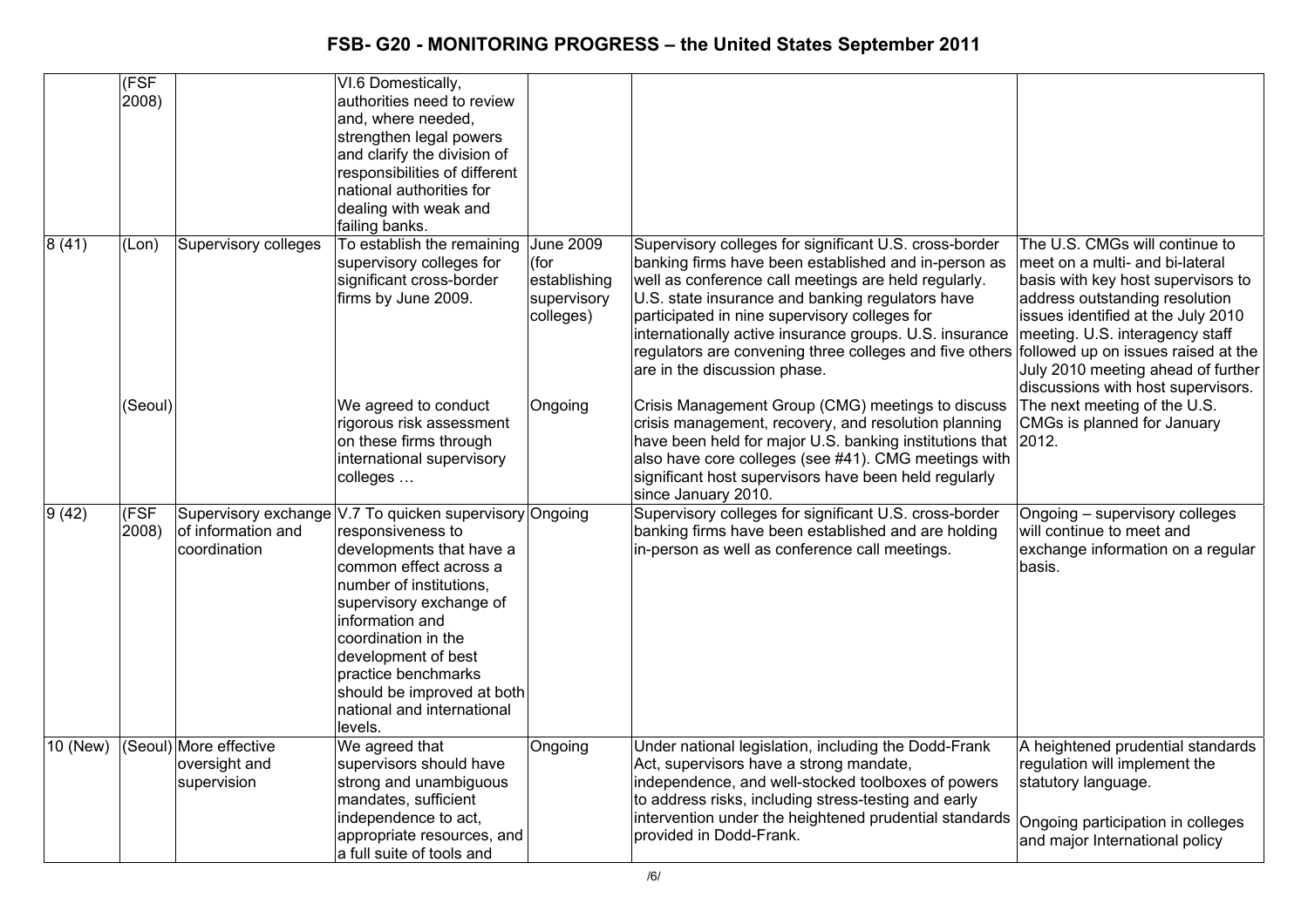|                      |               |                                                                  | powers to proactively<br>identify and address risks,<br>including regular stress<br>testing and early<br>intervention.                                                                                                                                                                   |         | Supervisors are exchanging information and improving<br>coordination in a number of ways, e.g., through the<br>supervisory colleges, through participation in all of the<br>major international efforts to improve supervisory<br>responses to developments that have a common effect<br>across a number of institutions.                                                                                                                                                                                                                                                                      | efforts.                                                                                                                                                                                                                                                                                                                                                                                                                                 |
|----------------------|---------------|------------------------------------------------------------------|------------------------------------------------------------------------------------------------------------------------------------------------------------------------------------------------------------------------------------------------------------------------------------------|---------|------------------------------------------------------------------------------------------------------------------------------------------------------------------------------------------------------------------------------------------------------------------------------------------------------------------------------------------------------------------------------------------------------------------------------------------------------------------------------------------------------------------------------------------------------------------------------------------------|------------------------------------------------------------------------------------------------------------------------------------------------------------------------------------------------------------------------------------------------------------------------------------------------------------------------------------------------------------------------------------------------------------------------------------------|
| the financial system |               |                                                                  | III. Extending the regulatory perimeter to entities/activities that pose risks to                                                                                                                                                                                                        |         |                                                                                                                                                                                                                                                                                                                                                                                                                                                                                                                                                                                                |                                                                                                                                                                                                                                                                                                                                                                                                                                          |
| 11(27)               | (Lon)         | Review of the<br>boundaries of the<br>regulatory framework       | We will each review and<br>adapt the boundaries of<br>the regulatory framework<br>to keep pace with<br>developments in the<br>financial system and<br>promote good practices<br>and consistent approaches<br>at an international level.                                                  | Ongoing | The FSOC has authority to expand the U.S. regulatory<br>perimeter by designating the largest, most<br>interconnected nonbank firms for heightened prudential<br>standards and supervision by the Federal Reserve.                                                                                                                                                                                                                                                                                                                                                                              | The FSOC has proposed a rule<br>regarding the criteria and process<br>for designating nonbank financial<br>firms. FSOC issued a second<br>more detailed proposal on this<br>framework, with interpretive<br>guidance on October 11, 2011 for<br>public comment.                                                                                                                                                                          |
| 12(30)               | (FSF<br>2008) | and expertise to<br>oversee the risks of<br>financial innovation | Supervisory resources V.1 Supervisors should<br>see that they have the<br>requisite resources and<br>expertise to oversee the<br>risks associated with<br>financial innovation and to<br>ensure that firms they<br>supervise have the<br>capacity to understand and<br>manage the risks. | Ongoing | Ongoing.                                                                                                                                                                                                                                                                                                                                                                                                                                                                                                                                                                                       | Ongoing.                                                                                                                                                                                                                                                                                                                                                                                                                                 |
| <b>Hedge funds</b>   |               |                                                                  |                                                                                                                                                                                                                                                                                          |         |                                                                                                                                                                                                                                                                                                                                                                                                                                                                                                                                                                                                |                                                                                                                                                                                                                                                                                                                                                                                                                                          |
| 13(33)               |               | (Seoul) Regulation (including<br>registration) of hedge<br>funds | We also firmly recommitted End-2009<br>to work in an<br>internationally consistent<br>and non-discriminatory<br>manner to strengthen<br>regulation and supervision<br>on hedge funds,                                                                                                    |         | Operators and managers of commodity pools are<br>required to register with the CFTC as Commodity Pool<br>Operators, and those who make trading decisions on a<br>pool's behalf must register with the CFTC as<br>Commodity Trading Advisors. Certain exemptions<br>from registration apply, however, including for<br>operators of pools that accept no more than 15<br>participants or are "otherwise regulated" as an SEC-<br>registered investment company, as well as operators of<br>pools that have limited futures activity or that restrict<br>participation to sophisticated persons. | On January 26, 2011, the CFTC<br>and SEC jointly proposed rules<br>that would require certain private<br>fund advisers to maintain records<br>and certain private fund advisers<br>to file non-public information<br>designed to assist the Financial<br>Stability Oversight Council in its<br>assessment of systemic risk in the<br>U.S. financial system. Under the<br>proposal, each private fund<br>adviser would file certain basic |
|                      | (Lon)         |                                                                  | Hedge funds or their<br>managers will be<br>registered and will be                                                                                                                                                                                                                       |         | Pursuant to legislation passed by Congress, CFTC and<br>SEC staff have jointly proposed regulations for public<br>comment that establish the form and content of the                                                                                                                                                                                                                                                                                                                                                                                                                           | information annually, and certain<br>large private advisers ( <i>i.e.</i> those<br>advisers managing hedge funds                                                                                                                                                                                                                                                                                                                         |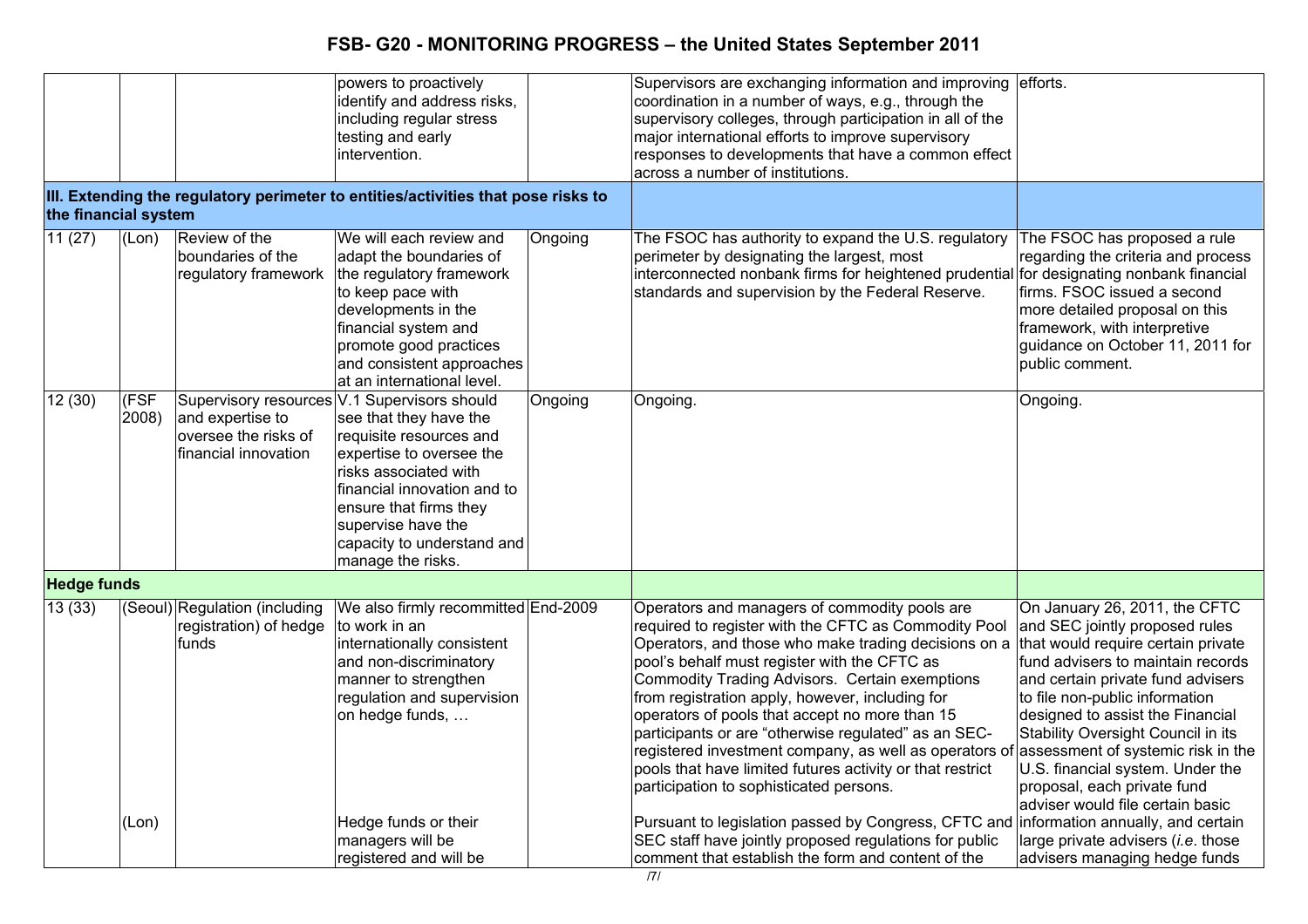|        |       |                                              | required to disclose<br>appropriate information on<br>an ongoing basis to<br>supervisors or regulators,<br>including on their leverage,<br>necessary for assessment<br>of the systemic risks they<br>pose individually or<br>collectively. Where<br>appropriate registration<br>should be subject to a<br>minimum size. They will be<br>subject to oversight to<br>ensure that they have<br>adequate risk<br>management. |                 | reports that dual-registered investment advisers to<br>private funds are required to file. The regulations will<br>require investment advisers to maintain records and<br>may require them to file information related to: use of<br>leverage; counterparty credit risk exposure; trading and report) would file basic information<br>investment positions; valuation policies and practices<br>of the advised fund(s); types of assets held; side<br>arrangements or side letters; trading practices; and any<br>other information deemed necessary. Reports of dual<br>registrants are expected to be filed SEC and made<br>available to the CFTC. | that collectively have at least \$1<br>billion in assets as of the close of<br>business on any day during the<br>reporting period for the required<br>each quarter along with additional<br>systemic risk related information<br>concerning certain of their private<br>funds. The comment period<br>closed on April 12, 2011, and the<br>CFTC and SEC plan to finalize the<br>rules this fall.<br>Recordkeeping and reporting<br>requirements will include<br>disclosure of: (i) assets under<br>management; (ii) use of leverage;<br>(iii) counterparty credit risk<br>exposure; (iv) trading and<br>investment positions; and (v)<br>trading practices, as well as other<br>specified information.<br>The Dodd-Frank Act provides for a<br>one-year transition period from the<br>date of enactment before the<br>private fund adviser registration<br>and recordkeeping/disclosure<br>obligations go into effect. The<br>SEC will engage in rulemaking to |
|--------|-------|----------------------------------------------|--------------------------------------------------------------------------------------------------------------------------------------------------------------------------------------------------------------------------------------------------------------------------------------------------------------------------------------------------------------------------------------------------------------------------|-----------------|------------------------------------------------------------------------------------------------------------------------------------------------------------------------------------------------------------------------------------------------------------------------------------------------------------------------------------------------------------------------------------------------------------------------------------------------------------------------------------------------------------------------------------------------------------------------------------------------------------------------------------------------------|---------------------------------------------------------------------------------------------------------------------------------------------------------------------------------------------------------------------------------------------------------------------------------------------------------------------------------------------------------------------------------------------------------------------------------------------------------------------------------------------------------------------------------------------------------------------------------------------------------------------------------------------------------------------------------------------------------------------------------------------------------------------------------------------------------------------------------------------------------------------------------------------------------------------------------------------------------------|
| 14(34) | (Lon) | Effective oversight of<br>cross-border funds | We ask the FSB to<br>develop mechanisms for<br>cooperation and<br>information sharing<br>between relevant<br>authorities in order to<br>ensure effective oversight<br>is maintained when a fund<br>is located in a different<br>jurisdiction from the<br>manager. We will,<br>cooperating through the<br><b>FSB, develop measures</b>                                                                                    | <b>End-2009</b> | SEC staff chairs an IOSCO task force that is exploring<br>generally mechanisms for supervisory cooperation.<br>The SEC and CFTC participate in the IOSCO Task<br>Force on Unregulated Entities. As part of this effort,<br>the SEC and CFTC staffs conducted a global survey of<br>hedge fund managers as of September 30, 2010. The<br>results of the survey have been provided to the FSB.                                                                                                                                                                                                                                                         | implement certain provisions.                                                                                                                                                                                                                                                                                                                                                                                                                                                                                                                                                                                                                                                                                                                                                                                                                                                                                                                                 |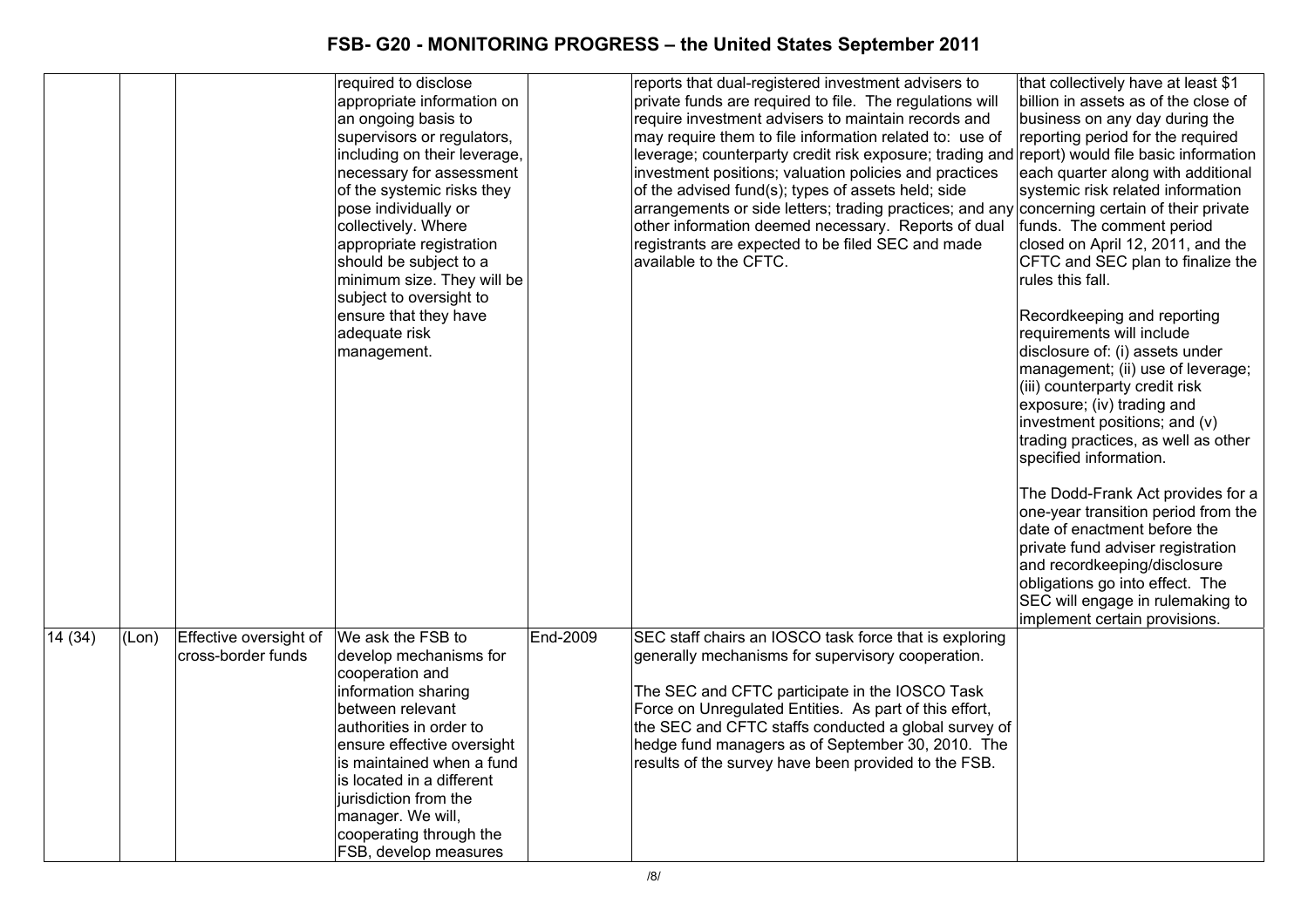|                       |               |                                                                                 | that implement these<br>principles by the end of<br>2009.                                                                                                                                                                                                                                                                                                  |             |                                                                                                                                                                                                                                                                                                                                                                                                                                                                                                                                                                                                                                                                                                                                                                                                                                                                                                                                                                                                                                                                                 |                                                                                                                                                |
|-----------------------|---------------|---------------------------------------------------------------------------------|------------------------------------------------------------------------------------------------------------------------------------------------------------------------------------------------------------------------------------------------------------------------------------------------------------------------------------------------------------|-------------|---------------------------------------------------------------------------------------------------------------------------------------------------------------------------------------------------------------------------------------------------------------------------------------------------------------------------------------------------------------------------------------------------------------------------------------------------------------------------------------------------------------------------------------------------------------------------------------------------------------------------------------------------------------------------------------------------------------------------------------------------------------------------------------------------------------------------------------------------------------------------------------------------------------------------------------------------------------------------------------------------------------------------------------------------------------------------------|------------------------------------------------------------------------------------------------------------------------------------------------|
| 15(35)                | (Lon)         | of counter-party risk<br>associated with hedge hedge funds as their<br>funds    | Effective management Supervisors should require Ongoing<br>that institutions which have<br>counterparties have<br>effective risk management,<br>including mechanisms to<br>monitor the funds' leverage<br>and set limits for single<br>counterparty exposures.                                                                                             |             | The Dodd-Frank Act generally requires all advisers to<br>hedge funds (and other private pools of capital,<br>including private equity funds) whose assets under<br>management exceed \$100 million to register with the<br>SEC. The Act authorizes the SEC to impose<br>recordkeeping and reporting requirements on not only<br>those advisers required to register, but also certain<br>other private fund advisers (i.e. advisers to venture<br>capital funds). The recordkeeping and reporting<br>requirements are designed to require private fund<br>advisers to report information on the funds they<br>manage that is sufficient to assess whether any fund<br>poses a threat to financial stability.                                                                                                                                                                                                                                                                                                                                                                    | See item 13 above for details on<br>joint SEC and CFTC finalization of<br>rules regarding systemic risk<br>reporting by private fund advisers. |
| 16 (36)               | (FSF<br>2008) | Guidance on the<br>management of<br>exposures to<br>leveraged<br>counterparties | II.17 Supervisors will<br>strengthen their existing<br>guidance on the<br>management of exposures<br>to leveraged<br>counterparties                                                                                                                                                                                                                        | Ongoing     | U.S. supervisors continue to monitor credit exposure to<br>hedge funds.                                                                                                                                                                                                                                                                                                                                                                                                                                                                                                                                                                                                                                                                                                                                                                                                                                                                                                                                                                                                         |                                                                                                                                                |
| <b>Securitisation</b> |               |                                                                                 |                                                                                                                                                                                                                                                                                                                                                            |             |                                                                                                                                                                                                                                                                                                                                                                                                                                                                                                                                                                                                                                                                                                                                                                                                                                                                                                                                                                                                                                                                                 |                                                                                                                                                |
| 17(50)                | (FSB<br>2009) | Implementation of<br><b>BCBS/IOSCO</b><br>measures for<br>securitisation        | During 2010, supervisors<br>and regulators will:<br>implement the<br>measures decided by<br>the Basel Committee<br>to strengthen the<br>capital requirement of<br>securitisation and<br>establish clear rules<br>for banks'<br>management and<br>disclosure;<br>implement IOSCO's<br>proposals to<br>strengthen practices<br>in securitisation<br>markets. | During 2010 | In April 2010, the SEC proposed revisions to its rules<br>relating to ABS shelf eligibility.<br>In July 2010, US Congress passed the Dodd-Frank<br>Act, which requires rulemaking to implement further<br>changes related to the offering of securitized products<br>in the United States. Section 943 of the Dodd-Frank<br>Act requires issuers of ABS to disclose the history of<br>the requests they received and repurchases they made<br>related to their outstanding ABS. The SEC approved<br>final rules to implement Section 943 on January 20,<br>2011. The final rules require ABS issuers to file with<br>the SEC, in tabular format; the history of the requests<br>they received and repurchases they made relating to<br>their outstanding ABS. The table will provide<br>comparable disclosures so that investors may identify<br>originators with clear underwriting deficiencies. The<br>SEC also adopted final rules to implement Section 945<br>of the Dodd-Frank Act, which requires ABS issuers to<br>review assets underlying the ABS and to disclose the | The SEC adopted new rules<br>related to ABS in January and<br>August 2011. Implementation is<br>ongoing.                                       |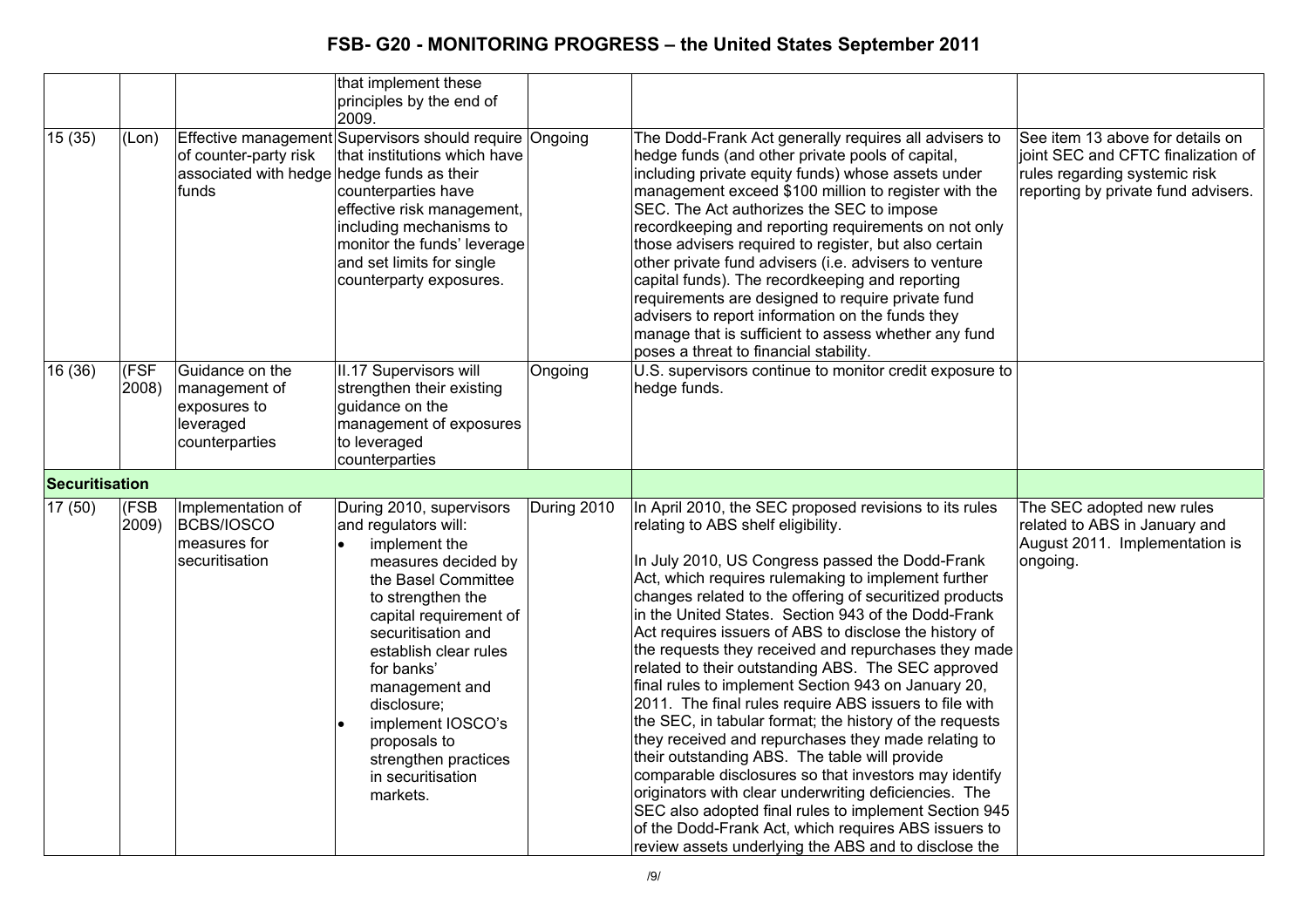|                |                  |                                                                                                                                                                                             |                                                                                                                                                                                                                                                                                                                                               |         | nature of the review.                                                                                                                                                                                                                                                                                                                                                                                                                                                                                                                                                                                                                                                                                                                                                                                                                                                                                                                                                                                                                                                                                                                                                                                                                                                                                                                                                                                   |  |
|----------------|------------------|---------------------------------------------------------------------------------------------------------------------------------------------------------------------------------------------|-----------------------------------------------------------------------------------------------------------------------------------------------------------------------------------------------------------------------------------------------------------------------------------------------------------------------------------------------|---------|---------------------------------------------------------------------------------------------------------------------------------------------------------------------------------------------------------------------------------------------------------------------------------------------------------------------------------------------------------------------------------------------------------------------------------------------------------------------------------------------------------------------------------------------------------------------------------------------------------------------------------------------------------------------------------------------------------------------------------------------------------------------------------------------------------------------------------------------------------------------------------------------------------------------------------------------------------------------------------------------------------------------------------------------------------------------------------------------------------------------------------------------------------------------------------------------------------------------------------------------------------------------------------------------------------------------------------------------------------------------------------------------------------|--|
|                |                  |                                                                                                                                                                                             |                                                                                                                                                                                                                                                                                                                                               |         | In July 2011, the SEC issued a follow up re-proposal to<br>the April 2010 proposal on ABS shelf eligibility. As part<br>of this re-proposal, the SEC solicited comments on<br>provisions requiring issuers of private ABS to represent<br>that they will make the same information available to<br>investors that would be provided if the securities were<br>publicly registered. The July 2011 re-proposal also<br>solicited comments on whether the April 2010 proposal<br>appropriately implemented Section 942(b) of the Dodd-<br>Franck Act with regard to the disclosure of asset-level<br>or loan-level data for ABS, if such data are necessary<br>for investors to independently perform due diligence.<br>In August 2011 the SEC adopted final rules to<br>implement Section 942 of the Dodd Frank Act to<br>eliminate the automatic suspension of Exchange Act<br>reporting obligations for ABS issuers as long as<br>securities are held by non-affiliates of the issuer. Also<br>pursuant to Section 942, the SEC adopted rules to<br>allow for the suspension of reporting obligations for<br>ABS issuers for a semi annual period if there are no<br>longer any ABS of the class sold in a registered<br>transaction held by non-affiliates of the issuer.<br>In April 2010, IOSCO issued its Disclosure Principles<br>for Public Offerings and Listings of Asset-backed<br>Securities. |  |
|                |                  |                                                                                                                                                                                             |                                                                                                                                                                                                                                                                                                                                               |         |                                                                                                                                                                                                                                                                                                                                                                                                                                                                                                                                                                                                                                                                                                                                                                                                                                                                                                                                                                                                                                                                                                                                                                                                                                                                                                                                                                                                         |  |
| 18 (51,<br>52) | (Lon)<br>(Pitts) | Improvement in the<br>risk management of<br>securitisation,<br>including retainment<br>of a part of the risk of<br>the underlying assets<br>by securitisation<br>sponsors or<br>originators | The BCBS and authorities<br>should take forward work<br>on improving incentives for<br>risk management of<br>securitisation, including<br>considering due diligence<br>and quantitative retention<br>requirements by 2010.<br>Securitization sponsors or<br>originators should retain a<br>part of the risk of the<br>underlying assets, thus | By 2010 | Section 941(b) of the Dodd-Frank Act requires federal<br>banking agencies and the SEC to jointly prescribe<br>regulations that require securitizers of ABS, by default,<br>to maintain 5% of the credit risk in assets transferred,<br>sold or conveyed through the issuance of ABS. To<br>implement this, the SEC and other Federal agencies<br>proposed rules in March 2011 relating to credit risk<br>retention requirements. The proposed rules would<br>permit a sponsor to retain an economic interest equal<br>to at least 5% of the credit risk of the assets<br>collateralizing an ABS issuance. The proposed rules<br>would also permit a sponsor to choose from a menu of<br>retention options, with disclosure requirements                                                                                                                                                                                                                                                                                                                                                                                                                                                                                                                                                                                                                                                                 |  |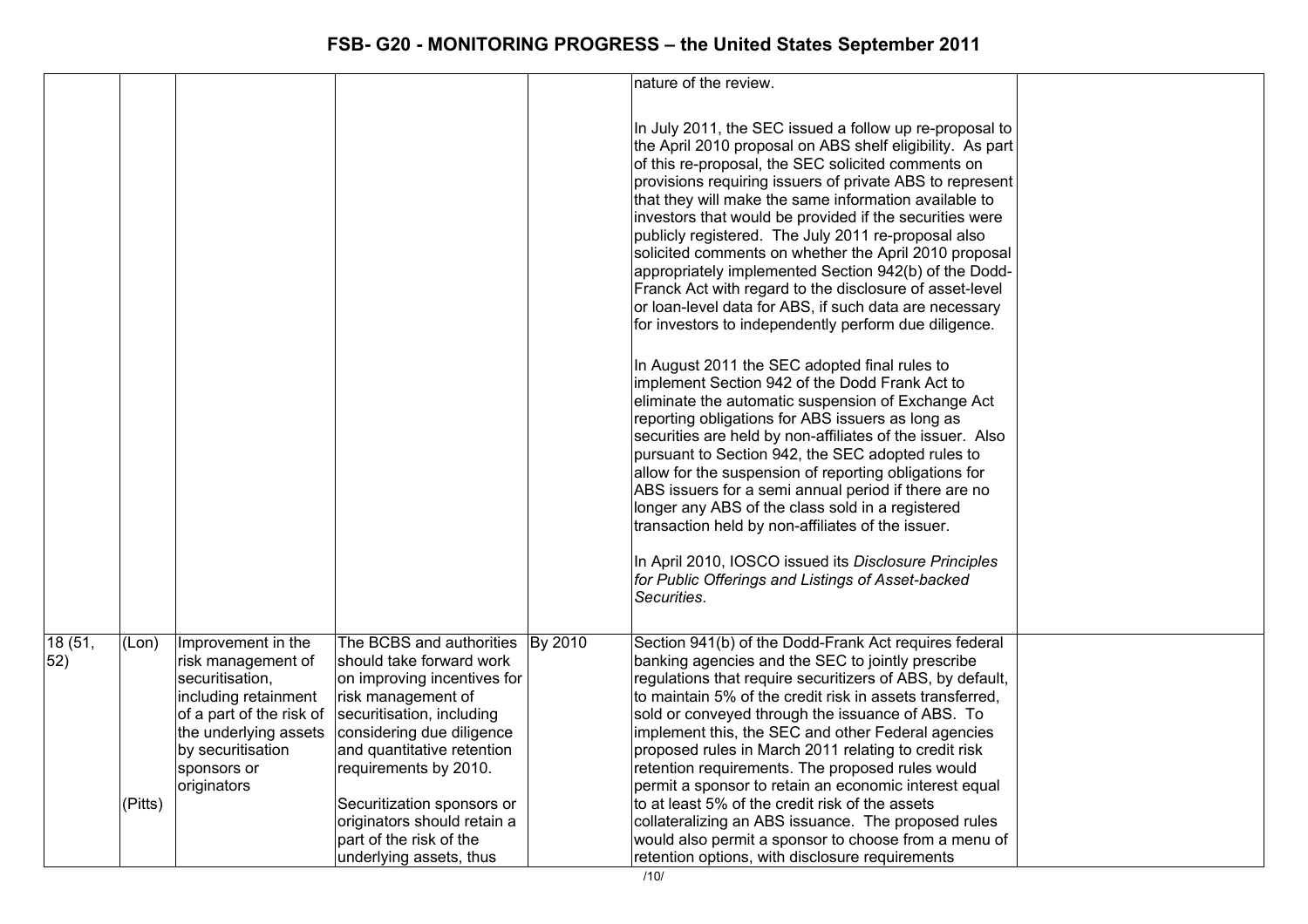|         |               |                                                                                                                  | encouraging them to act<br>prudently.                                                                                                                                          |         | specifically tailored to each form of risk retention.                                                                                                                                                                                                                                                                                                                                                                                                                                                                                                                                                                                                                                                                                                                                                                                                                                                                                                                                                                                                                                                                                                                                                                                 |                                                                                                                                                                                                                                                                                                                                                                                                                                                                             |
|---------|---------------|------------------------------------------------------------------------------------------------------------------|--------------------------------------------------------------------------------------------------------------------------------------------------------------------------------|---------|---------------------------------------------------------------------------------------------------------------------------------------------------------------------------------------------------------------------------------------------------------------------------------------------------------------------------------------------------------------------------------------------------------------------------------------------------------------------------------------------------------------------------------------------------------------------------------------------------------------------------------------------------------------------------------------------------------------------------------------------------------------------------------------------------------------------------------------------------------------------------------------------------------------------------------------------------------------------------------------------------------------------------------------------------------------------------------------------------------------------------------------------------------------------------------------------------------------------------------------|-----------------------------------------------------------------------------------------------------------------------------------------------------------------------------------------------------------------------------------------------------------------------------------------------------------------------------------------------------------------------------------------------------------------------------------------------------------------------------|
| 19 (10) | (FSF<br>2008) | Strengthening of<br>regulatory and capital<br>framework for<br>monolines                                         | II.8 Insurance supervisors<br>should strengthen the<br>regulatory and capital<br>framework for monoline<br>insurers in relation to<br>structured credit.                       | Ongoing | The New York Department of Insurance considered<br>legislation to revise oversight of financial guaranty<br>insurers, which would have served as the basis for<br>additional state activity in this area. This legislative<br>response was in addition to increased monitoring and<br>supervision of financial guaranty insurers that is<br>ongoing. The New York Department of Insurance has<br>taken proactive steps to ensure that other relevant<br>state insurance department regulators remain current<br>and up-to-date on the solvency of financial guaranty<br>insurers through quarterly updates and interstate<br>regulatory communication. However, the market has<br>contracted such that there is only one active writer of<br>financial guaranty insurance focusing primarily on<br>municipal bond insurance coverage (and not structured<br>products) and consequently there has not been a need<br>for legislative revisions at this time.                                                                                                                                                                                                                                                                           | State insurance regulators are<br>closely monitoring, and<br>collaborating on supervision of<br>financial guaranty insurers. Given<br>the current scrutiny and the<br>significant market contraction into<br>more traditional bond insurance<br>coverage, there is no additional<br>legislative or regulatory changes<br>anticipated at this time.                                                                                                                          |
| 20(54)  | (FSF<br>2008) | Strengthening of<br>supervisory<br>requirements or best<br>practices fir<br>investment in<br>structured products | II.18 Regulators of<br>institutional investors<br>should strengthen the<br>requirements or best<br>practices for firms'<br>processes for investment<br>in structured products. | Ongoing | The NAIC has changed the process by which NAIC<br>Designations are assigned for each individual<br>structured security investment held by an insurance<br>company, primarily RMBS and CMBS. This was an<br>important change as NAIC Designations are mapped to Based Capital Factors for<br>Risk-Based Capital Factors and Asset Valuation<br>Reserve Requirements. Now each individual RMBS<br>and CMBS is modelled on an annual basis, using<br>current economic and market assumptions under five<br>different scenarios to determine a probability and<br>magnitude of loss. The second aspect of the new<br>process is that the resulting expected recovery value is<br>then used by each company to compare with their<br>individual carrying value for that security. The<br>relationship between the carrying value and expected<br>recovery value determines the NAIC Designation and<br>the resulting RBC factor. The new process is more<br>transparent, provides for an increased level of<br>regulatory oversight and results in a more accurate<br>assessment of the individual insurance company's<br>investment risk for their specific holding. In addition to<br>this, the NAIC has increased its ongoing review of | Given the increased volatility<br>among certain asset classes, the<br>NAIC is also considering possible<br>refinements to its current Risk-<br>assets. The review will need to<br>balance the potential benefits of<br>increased granularity with the<br>shortcomings of additional<br>complexity. While the review is<br>across all asset classes, attention<br>will be paid to the wide divergence<br>in performance between different<br>types of structured securities. |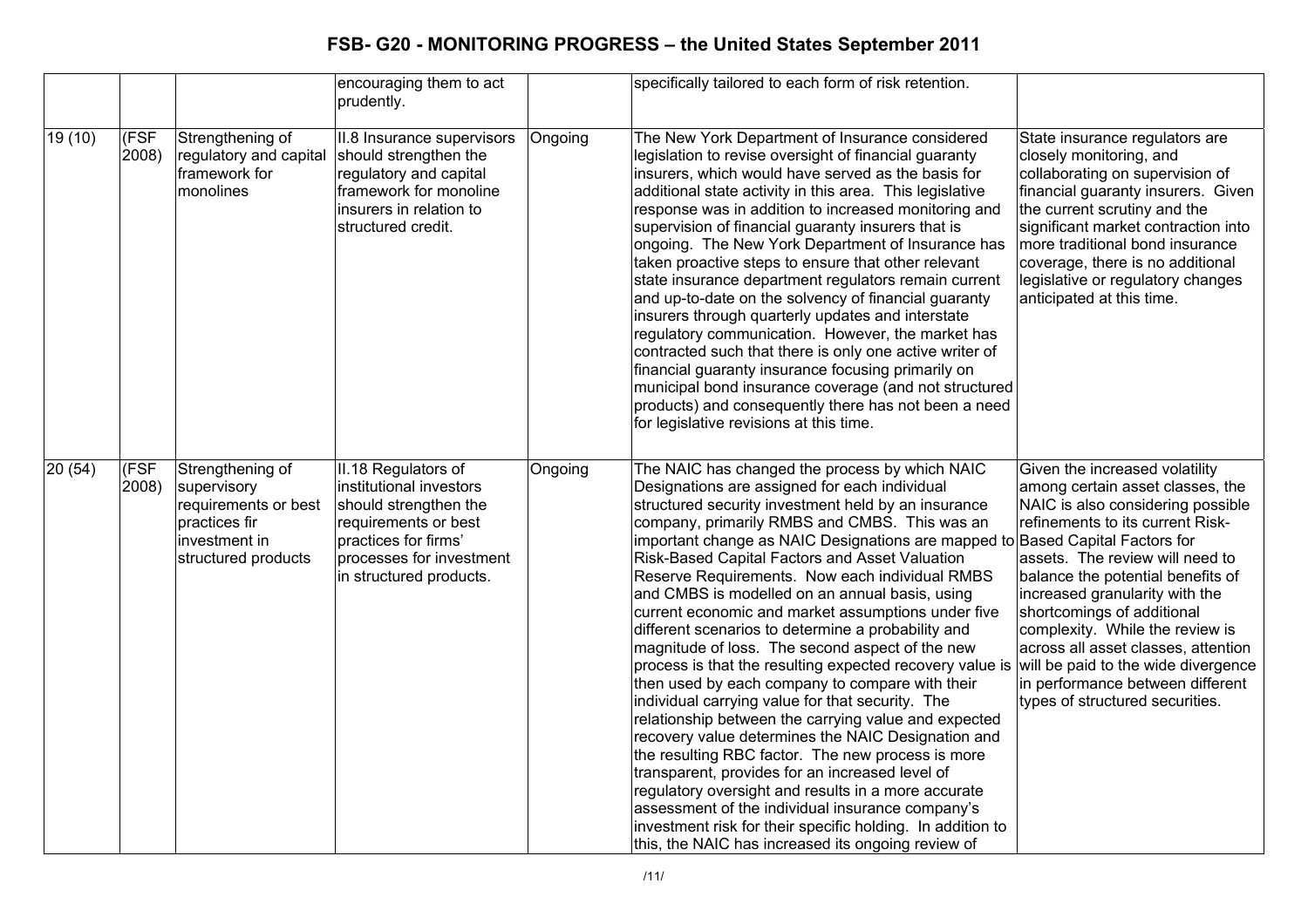|        |               |                                                   |                                                                                                                                                                              |         | industry-wide exposures and reports on that to various                                                                                                                                                                                                                                                                                                                                                                                                                                                                                                                                                                                                                                                                                                                                                                                                                                                                                                                                                                                                                                                                                                                                                                                                                                                                                                                                                                                                                                                                                                                                                                                                                                                                                                                                                                                                                                                                                                                                                                                                                                                                                                          |                                                                                                          |
|--------|---------------|---------------------------------------------------|------------------------------------------------------------------------------------------------------------------------------------------------------------------------------|---------|-----------------------------------------------------------------------------------------------------------------------------------------------------------------------------------------------------------------------------------------------------------------------------------------------------------------------------------------------------------------------------------------------------------------------------------------------------------------------------------------------------------------------------------------------------------------------------------------------------------------------------------------------------------------------------------------------------------------------------------------------------------------------------------------------------------------------------------------------------------------------------------------------------------------------------------------------------------------------------------------------------------------------------------------------------------------------------------------------------------------------------------------------------------------------------------------------------------------------------------------------------------------------------------------------------------------------------------------------------------------------------------------------------------------------------------------------------------------------------------------------------------------------------------------------------------------------------------------------------------------------------------------------------------------------------------------------------------------------------------------------------------------------------------------------------------------------------------------------------------------------------------------------------------------------------------------------------------------------------------------------------------------------------------------------------------------------------------------------------------------------------------------------------------------|----------------------------------------------------------------------------------------------------------|
|        |               |                                                   |                                                                                                                                                                              |         | regulatory groups within the NAIC.                                                                                                                                                                                                                                                                                                                                                                                                                                                                                                                                                                                                                                                                                                                                                                                                                                                                                                                                                                                                                                                                                                                                                                                                                                                                                                                                                                                                                                                                                                                                                                                                                                                                                                                                                                                                                                                                                                                                                                                                                                                                                                                              |                                                                                                          |
| 21(14) | (FSF<br>2008) | Enhanced disclosure<br>of securitised<br>products | III.10-III.13 Securities<br>market regulators should<br>work with market<br>participants to expand<br>information on securitised<br>products and their<br>underlying assets. | Ongoing | In April 2010, the SEC proposed revisions to its rules<br>relating to ABS shelf eligibility.<br>In July 2010, US Congress passed the Dodd-Frank<br>Act, which requires rulemaking to implement further<br>changes related to the offering of securitized products<br>in the United States. Section 943 of the Dodd-Frank<br>Act requires issuers of ABS to disclose the history of<br>the requests they received and repurchases they made<br>related to their outstanding ABS. The SEC approved<br>final rules to implement Section 943 on January 20,<br>2011. The final rules require ABS issuers to file with<br>the SEC, in tabular format, the history of the requests<br>they received and repurchases they made relating to<br>their outstanding ABS. The table will provide<br>comparable disclosures so that investors may identify<br>originators with clear underwriting deficiencies. The<br>SEC also adopted final rules to implement Section 945<br>of the Dodd-Frank Act, which requires ABS issuers to<br>review assets underlying the ABS and to disclose the<br>nature of the review.<br>In July 2011, the SEC issued a follow up or re-proposal<br>to the April 2010 proposal on ABS shelf eligibility. As<br>part of this re-proposal, the SEC solicited comments on<br>provisions requiring issuers of private ABS to represent<br>that they will make the same information available to<br>investors that would be provided if the securities were<br>publicly registered. The July 2011 re-proposal also<br>solicited comments on whether the April 2010 proposal<br>appropriately implemented Section 942(b) of the Dodd-<br>Franck Act with regard to the disclosure of asset-level<br>or loan-level data for ABS, if such data are necessary<br>for investors to independently perform due diligence.<br>In August 2011 the SEC adopted final rules to<br>implement Section 942 of the Dodd Frank Act to<br>eliminate the automatic suspension of Exchange Act<br>reporting obligations for ABS issuers as long as<br>securities are held by non-affiliates of the issuer. Also<br>pursuant to Section 942, the SEC adopted rules to | The SEC adopted new rules<br>related to ABS in January and<br>August 2011. Implementation is<br>ongoing. |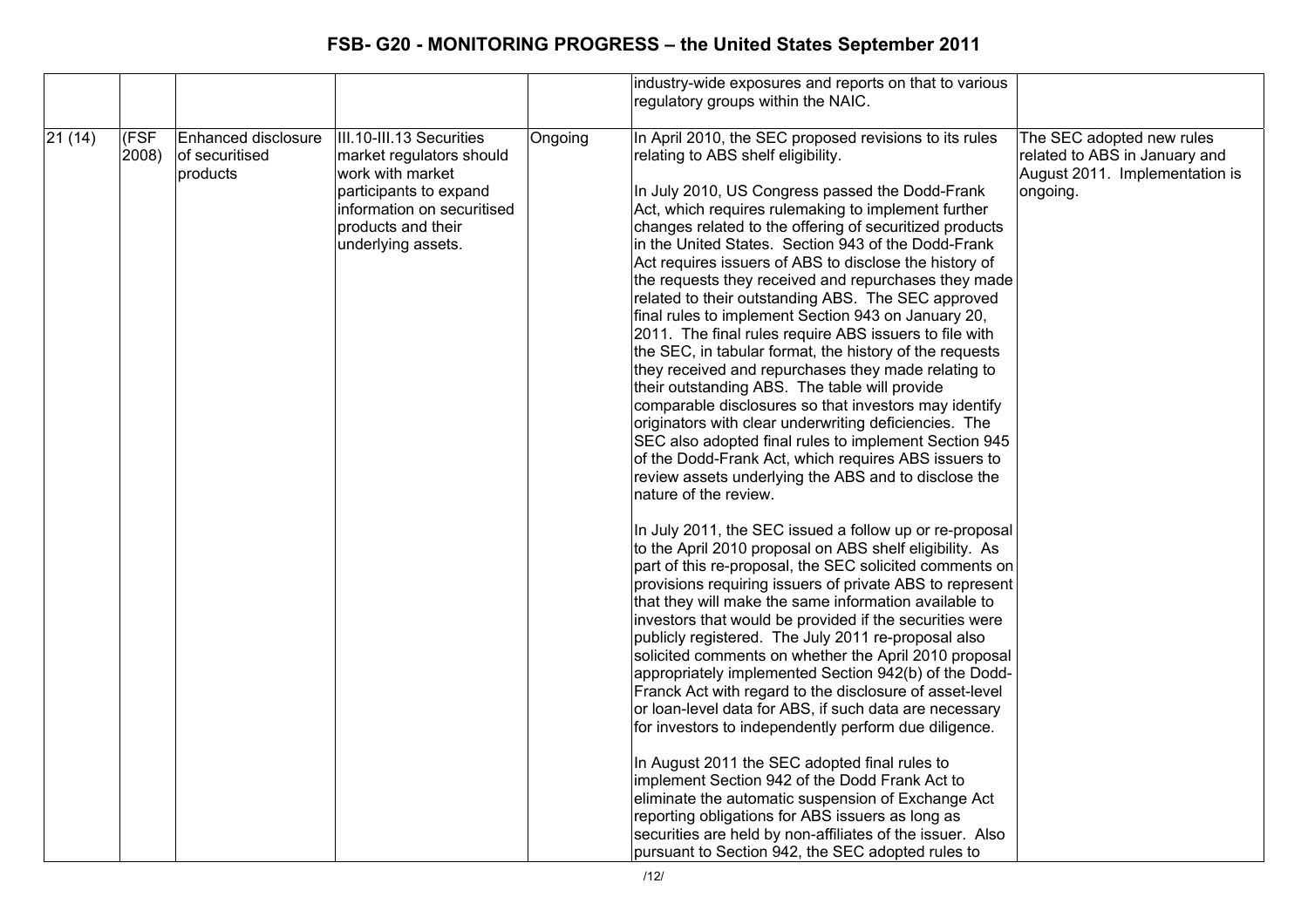|               |                  |                                                                                                                                                                                                                                         |                                                                                                                                                                                                                                                                                                                                                                                                                                                                                                                                                                                                                                                                                                                                                                                           |                              | allow for the suspension of reporting obligations for<br>ABS issuers for a semi annual period if there are no<br>longer any ABS of the class sold in a registered<br>transaction held by non-affiliates of the issuer.<br>In April 2010, IOSCO issued its Disclosure Principles<br>for Public Offerings and Listings of Asset-backed<br>Securities.                                                                                                                                                                                                                                                                                                                                                                                                                                                                                                                                                                                                                                                                                                                                                                                                                                                                                                                                                                                                                                                                                                                                                                                                                                                                                                                                                                                                                 |                                                                                                                                                                                                                                                                                                                                                                                                                                                                                                                                                                                                                                                                                                                                                                                                                                                                                                                                                             |
|---------------|------------------|-----------------------------------------------------------------------------------------------------------------------------------------------------------------------------------------------------------------------------------------|-------------------------------------------------------------------------------------------------------------------------------------------------------------------------------------------------------------------------------------------------------------------------------------------------------------------------------------------------------------------------------------------------------------------------------------------------------------------------------------------------------------------------------------------------------------------------------------------------------------------------------------------------------------------------------------------------------------------------------------------------------------------------------------------|------------------------------|---------------------------------------------------------------------------------------------------------------------------------------------------------------------------------------------------------------------------------------------------------------------------------------------------------------------------------------------------------------------------------------------------------------------------------------------------------------------------------------------------------------------------------------------------------------------------------------------------------------------------------------------------------------------------------------------------------------------------------------------------------------------------------------------------------------------------------------------------------------------------------------------------------------------------------------------------------------------------------------------------------------------------------------------------------------------------------------------------------------------------------------------------------------------------------------------------------------------------------------------------------------------------------------------------------------------------------------------------------------------------------------------------------------------------------------------------------------------------------------------------------------------------------------------------------------------------------------------------------------------------------------------------------------------------------------------------------------------------------------------------------------------|-------------------------------------------------------------------------------------------------------------------------------------------------------------------------------------------------------------------------------------------------------------------------------------------------------------------------------------------------------------------------------------------------------------------------------------------------------------------------------------------------------------------------------------------------------------------------------------------------------------------------------------------------------------------------------------------------------------------------------------------------------------------------------------------------------------------------------------------------------------------------------------------------------------------------------------------------------------|
|               |                  | IV. Improving OTC derivatives markets                                                                                                                                                                                                   |                                                                                                                                                                                                                                                                                                                                                                                                                                                                                                                                                                                                                                                                                                                                                                                           |                              |                                                                                                                                                                                                                                                                                                                                                                                                                                                                                                                                                                                                                                                                                                                                                                                                                                                                                                                                                                                                                                                                                                                                                                                                                                                                                                                                                                                                                                                                                                                                                                                                                                                                                                                                                                     |                                                                                                                                                                                                                                                                                                                                                                                                                                                                                                                                                                                                                                                                                                                                                                                                                                                                                                                                                             |
| 22(17,<br>18) | (Pitts)<br>(Lon) | (Seoul) Reforming OTC<br>derivative markets,<br>including the<br>standardisation of<br>CDS markets (e.g.<br>CCP); and trading of<br>all standardized OTC<br>derivatives on<br>exchanges, clearing<br>and trade repository<br>reporting. | We endorsed the FSB's<br>recommendations for<br>implementing our previous<br>commitments in an<br>internationally consistent<br>manner, recognizing the<br>importance of a level<br>playing field.<br>All standardized OTC<br>derivative contracts should<br>be traded on exchanges or<br>electronic trading<br>platforms, where<br>appropriate, and cleared<br>through central<br>counterparties by end-<br>2012 at the latest. OTC<br>derivative contracts should<br>be reported to trade<br>repositories. Non-centrally<br>cleared contracts should<br>be subject to higher capital<br>requirements.<br>We will promote the<br>standardization and<br>resilience of credit<br>derivatives markets, in<br>particular through the<br>establishment of central<br>clearing counterparties | By end-2012<br>at the latest | Clearing: Title VII of the Dodd-Frank Act requires that<br>all swaps and security-based swaps that are<br>determined by the CFTC or SEC, as applicable, to be<br>required to be cleared be cleared through a clearing<br>organization that is registered with the CFTC or SEC,<br>as applicable or exempt from registration. The Dodd-<br>Frank Act also requires that all clearing organizations<br>that clear swaps or security-based swaps, including<br>credit default swaps (CDS), be registered with the<br>CFTC and/or SEC, as applicable.<br>The CFTC adopted on July 19, 2011 a regulation that<br>establishes procedures for the review of a swap, or<br>group, category, type, or class of swaps (collectively,<br>"swaps") to make a determination as to whether the<br>swaps should be required to be cleared. Specifically,<br>the regulation implements procedures for determining<br>the eligibility of a derivatives clearing organization<br>(DCO) to clear swaps that it plans to accept for<br>clearing; for DCOs submitting swaps to the<br>Commission for review; for Commission-initiated<br>reviews of swaps; and for staying a clearing<br>requirement while the clearing of a swap is reviewed.<br>To receive a determination of eligibility to clear a swap,<br>a DCO must file a written request with the Commission<br>that addresses its ability to maintain compliance with<br>the core principles for DCOs set out in Section 5b(c)(2)<br>of the Commodity Exchange Act if it accepts the swap<br>for clearing, specifically: (1) the sufficiency of its<br>financial resources; and (2) its ability to manage the<br>risks associated with clearing the swap, especially if<br>the Commission determines that the swap is required | The CFTC and the SEC have<br>proposed rules relating to clearing,<br>trading and reporting to SDRs,<br>among other things.<br>Clearing: The SEC is currently<br>working to implement the<br>mandatory clearing regime<br>established by Title VII of the<br>Dodd-Frank Act, including the<br>standards applicable to clearing<br>agencies offering security-based<br>swap CCP services.<br>Trading: The SEC is currently<br>working to implement the<br>mandatory trading requirement<br>established by Title VII of the<br>Dodd-Frank Act, including the<br>rules pertaining to the<br>establishment, registration and<br>regulation of SSEFs.<br>Swap Execution Facilities: The<br>CFTC extended this initial<br>comment period until June 3, 2011<br>as part of its global extension of<br>comment periods for various<br>rulemakings. Subsequently, the<br>CFTC opened an additional<br>comment period, which ended on<br>June 10, 2011, to provide the |
|               |                  |                                                                                                                                                                                                                                         | subject to effective<br>regulation and supervision.                                                                                                                                                                                                                                                                                                                                                                                                                                                                                                                                                                                                                                                                                                                                       |                              | to be cleared.                                                                                                                                                                                                                                                                                                                                                                                                                                                                                                                                                                                                                                                                                                                                                                                                                                                                                                                                                                                                                                                                                                                                                                                                                                                                                                                                                                                                                                                                                                                                                                                                                                                                                                                                                      | public an opportunity to comment<br>on its phased implementation of                                                                                                                                                                                                                                                                                                                                                                                                                                                                                                                                                                                                                                                                                                                                                                                                                                                                                         |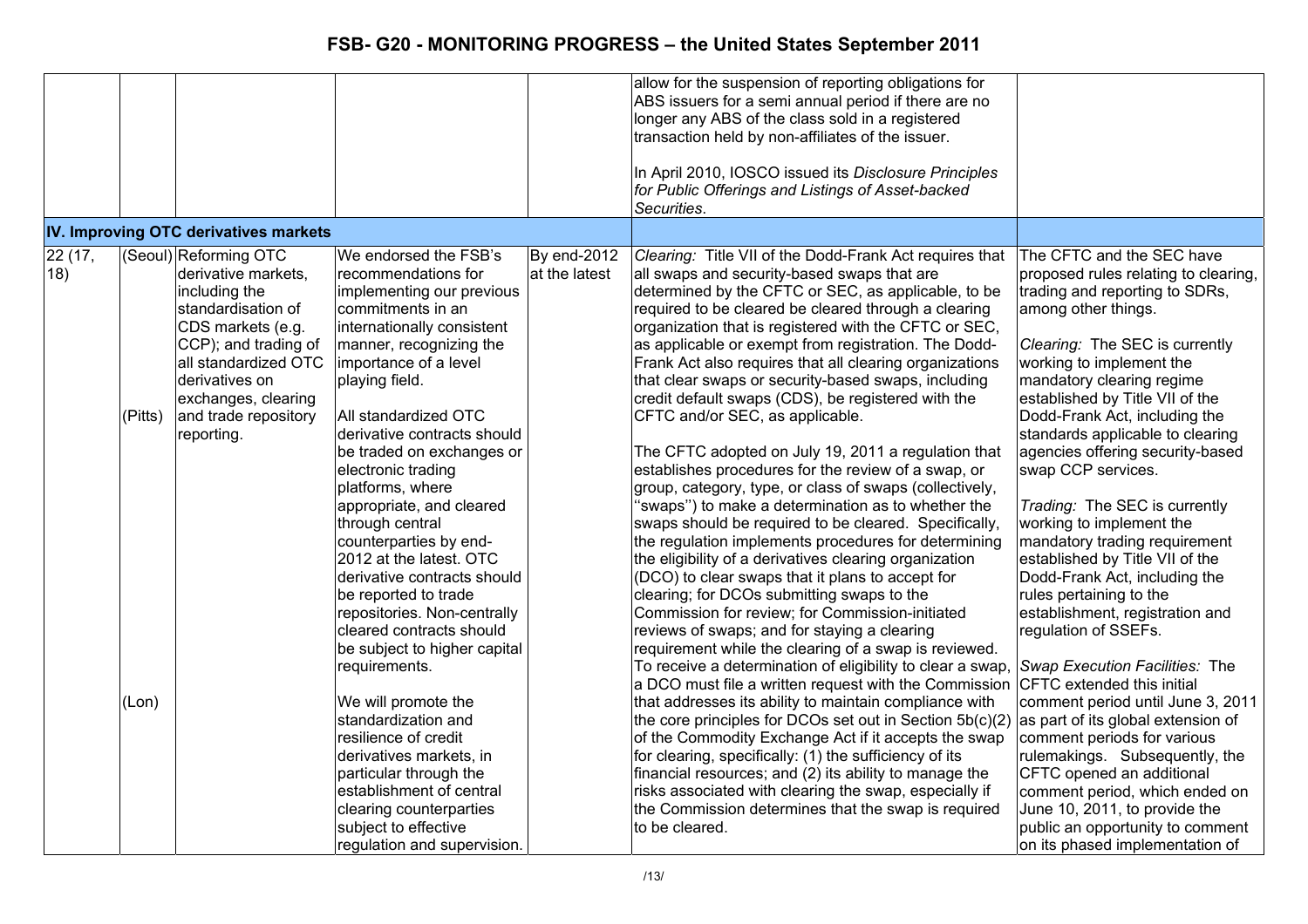|  | We call on the industry to | The SEC has proposed rules establishing standards for the CEA, as amended, including                          |                                                                |
|--|----------------------------|---------------------------------------------------------------------------------------------------------------|----------------------------------------------------------------|
|  | develop an action plan on  | the operation and governance of clearing                                                                      | lits implementation of Section 733                             |
|  | standardisation by autumn  | organizations, including clearing agencies that clear                                                         | of Dodd-Frank Act. CFTC staff is                               |
|  | 2009.                      | security-based swaps that perform central counterparty                                                        | currently reviewing all comments                               |
|  |                            | (CCP) services. The SEC also has proposed rules                                                               | received during these periods.                                 |
|  |                            | regarding the process for security-based swaps to be                                                          |                                                                |
|  |                            | submitted to the SEC for mandatory clearing                                                                   | Designated Contract Markets: The                               |
|  |                            | determinations.                                                                                               | proposed rulemaking was subject                                |
|  |                            | Standardization of CDS Markets: Two U.S.-based                                                                | to a 60 day comment period, and                                |
|  |                            | clearing organizations (ICE Clear Credit LLC and the                                                          | closed on February 22, 2011.                                   |
|  |                            | Chicago Mercantile Exchange Inc.) and one United                                                              | The CFTC subsequently re-                                      |
|  |                            | Kingdom-based clearing organization (ICE Clear                                                                | opened the comment period on                                   |
|  |                            | Europe, Limited) are registered with the SEC for                                                              | March 18, 2011, and again on May                               |
|  |                            | purposes of clearing security-based swaps. These                                                              | 4, 2011, each time for an                                      |
|  |                            | clearing organizations may help foster the central                                                            | additional 30 days. CFTC staff is                              |
|  |                            | clearing for CDS in order to help reduce counterparty                                                         | currently reviewing all comments                               |
|  |                            | risks in the CDS market.                                                                                      | received with respect the proposed                             |
|  |                            |                                                                                                               | rule.                                                          |
|  |                            | Trading of Standardized OTC Derivatives: Title VII of<br>the Dodd-Frank Act requires that swaps and security- |                                                                |
|  |                            | based swaps that are required to be cleared by a                                                              | Trade Repository Reporting: The<br>SEC is currently working to |
|  |                            | registered or exempt clearing organization and that                                                           | implement the rules pertaining to                              |
|  |                            | have been made available to trade by a swap                                                                   | the registration and regulation of                             |
|  |                            | execution facility ("SEF"), Designated Contact Market                                                         | Security-based Swap Data                                       |
|  |                            | ("DCM"), security-based swap execution facility                                                               | Repository (SSDRs) and how                                     |
|  |                            | ("SSEF") or exchange be traded on a SEF, DCM,                                                                 | security-based swap transactions                               |
|  |                            | SSEF or exchange.                                                                                             | are submitted to and disseminated                              |
|  |                            |                                                                                                               | to the public by registered SSDRs.                             |
|  |                            | The CFTC proposed for public comment on January 7.                                                            |                                                                |
|  |                            | 2011 regulations, guidance and acceptable practices                                                           | Reporting: On September 1, 2011,                               |
|  |                            | regarding the obligations of swap execution facilities                                                        | the CFTC published the final SDR                               |
|  |                            | (SEFs) to comply with the applicable provisions of the                                                        | registration rules in the Federal                              |
|  |                            | Commodity Exchange Act (CEA), as amended by the                                                               | Register; these rules will become                              |
|  |                            | Dodd-Frank Act, including the registration requirements final on October 31, 2011.                            |                                                                |
|  |                            | and the fifteen core principles set out in the Dodd-                                                          |                                                                |
|  |                            | Frank Act. The proposal takes into account the goals                                                          | Capital Requirements: On May                                   |
|  |                            | set out under the Dodd-Frank Act: to promote the                                                              | 12, 2011, the CFTC proposed for                                |
|  |                            | trading of swaps on SEFs and to promote pre-trade                                                             | public comment regulations that                                |
|  |                            | price transparency in the swaps market. The trading of                                                        | establish capital requirements that                            |
|  |                            | OTC derivative contracts on centralized venues                                                                | (i) help ensure the safety and                                 |
|  |                            | support such goals. The initial comment period for the                                                        | soundness of the swap dealer and                               |
|  |                            | proposal ended on March 8, 2011.                                                                              | major swap participant and (ii) are                            |
|  |                            |                                                                                                               | appropriate for the risk associated                            |
|  |                            | The CFTC proposed on December 22, 2010 for public                                                             | with non-cleared swap positions                                |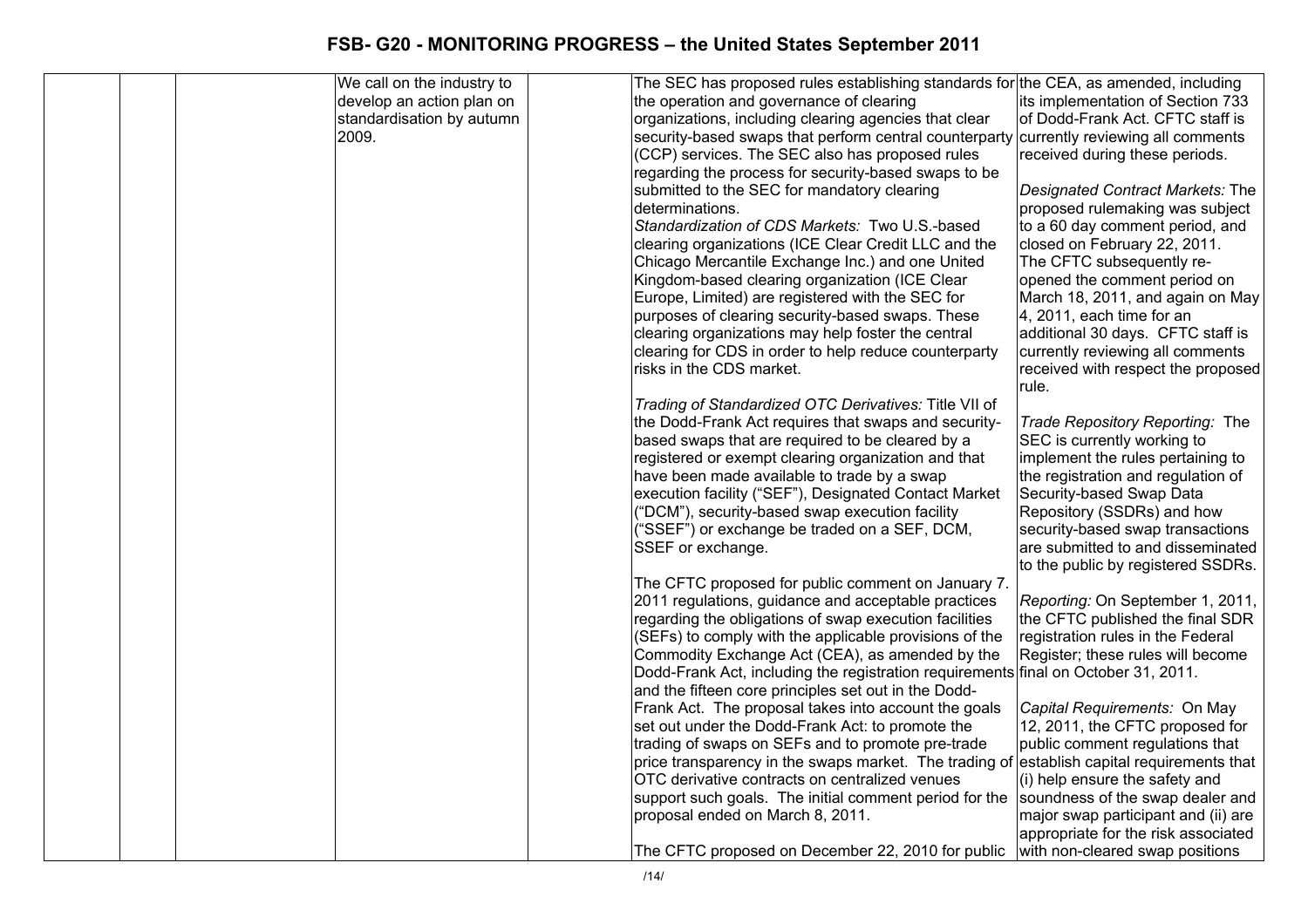|  |  | comment, new and amended regulations, guidance           | held by a swap dealer or major     |
|--|--|----------------------------------------------------------|------------------------------------|
|  |  | and acceptable practices pertaining to the designation   | swap participant. Staff is         |
|  |  | and operation of contract markets. The proposed          | reviewing the comments that have   |
|  |  | rulemaking implements the new and revised core           | been received to date for the      |
|  |  | principles that were enacted by Congress under The       | proposed rules.                    |
|  |  | Dodd-Frank Act. In addition to the new and revised       |                                    |
|  |  | core principles, the Dodd-Frank Act provided a new       | The SEC currently is working to    |
|  |  | statutory framework that, among other things, requires   | propose the capital rules required |
|  |  | that all swaps that are subject to the clearing          | under the Dodd-Frank Act.          |
|  |  | requirement be executed on a swap execution facility     |                                    |
|  |  | or a DCM, with limited exceptions. The CFTC's            |                                    |
|  |  | proposed rulemaking provide the mechanism by which       |                                    |
|  |  | DCMs can list, trade and execute swaps in a manner       |                                    |
|  |  | consistent with the Commodity Exchange Act, as           |                                    |
|  |  | amended by the Dodd-Frank Act.                           |                                    |
|  |  |                                                          |                                    |
|  |  | In February 2011, the SEC proposed rules defining        |                                    |
|  |  | SSEFs, establishing their registration requirements      |                                    |
|  |  | with the SEC, and defining their duties and core         |                                    |
|  |  | principles. The Dodd-Frank Act's trading requirement     |                                    |
|  |  | and the rules pertaining to SSEFs are intended to        |                                    |
|  |  | provide more transparency and reduce systemic risk       |                                    |
|  |  | within the security-based swap market.                   |                                    |
|  |  |                                                          |                                    |
|  |  | Trade Repository Reporting: The Dodd-Frank Act           |                                    |
|  |  | requires that parties to all cleared and uncleared swaps |                                    |
|  |  | and security-based swap transactions report              |                                    |
|  |  | information about each transaction to swap data          |                                    |
|  |  |                                                          |                                    |
|  |  | repository (SDR) or security-based swap data             |                                    |
|  |  | repositories (SSDRs) that are registered with the CFTC   |                                    |
|  |  | and SEC, respectively, and that registered SDRs and      |                                    |
|  |  | SSDRs publicly disseminate certain information in a      |                                    |
|  |  | timely fashion.                                          |                                    |
|  |  |                                                          |                                    |
|  |  | The CFTC proposed rules on December 23, 2010             |                                    |
|  |  | setting forth procedures and substantive requirements    |                                    |
|  |  | for SDR registration. Among other things, the            |                                    |
|  |  | procedures proposed by the CFTC for SDR registration     |                                    |
|  |  | include annual filing requirements, registration of      |                                    |
|  |  | repositories and successor entities, governance rules,   |                                    |
|  |  | and procedures applicable to SDRs located in foreign     |                                    |
|  |  | jurisdictions.                                           |                                    |
|  |  |                                                          |                                    |
|  |  | In November 2010, the SEC proposed rules                 |                                    |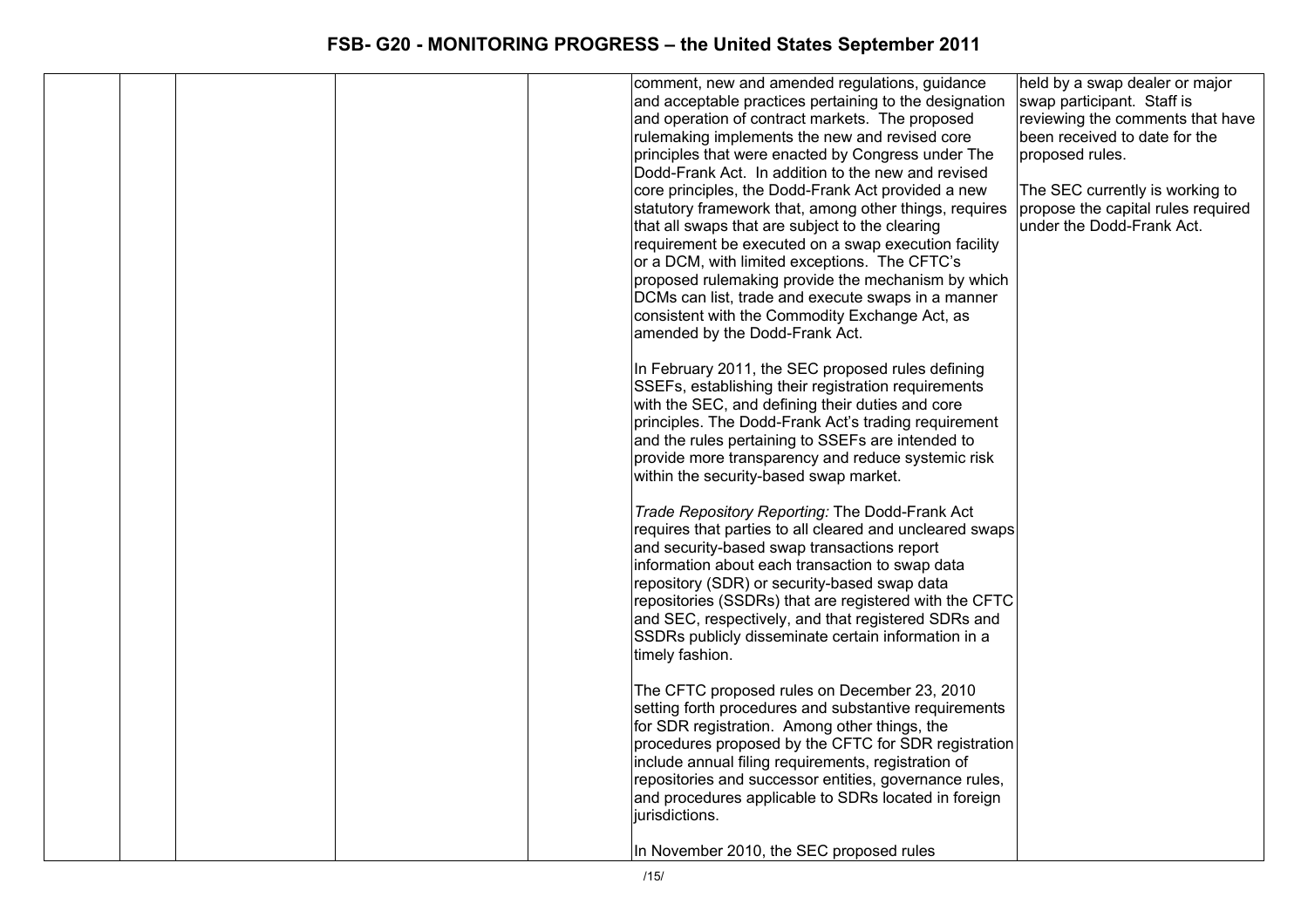|                  |       |                                                                        |                                                                                                                                                                                                                                                                                                                                                                                       |         | concerning the registration and regulation of SSDRs<br>and how security-based swaps are submitted to and<br>disseminated to the public by registered SSDRs.<br>Capital Requirements for Uncleared Contracts: The<br>Dodd-Frank Act requires that persons that are<br>designated as swap dealers (SDs), security-based<br>swap dealers (SBSDs), major swap participants<br>(MSPs), and major security-based swap participants<br>(MSBSPs) be subject to capital requirements to be<br>adopted by the CFTC (in the case of SDs and MSPs)<br>and the SEC (in the case of SBSDs and MSBSPs) in<br>order to offset the greater risk to which they are<br>exposed as a result of swaps and security-based<br>swaps that are not cleared. |                                                                                                                                                                                                                                                                                                                                                                                                  |
|------------------|-------|------------------------------------------------------------------------|---------------------------------------------------------------------------------------------------------------------------------------------------------------------------------------------------------------------------------------------------------------------------------------------------------------------------------------------------------------------------------------|---------|------------------------------------------------------------------------------------------------------------------------------------------------------------------------------------------------------------------------------------------------------------------------------------------------------------------------------------------------------------------------------------------------------------------------------------------------------------------------------------------------------------------------------------------------------------------------------------------------------------------------------------------------------------------------------------------------------------------------------------|--------------------------------------------------------------------------------------------------------------------------------------------------------------------------------------------------------------------------------------------------------------------------------------------------------------------------------------------------------------------------------------------------|
|                  |       | V. Developing macro-prudential frameworks and tools                    |                                                                                                                                                                                                                                                                                                                                                                                       |         |                                                                                                                                                                                                                                                                                                                                                                                                                                                                                                                                                                                                                                                                                                                                    |                                                                                                                                                                                                                                                                                                                                                                                                  |
| $\sqrt{23}$ (25) | (Lon) | Amendment of<br>regulatory systems to<br>take account of               | Amend our regulatory<br>systems to ensure<br>authorities are able to<br>macro-prudential risks identify and take account<br>of macro-prudential risks<br>across the financial system<br>including in the case of<br>regulated banks, shadow<br>banks and private pools of<br>capital to limit the build up<br>of systemic risk.                                                       | Ongoing | The Financial Stability Oversight Council (FSOC),<br>chaired by the Secretary of the Treasury, has broad<br>accountability to identify emerging risks to improve<br>financial stability, to improve regulatory coordination<br>and to identify market participants that require<br>heightened supervision.<br>The Dodd-Frank Act also gives the Federal Reserve<br>and other regulators authority to take into account<br>macro-prudential considerations in their regulation of<br>financial firms.                                                                                                                                                                                                                               | The FSOC continues to work to<br>identify, analyze and coordinate<br>responses to threats to financial<br>stability. On July 22, the FSOC<br>issued its first annual report that<br>identifies emerging threats to<br>financial stability.<br>The Federal Reserve also has<br>begun to incorporate macro-<br>prudential considerations in its<br>regulation and supervision of<br>banking firms. |
| 24 (26)          | (Lon) | Powers for gathering<br>relevant information<br>by national regulators | Ensure that national<br>regulators possess the<br>powers for gathering<br>relevant information on all<br>material financial<br>institutions, markets and<br>instruments in order to<br>assess the potential for<br>failure or severe stress to<br>contribute to systemic risk.<br>This will be done in close<br>coordination at<br>international level in order<br>to achieve as much | Ongoing | U.S. regulatory agencies already have extensive<br>authority to gather information from firms they regulate.<br>Regulatory reform legislation has expanded authority in<br>many areas, for example by authorizing the council<br>(working through the SEC) to gather information from<br>private pools of capital.<br>The Dodd-Frank Act authorized the U.S. Treasury's<br>Office of Financial Research, which has broad authority<br>to collect data.                                                                                                                                                                                                                                                                             |                                                                                                                                                                                                                                                                                                                                                                                                  |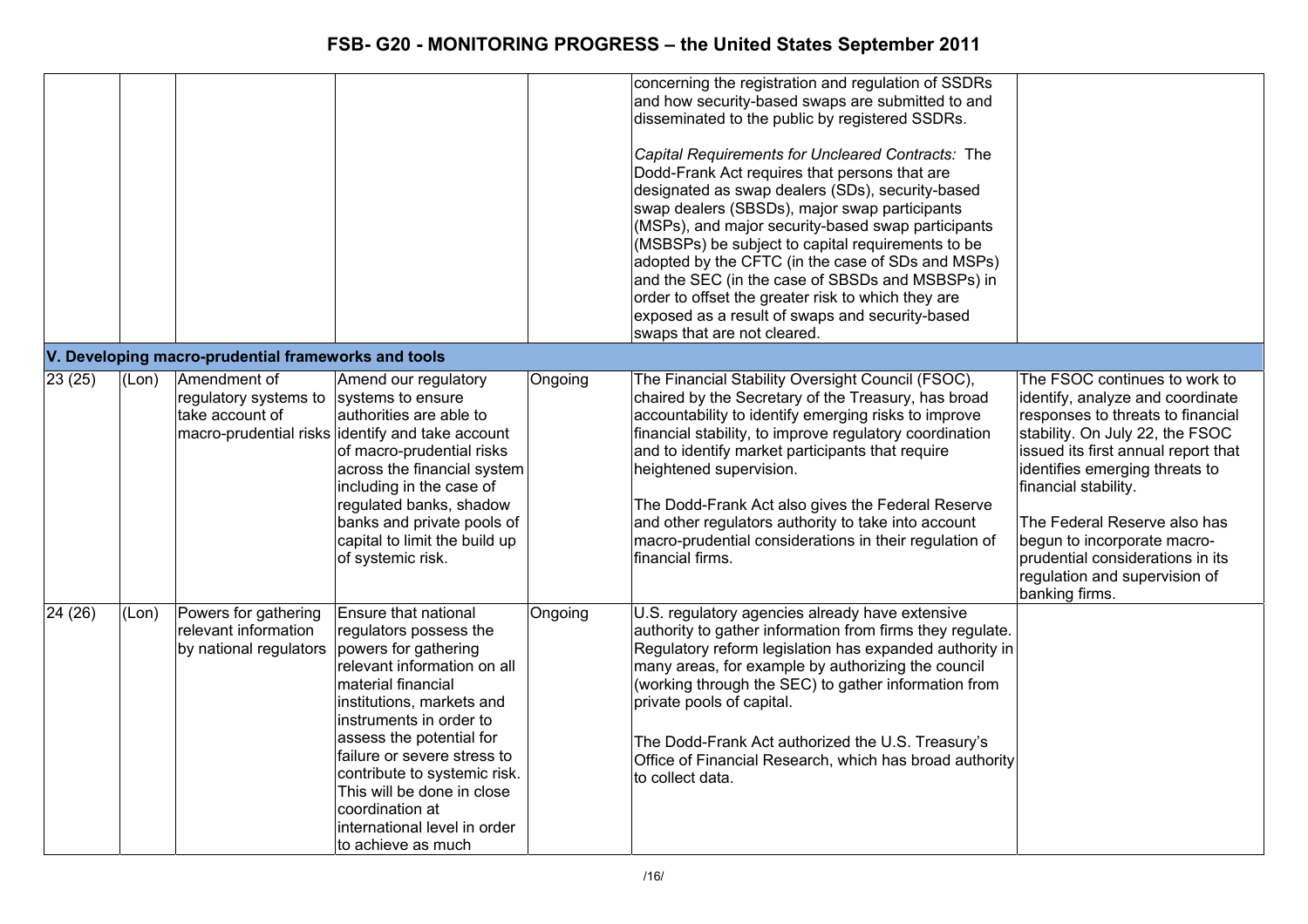|         |               |                                                                  | consistency as possible<br>across jurisdictions.                                                                                                                                                                                                                                                                                                                                                                                                                                                              |                         |                                                                                                                                                                                                                                                                                                                                                                                                                                                                                                                                                                                                                                                                       |                                                                                                     |
|---------|---------------|------------------------------------------------------------------|---------------------------------------------------------------------------------------------------------------------------------------------------------------------------------------------------------------------------------------------------------------------------------------------------------------------------------------------------------------------------------------------------------------------------------------------------------------------------------------------------------------|-------------------------|-----------------------------------------------------------------------------------------------------------------------------------------------------------------------------------------------------------------------------------------------------------------------------------------------------------------------------------------------------------------------------------------------------------------------------------------------------------------------------------------------------------------------------------------------------------------------------------------------------------------------------------------------------------------------|-----------------------------------------------------------------------------------------------------|
| 25(28)  | (FSF<br>2009) | Use of macro-<br>prudential tools                                | 3.1 Authorities should use<br>quantitative indicators<br>and/or constraints on<br>leverage and margins as<br>macro-prudential tools for<br>supervisory purposes.<br>Authorities should use<br>quantitative indicators of<br>leverage as guides for<br>policy, both at the<br>institution-specific and at<br>the macro-prudential<br>(system-wide) level<br>Authorities should review<br>enforcing minimum initial<br>margins and haircuts for<br>OTC derivatives and<br>securities financing<br>transactions. | End-2009 and<br>ongoing | The Federal Reserve initiated a quarterly Senior Credit<br>Officer Opinion Survey ("SCOOS") to collect qualitative<br>information from dealer firms on terms and conditions<br>with respect to credit extended through securities<br>financing and over-the-counter derivatives<br>transactions.                                                                                                                                                                                                                                                                                                                                                                      |                                                                                                     |
| 26 (29) | (WAP)         | Monitoring of asset<br>price changes                             | Authorities should monitor<br>substantial changes in<br>asset prices and their<br>implications for the macro<br>economy and the financial<br>system.                                                                                                                                                                                                                                                                                                                                                          | Ongoing                 | The FSOC and member agencies monitor asset prices<br>as part of their systemic risk monitoring activities.<br>The Federal Reserve considers asset price fluctuations<br>as one input into monetary policy decision-making.                                                                                                                                                                                                                                                                                                                                                                                                                                            |                                                                                                     |
| 27 (32) | (FSF<br>2008) | Improved cooperation<br>between supervisors<br>and central banks | V.8 Supervisors and<br>central banks should<br>improve cooperation and<br>the exchange of<br>information including in the<br>assessment of financial<br>stability risks. The<br>exchange of information<br>should be rapid during<br>periods of market strain.                                                                                                                                                                                                                                                | Ongoing                 | U.S. authorities exchange information with their foreign Ongoing.<br>counterparts in a number of international groups,<br>particularly the FSB and its Standing Committee on the<br>Assessment of Vulnerabilities (SCAV). We also have<br>bilateral relationships with foreign supervisors and<br>central banks. U.S. supervisors also participate in a<br>number of colleges of supervisors and crisis<br>management groups for the largest banking<br>organizations. Finally, U.S. banking agencies<br>participate in the Senior Supervisors Group, where<br>supervisors share information regarding risk<br>management practices of large, global financial firms. |                                                                                                     |
|         |               | <b>VI. Strengthening accounting standards</b>                    |                                                                                                                                                                                                                                                                                                                                                                                                                                                                                                               |                         |                                                                                                                                                                                                                                                                                                                                                                                                                                                                                                                                                                                                                                                                       |                                                                                                     |
| 28(11)  | (WAP)         | of high-quality                                                  | Consistent application Regulators, supervisors,<br>and accounting standard<br>accounting standards setters, as appropriate,                                                                                                                                                                                                                                                                                                                                                                                   | Ongoing                 | IOSCO maintains a database and discussion<br>arrangements for sharing securities regulators'<br>experiences on International Financial Reporting                                                                                                                                                                                                                                                                                                                                                                                                                                                                                                                      | Regulators conducted the latest<br>database conference call in<br>September 2011; calls are planned |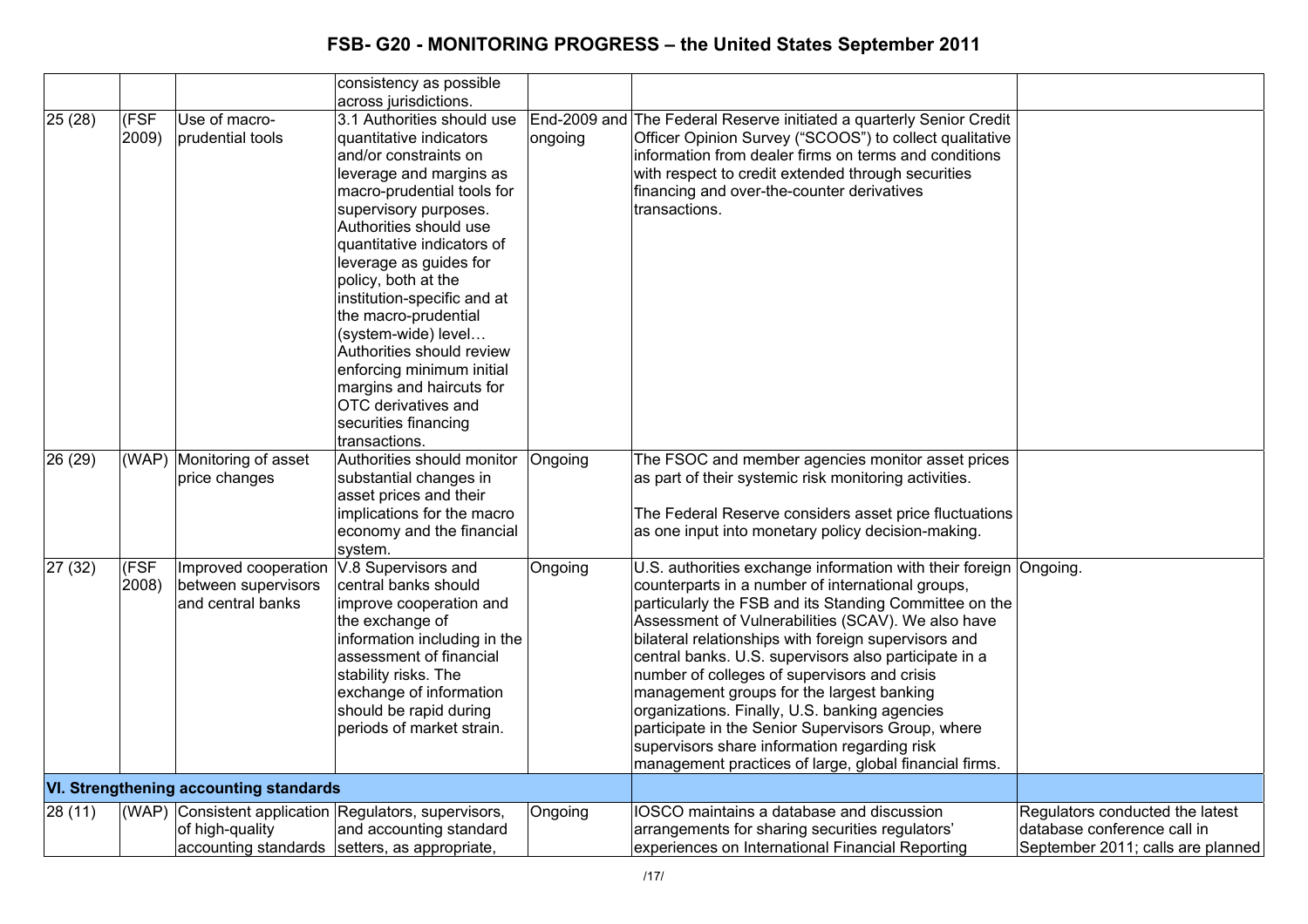|          |               |                                                                              | should work with each<br>other and the private<br>sector on an ongoing basis<br>to ensure consistent<br>application and<br>enforcement of high-quality<br>accounting standards.                                                                                                                                       |          | Standards (IFRS) application around the world. IOSCO for 2012.<br>anticipates coordinating database conference calls<br>three times per year to discuss members' emerging<br><b>IFRS</b> issues.<br>SEC staff selectively reviews corporate filings to<br>monitor and enhance compliance with applicable<br>disclosure and accounting requirements.<br>U.S. banking regulators regularly monitor significant<br>changes to accounting standards that may significantly<br>affect financial institutions and routinely provide<br>comments on such proposals. The banking regulators<br>also routinely meet with standard setters,<br>representatives from audit firms and financial<br>institutions, and the SEC to discuss financial<br>accounting and implementation matters. In addition,<br>the U.S. banking agencies are also members of the<br>Basel Committee's Accounting Task Force where<br>global accounting and auditing issues are addressed.<br>U.S. banking regulators regularly issue policy guidance<br>through the Federal Financial Institutions Examination<br>Council (FFIEC) and the Basel Committee's<br>Accounting task force. |                                                                                                                                                                                                                                                                                                                                                                                                 |
|----------|---------------|------------------------------------------------------------------------------|-----------------------------------------------------------------------------------------------------------------------------------------------------------------------------------------------------------------------------------------------------------------------------------------------------------------------|----------|--------------------------------------------------------------------------------------------------------------------------------------------------------------------------------------------------------------------------------------------------------------------------------------------------------------------------------------------------------------------------------------------------------------------------------------------------------------------------------------------------------------------------------------------------------------------------------------------------------------------------------------------------------------------------------------------------------------------------------------------------------------------------------------------------------------------------------------------------------------------------------------------------------------------------------------------------------------------------------------------------------------------------------------------------------------------------------------------------------------------------------------------------------|-------------------------------------------------------------------------------------------------------------------------------------------------------------------------------------------------------------------------------------------------------------------------------------------------------------------------------------------------------------------------------------------------|
| 29 (New) |               | (Seoul) Convergence of<br>accounting standards                               | We re-emphasized the<br>importance we place on<br>achieving a single set of<br>improved high quality<br>global accounting<br>standards and called on<br>the International<br><b>Accounting Standards</b><br>Board and the Financial<br><b>Accounting Standards</b><br>Board to complete their<br>convergence project. | End-2011 | The IASB and FASB continue their work developing<br>high-quality, improved, and converged standards, in a<br>manner that ensures a robust due process, including<br>outreach efforts and consideration of feedback<br>received. In some areas, such as classification and<br>measurement of financial instruments and hedge<br>accounting, converging standards are proving difficult<br>to achieve.<br>The U.S. banking regulators continue to comment on<br>accounting proposals that were part of the MOU as<br>they are released and encourage convergence. The<br>U.S. banking regulators have stated that finalizing the<br>new financial instruments accounting standard should<br>be the Boards' top priority.                                                                                                                                                                                                                                                                                                                                                                                                                                 | The IASB and the FASB plan to<br>issue revised draft standards for<br>some joint projects (such as<br>revenue recognition and leases)<br>for additional public comment, and<br>are continuing to develop guidance<br>in other projects (such as financial<br>instrument impairment). As a<br>result, final standards for several<br>major projects are not expected to<br>be issued until 2012. |
| 30(12)   | (FSF<br>2009) | The use of valuation<br>reserves or<br>adjustments by<br>accounting standard | 3.4 Accounting standard<br>setters and prudential<br>supervisors should<br>examine the use of                                                                                                                                                                                                                         | End-2009 | The objective of this joint IASB/FASB project was to<br>develop common fair value measurement guidance. To guidance will be effective starting<br>achieve this objective, the FASB and the IASB had                                                                                                                                                                                                                                                                                                                                                                                                                                                                                                                                                                                                                                                                                                                                                                                                                                                                                                                                                    | The FASB's new fair value<br>with annual periods beginning after<br>December 15, 2011 and the                                                                                                                                                                                                                                                                                                   |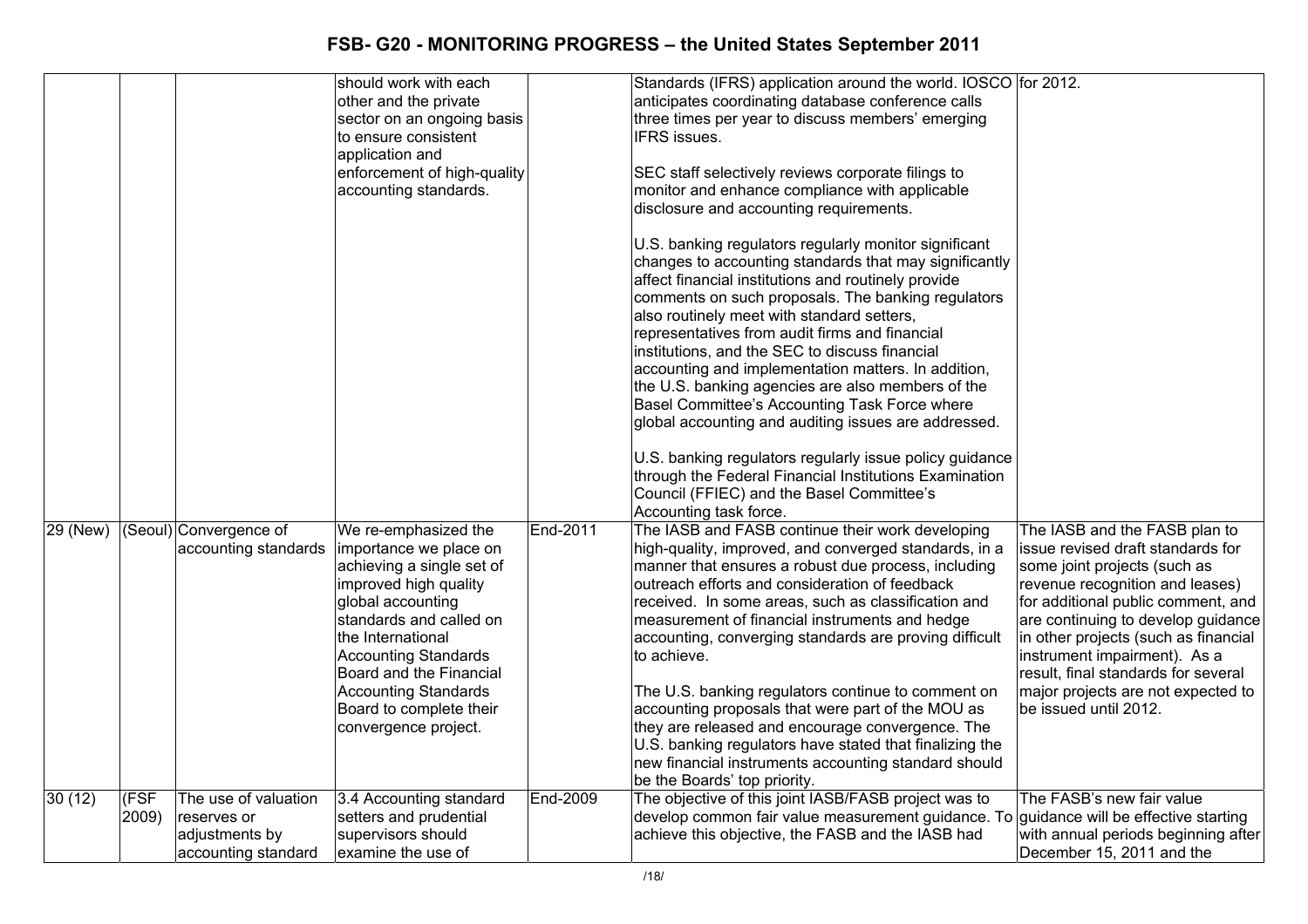|        |               | setters and<br>supervisors                       | valuation reserves or<br>adjustments for fair valued<br>financial instruments when<br>data or modelling needed<br>to support their valuation is<br>weak.                                                                                                                                                                                                                                                                                                                                            |          | agreed to the following:<br>The project's objective was to ensure that fair<br>value has the same meaning in U.S. generally<br>accepted accounting principles (GAAP) and<br>International Financial Reporting Standards<br>(IFRS).<br>The project's goal was to make U.S. GAAP and<br>12.<br>IFRS guidance on fair value measurement the<br>same, other than minor necessary differences in<br>wording or style. The FASB agreed to consider<br>comments received on the IASB Exposure Draft,<br>Fair Value Measurement, and to propose<br>amendments to guidance on fair value<br>measurement in U.S. GAAP to achieve that goal.<br>On May 12, 2011, the FASB completed this project<br>with the issuance of Accounting Standards Update No.<br>2011-04, Fair Value Measurement (Topic 820):<br>Amendments to Achieve Common Fair Value<br>Measurement and Disclosure Requirements in U.S.<br><b>GAAP</b> and IFRSs. | IASB's guidance will be effective<br>starting with annual periods<br>beginning on or after January 1,<br>2013.                                                                                                                                                                                                                    |
|--------|---------------|--------------------------------------------------|-----------------------------------------------------------------------------------------------------------------------------------------------------------------------------------------------------------------------------------------------------------------------------------------------------------------------------------------------------------------------------------------------------------------------------------------------------------------------------------------------------|----------|-----------------------------------------------------------------------------------------------------------------------------------------------------------------------------------------------------------------------------------------------------------------------------------------------------------------------------------------------------------------------------------------------------------------------------------------------------------------------------------------------------------------------------------------------------------------------------------------------------------------------------------------------------------------------------------------------------------------------------------------------------------------------------------------------------------------------------------------------------------------------------------------------------------------------|-----------------------------------------------------------------------------------------------------------------------------------------------------------------------------------------------------------------------------------------------------------------------------------------------------------------------------------|
|        |               |                                                  |                                                                                                                                                                                                                                                                                                                                                                                                                                                                                                     |          | On May 12, 2011, the IASB issued IFRS 13, Fair Value<br>Measurement.                                                                                                                                                                                                                                                                                                                                                                                                                                                                                                                                                                                                                                                                                                                                                                                                                                                  |                                                                                                                                                                                                                                                                                                                                   |
| 31(13) | (FSF<br>2009) | Dampening of<br>dynamics associated<br>with FVA. | 3.5 Accounting standard<br>setters and prudential<br>supervisors should<br>examine possible changes<br>to relevant standards to<br>dampen adverse dynamics<br>potentially associated with<br>fair value accounting.<br>Possible ways to reduce<br>this potential impact<br>include the following: (1)<br>Enhancing the accounting<br>model so that the use of<br>fair value accounting is<br>carefully examined for<br>financial instruments of<br>credit intermediaries; (ii)<br>Transfers between | End-2009 | The FASB and the IASB are addressing accounting for<br>financial instruments, including hedge accounting,<br>through their respective financial instruments projects.<br>The IASB finalized its classification and measurement<br>guidance for assets and liabilities in 2009 and 2010,<br>respectively. The guidance is included in IFRS 9<br>Financial Instruments. The IASB has been re-<br>deliberating its general hedge accounting proposal.<br>The FASB has been re-deliberating its proposed<br>financial instrument classification and measurement<br>proposal, and is working together with the IASB on<br>addressing financial instrument impairment.                                                                                                                                                                                                                                                      | The Boards will continue to<br>deliberate impairment together and<br>expect to issue a converged final<br>standard in 2012.<br>The Boards plan to come together<br>after their independent re-<br>deliberations to see if they can<br>reconcile differences in<br>classification and measurement,<br>as well as hedge accounting. |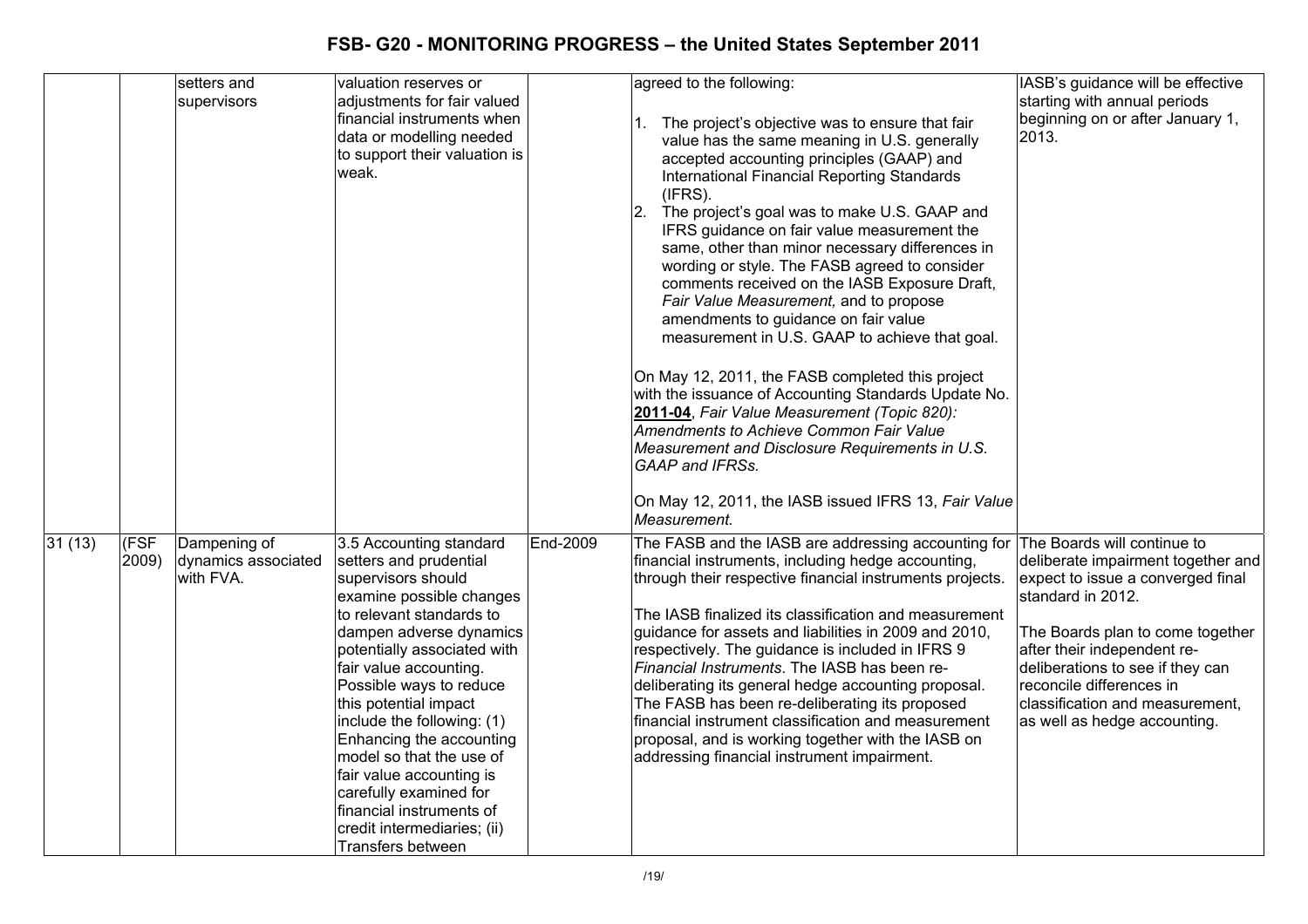|                   |       |                                                                                                                                                                                                                                                                                          | financial asset categories;<br>(iii) Simplifying hedge<br>accounting requirements.                                                                                                                                                                                                                                                                                                                                                                         |          |                                                                                                                                                                                                                                                                                                                                                                                                                                                                                                                                                                              |                                                                                                                                                                                                                                                             |
|-------------------|-------|------------------------------------------------------------------------------------------------------------------------------------------------------------------------------------------------------------------------------------------------------------------------------------------|------------------------------------------------------------------------------------------------------------------------------------------------------------------------------------------------------------------------------------------------------------------------------------------------------------------------------------------------------------------------------------------------------------------------------------------------------------|----------|------------------------------------------------------------------------------------------------------------------------------------------------------------------------------------------------------------------------------------------------------------------------------------------------------------------------------------------------------------------------------------------------------------------------------------------------------------------------------------------------------------------------------------------------------------------------------|-------------------------------------------------------------------------------------------------------------------------------------------------------------------------------------------------------------------------------------------------------------|
| standards.        |       |                                                                                                                                                                                                                                                                                          | VII. Strengthening adherence to international supervisory and regulatory                                                                                                                                                                                                                                                                                                                                                                                   |          |                                                                                                                                                                                                                                                                                                                                                                                                                                                                                                                                                                              |                                                                                                                                                                                                                                                             |
| 32(21,<br>22, 23) | (Lon) | Adherence to<br>linternational<br>prudential regulatory<br>and supervisory<br>standards, as well as<br>agreeing to undergo<br><b>FSAP/FSB periodic</b><br>peer reviews<br>(Note) Please try to<br>prioritise any major<br>initiatives conducted<br>specifically in your<br>jurisdiction. | We are committed to<br>strengthened adherence to<br>international prudential<br>regulatory and supervisory<br>standards.<br><b>FSB members commit to</b><br>pursue the maintenance of<br>financial stability, enhance<br>the openness and<br>transparency of the<br>financial sector, implement<br>international financial<br>standards, and agree to<br>undergo periodic peer<br>reviews, using among<br>other evidence IMF / World<br>Bank FSAP reports. | Ongoing  | The IMF has completed the U.S. FSAP, which includes The U.S. has committed to<br>7 DARs and ROSCs on key standards and 8 Technical<br>Notes.                                                                                                                                                                                                                                                                                                                                                                                                                                 | meeting the G-20 pledge to update<br>our FSAP every five years, with<br>the next update in 2015. We have<br>also pledged, as a major financial<br>center, to completing an FSA by<br>2015. We have also agreed to<br>undergo an FSB Peer Review in<br>2013. |
|                   | (WAP) |                                                                                                                                                                                                                                                                                          | All G20 members commit<br>to undertake a Financial<br><b>Sector Assessment</b><br>Program (FSAP) report<br>and support the<br>transparent assessment of<br>countries' national<br>regulatory systems.                                                                                                                                                                                                                                                      |          |                                                                                                                                                                                                                                                                                                                                                                                                                                                                                                                                                                              |                                                                                                                                                                                                                                                             |
|                   |       |                                                                                                                                                                                                                                                                                          | Reforming compensation practices to support financial stability                                                                                                                                                                                                                                                                                                                                                                                            |          |                                                                                                                                                                                                                                                                                                                                                                                                                                                                                                                                                                              |                                                                                                                                                                                                                                                             |
| 33(15)            |       | (Pitts) Implementation of<br><b>FSB/FSF</b><br>compensation<br>principles                                                                                                                                                                                                                | We fully endorse the<br>implementation standards<br>of the FSB aimed at<br>aligning compensation with<br>long-term value creation,<br>not excessive risk-taking.<br>Supervisors should have<br>the responsibility to review<br>firms' compensation<br>policies and structures with                                                                                                                                                                         | End-2010 | The Federal Reserve, in concert with other U.S. federal Supervisors will continue to take<br>bank regulatory agencies, issued in June 2010 final<br>supervisory guidance on incentive compensation<br>practices at banking organizations. The guidance<br>requires banks to have practices that give employees<br>balanced risk-taking incentives, to have sound controls<br>for their incentive compensation systems, and improve<br>corporate governance practices related to<br>compensation. The guidance is consistent with the<br><b>FSB Principles and Standards.</b> | corrective actions as needed to<br>ensure that banking organizations<br>comply with the supervisory<br>guidance.                                                                                                                                            |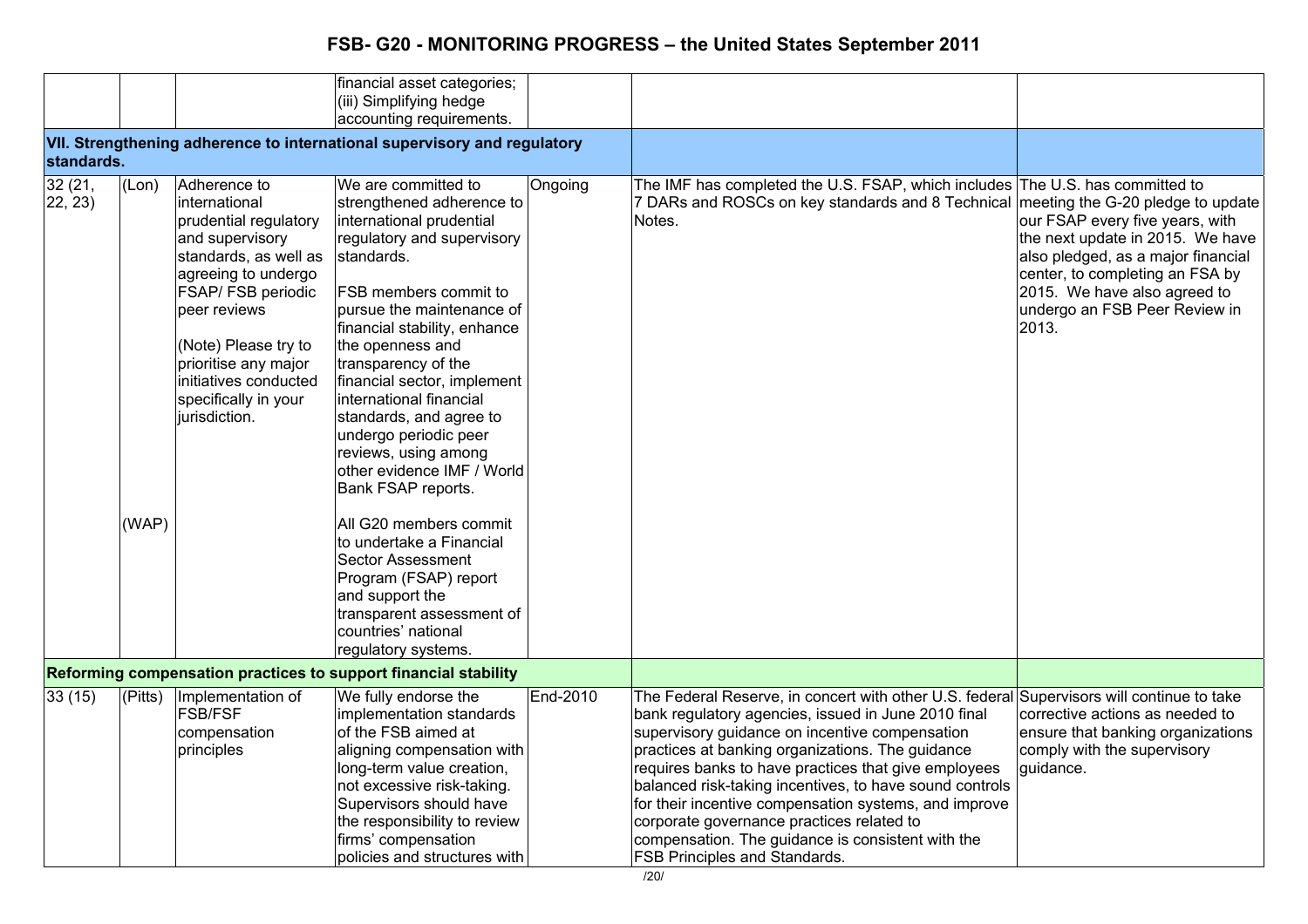|         | institutional and systemic     |                                                                                                    |                                    |
|---------|--------------------------------|----------------------------------------------------------------------------------------------------|------------------------------------|
|         | risk in mind and, if           | A horizontal review of incentive compensation                                                      |                                    |
|         | necessary to offset            | practices at more than two dozen large banking                                                     |                                    |
|         | additional risks, apply        | organizations related to the guidance has been                                                     |                                    |
|         | corrective measures, such      | underway for some time. Over 200 staff have been                                                   |                                    |
|         | as higher capital              | involved, including supervisors, economists and                                                    |                                    |
|         | requirements, to those         | lawyers. In addition to on- and offsite reviews of                                                 |                                    |
|         |                                |                                                                                                    |                                    |
|         | firms that fail to implement   | incentive compensation practices, firms have iteratively                                           |                                    |
|         | sound compensation             | proposed improvements to their practices, supervisors                                              |                                    |
|         | policies and practices.        | have reviewed and reacted to firms' plans, and firms                                               |                                    |
|         | Supervisors should have        | have revised their plans. The refinement of details of                                             |                                    |
|         | the ability to modify          | practices is expected to be ongoing for a period of                                                |                                    |
|         | compensation structures in     | years, but banks are expected to be in substantial                                                 |                                    |
|         | the case of firms that fail or | compliance with the guidance by end-2011.                                                          |                                    |
|         | require extraordinary          | Supervisory work on compensation will continue                                                     |                                    |
|         | public intervention. We call   | indefinitely as part of the normal supervisory process                                             |                                    |
|         | on firms to implement          | Supervisors are expanding the scope of their attention                                             |                                    |
|         | these sound compensation       | to an additional dozen or so medium-size regional                                                  |                                    |
|         | practices immediately.         | banks and are developing supervisory plans for small                                               |                                    |
|         |                                | banks. On 5 October 2011, the Federal Reserve                                                      |                                    |
| (Tor)   | We encouraged all              | published a paper describing incentive compensation                                                |                                    |
|         | countries and financial        | practices and progress to date for banks in the                                                    |                                    |
|         | institutions to fully          | horizontal review. The paper can be found at                                                       |                                    |
|         | implement the FSB              | http://www.federalreserve.gov/publications/other-                                                  |                                    |
|         | principles and standards       | reports/files/incentive-compensation-practices-report-                                             |                                    |
|         | by year-end. We call on        | 201110.pdf. The progress reported in the paper is                                                  |                                    |
|         | the FSB to undertake           | consistent with the finding of the FSB's second peer                                               |                                    |
|         | ongoing monitoring in this     | review of compensation practices that major                                                        |                                    |
|         | area and conduct a second      | internationally active U.S. banks are broadly in                                                   |                                    |
|         | thorough peer review in        | conformance with the FSB Principles and Standards.                                                 |                                    |
|         | the second quarter of          | However, U.S. guidance is somewhat more demanding                                                  |                                    |
|         | 2011.                          | than the Principles and Standards.                                                                 |                                    |
|         |                                |                                                                                                    |                                    |
| (Seoul) | We reaffirmed the              | Incentive Compensation: Under Section 956 of the                                                   | Incentive compensation: The        |
|         | importance of fully            | Dodd-Frank Act, several federal financial regulatory                                               | agencies are reviewing public      |
|         | implementing the FSB's         | agencies are required to jointly prescribe rules or                                                | comments on the proposed joint     |
|         | standards for sound            | guidelines that require covered financial institutions to                                          | rule with a view to adopting final |
|         | compensation.                  | disclose to the appropriate regulator the structures of                                            | rules by June 2012.                |
|         |                                |                                                                                                    |                                    |
|         |                                | all incentive-based compensation, and prohibit any<br>types or features of incentive-based payment |                                    |
|         |                                |                                                                                                    |                                    |
|         |                                | arrangements that the regulators determine encourage                                               |                                    |
|         |                                | inappropriate risks by covered financial institutions, by                                          |                                    |
|         |                                | providing excessive compensation, or that could lead                                               |                                    |
|         |                                | to material financial loss to the covered financial                                                |                                    |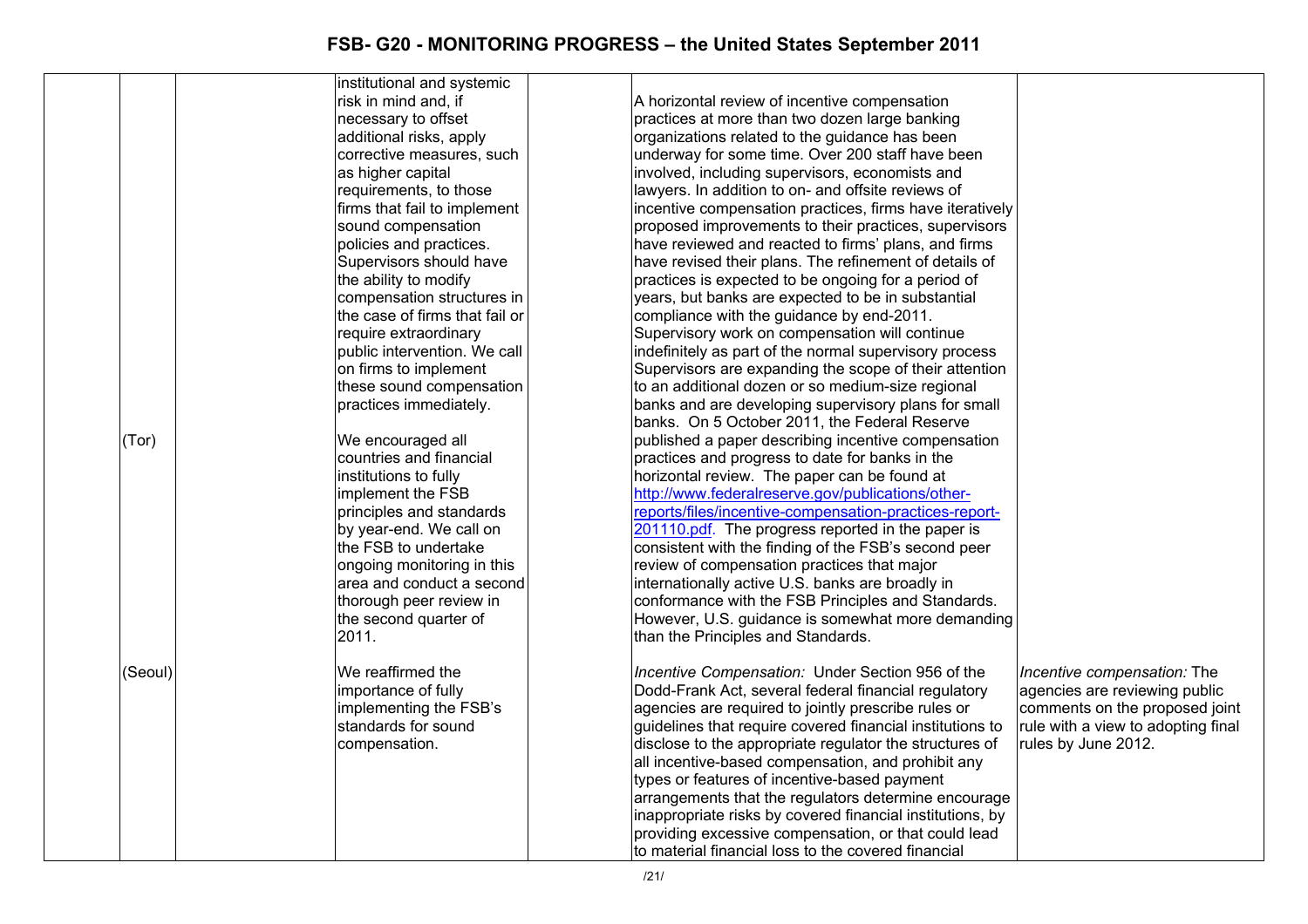|  |  | institution. In March 2011, the agencies published for    |                                  |
|--|--|-----------------------------------------------------------|----------------------------------|
|  |  | public comment a joint rule proposal that would, among    |                                  |
|  |  | other things, require certain financial institutions with |                                  |
|  |  | \$1 billion or more in total assets, such as banks and    |                                  |
|  |  | broker-dealers, to disclose the structure of their        |                                  |
|  |  | incentive-based compensation practices to the             |                                  |
|  |  | regulatory supervisor, and prohibit such institutions     |                                  |
|  |  | from maintaining compensation arrangements that           |                                  |
|  |  | encourage inappropriate risks.                            |                                  |
|  |  | http://www.sec.gov/rules/proposed/2011/34-64140.pdf.      |                                  |
|  |  | A revised, final version of the rule is being prepared.   |                                  |
|  |  |                                                           |                                  |
|  |  | Disclosure Requirements: In December 2009 the SEC         |                                  |
|  |  | adopted enhancements to its executive compensation        |                                  |
|  |  | disclosure requirements to include, among other areas,    |                                  |
|  |  | information about the relationship of a company's         |                                  |
|  |  | employee compensation policies and practices to risk      |                                  |
|  |  | management. Public companies in the U.S. must             |                                  |
|  |  | follow SEC disclosure rules, which became effective on    |                                  |
|  |  | February 28, 2010.                                        |                                  |
|  |  | http://www.sec.gov/rules/final/2009/33-9089.pdf. The      |                                  |
|  |  | requirement to annually review this relationship to       |                                  |
|  |  | determine if disclosure is required is consistent with    |                                  |
|  |  |                                                           |                                  |
|  |  | international principles emphasizing consideration of     |                                  |
|  |  | risk in developing pay-for-performance measures. The      |                                  |
|  |  | amendments also improved reporting of equity awards       |                                  |
|  |  | to executives and directors by reporting grant date fair  |                                  |
|  |  | values rather than amounts recognized for financial       |                                  |
|  |  | reporting purposes. This change made board                |                                  |
|  |  | compensation decisions regarding equity awards more       |                                  |
|  |  | comprehensible to shareholders, facilitating              |                                  |
|  |  | shareholder engagement, as intended.                      |                                  |
|  |  |                                                           |                                  |
|  |  | The Federal Reserve will implement the Basel              |                                  |
|  |  | Committee's recently released Pillar 3 disclosure         |                                  |
|  |  | requirements for compensation.                            |                                  |
|  |  |                                                           |                                  |
|  |  | Shareholder approval: In January 2011, the SEC            | Shareholder approval: The SEC    |
|  |  | adopted rules to implement the requirements of            | staff will monitor developments  |
|  |  | Section 951 of the Dodd-Frank Act requiring               | relating to shareholder votes on |
|  |  | shareholder advisory votes (1) to approve executive       | compensation matters.            |
|  |  | compensation as disclosed under SEC rules; (2) to         |                                  |
|  |  | determine whether the company will hold such votes        |                                  |
|  |  | every 1, 2 or 3 years; and (3) in merger proxy            |                                  |
|  |  |                                                           |                                  |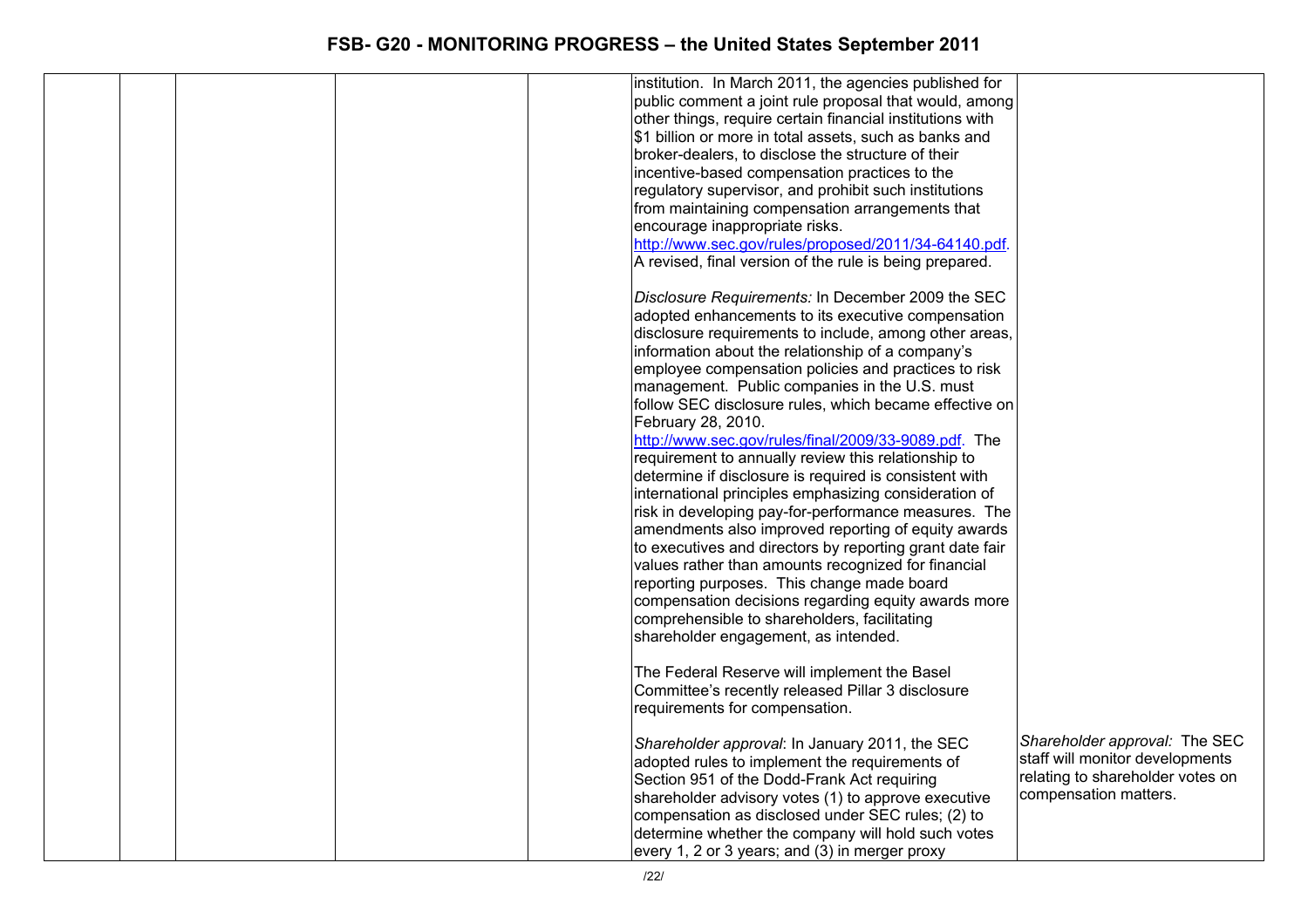|  |  | statements, to approve "golden parachute<br>arrangements". In addition, clear and simple tabular<br>disclosure of total aggregate golden parachute<br>compensation is required in merger proxies and similar<br>filings. http://www.sec.gov/rules/final/2011/33-9178.pdf.<br>As of January 21, 2011, companies subject to the<br>SEC's proxy rules became subject to the first two<br>advisory votes, except that smaller reporting<br>companies are not required to comply until their first<br>annual meeting occurring on or after January 21, 2013.<br>All companies subject to the SEC's proxy rules became<br>subject to the golden parachute advisory vote and the<br>related disclosure requirement for merger proxy<br>statements initially filed on or after April 25, 2011. The<br>new advisory votes have facilitated shareholder<br>engagement regarding executive compensation, as<br>intended, promoting effective corporate governance of<br>compensation, consistent with international principles,<br>as public company shareholders now have an<br>opportunity to vote directly on compensation. Further,<br>enhanced disclosure of, and the shareholder advisory<br>vote on, golden parachute compensation may<br>encourage companies to examine existing contractual<br>arrangements regarding termination of employment,<br>consistent with international principles calling for such<br>examination to determine if those arrangements are<br>aligned with long-term value creation and prudent risk-<br>taking, and do not reward failure.<br>Compensation Committees: In March 2011, the SEC | Compensation Committees: The                                                     |
|--|--|-----------------------------------------------------------------------------------------------------------------------------------------------------------------------------------------------------------------------------------------------------------------------------------------------------------------------------------------------------------------------------------------------------------------------------------------------------------------------------------------------------------------------------------------------------------------------------------------------------------------------------------------------------------------------------------------------------------------------------------------------------------------------------------------------------------------------------------------------------------------------------------------------------------------------------------------------------------------------------------------------------------------------------------------------------------------------------------------------------------------------------------------------------------------------------------------------------------------------------------------------------------------------------------------------------------------------------------------------------------------------------------------------------------------------------------------------------------------------------------------------------------------------------------------------------------------------------------------------------------------------|----------------------------------------------------------------------------------|
|  |  | issued a rule proposal to direct securities exchanges to SEC is reviewing public comment<br>establish listing standards related to compensation<br>committee independence and the authority of<br>compensation committees to engage compensation<br>consultants and other advisors as required by Section<br>952 of the Dodd-Frank Act.<br>http://www.sec.gov/rules/proposed/2011/33-9199.pdf.<br>Section 952 and the implementing proposal are<br>consistent with international principles calling for<br>effective corporate governance of compensation,<br>including the use of independent compensation<br>committees.                                                                                                                                                                                                                                                                                                                                                                                                                                                                                                                                                                                                                                                                                                                                                                                                                                                                                                                                                                                            | on the proposed rule with a view to<br>adopting final rules by December<br>2011. |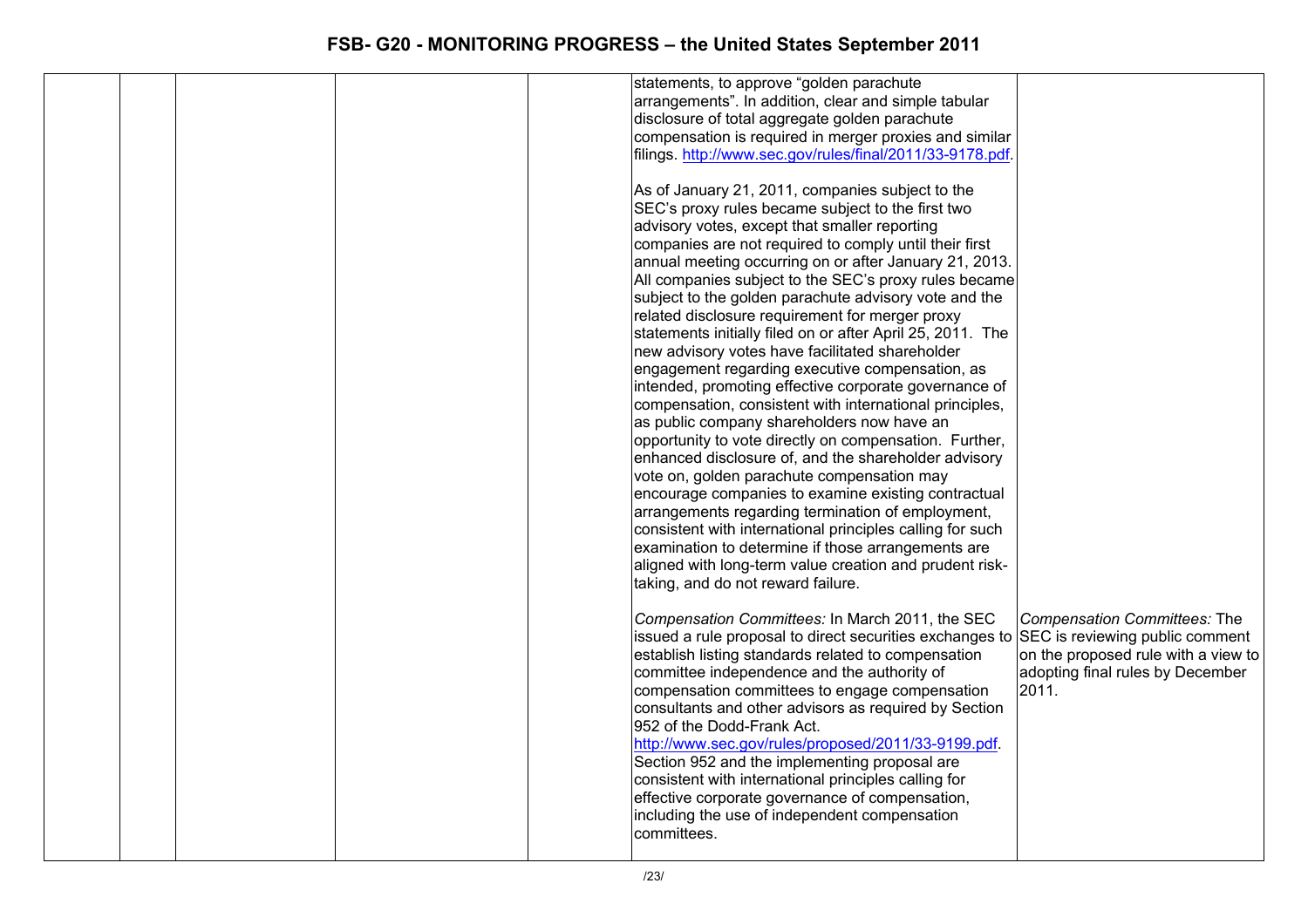|        |         |                                      |                                                                                                                                                                                                                                                                                                                                                                                                                                                                                                                               |         | Other Matters: Section 953 of the Dodd-Frank Act<br>requires the SEC to require disclosure of the<br>relationship between executive compensation and<br>company financial performance, and disclosure of the<br>ratio of median employee pay to CEO pay. Section 954<br>requires the SEC to direct securities exchanges to<br>establish listing standards related to the recovery of<br>incentive-based compensation in the event of an<br>accounting restatement. Section 955 requires the SEC<br>to require proxy disclosure whether a company permits<br>employees and directors to hedge equity securities<br>granted as compensation or otherwise held by them.<br>The Section 953 and 955 requirements are consistent<br>with international principles calling for effective<br>disclosure of compensation practices to facilitate<br>engagement by stakeholders. The hedging disclosure<br>provision is also consistent with international principles | Other Matters: The Dodd-Frank<br>Act does not specify deadlines for<br>rulemaking under Sections 953,<br>954, and 955, and the SEC<br>anticipates issuing rule proposals<br>by December 2011. While the<br>hedging disclosure provisions of<br>Section 955 do not call for banning<br>hedging, subjecting public<br>companies to disclosure may be<br>expected to result in companies<br>considering whether to continue<br>allowing employees to hedge their<br>compensation. |
|--------|---------|--------------------------------------|-------------------------------------------------------------------------------------------------------------------------------------------------------------------------------------------------------------------------------------------------------------------------------------------------------------------------------------------------------------------------------------------------------------------------------------------------------------------------------------------------------------------------------|---------|--------------------------------------------------------------------------------------------------------------------------------------------------------------------------------------------------------------------------------------------------------------------------------------------------------------------------------------------------------------------------------------------------------------------------------------------------------------------------------------------------------------------------------------------------------------------------------------------------------------------------------------------------------------------------------------------------------------------------------------------------------------------------------------------------------------------------------------------------------------------------------------------------------------------------------------------------------------|--------------------------------------------------------------------------------------------------------------------------------------------------------------------------------------------------------------------------------------------------------------------------------------------------------------------------------------------------------------------------------------------------------------------------------------------------------------------------------|
|        |         |                                      |                                                                                                                                                                                                                                                                                                                                                                                                                                                                                                                               |         | recognizing that hedging can undermine the risk-<br>alignment effects embedded in compensation<br>arrangements. The clawback provision is also<br>consistent with international principles calling for                                                                                                                                                                                                                                                                                                                                                                                                                                                                                                                                                                                                                                                                                                                                                       |                                                                                                                                                                                                                                                                                                                                                                                                                                                                                |
|        |         |                                      |                                                                                                                                                                                                                                                                                                                                                                                                                                                                                                                               |         | negative firm performance to result in contraction of<br>variable compensation, including reduction of amounts<br>previously earned through malus or clawback<br>arrangements.                                                                                                                                                                                                                                                                                                                                                                                                                                                                                                                                                                                                                                                                                                                                                                               |                                                                                                                                                                                                                                                                                                                                                                                                                                                                                |
| 34(16) | (Pitts) | firms' compensation<br>policies etc. | Supervisory review of Supervisors should have<br>the responsibility to review<br>firms' compensation<br>policies and structures with<br>institutional and systemic<br>risk in mind and, if<br>necessary to offset<br>additional risks, apply<br>corrective measures, such<br>as higher capital<br>requirements, to those<br>firms that fail to implement<br>sound compensation<br>policies and practices.<br>Supervisors should have<br>the ability to modify<br>compensation structures in<br>the case of firms that fail or | Ongoing | U.S. bank supervisors already assess institutions'<br>compensation programs from a safety and soundness<br>standpoint. In cases where compensation<br>arrangements or related risk management processes<br>pose a risk to the safety and soundness of the<br>institution, supervisors may take actions to require the<br>institution to address those concerns, to include, when<br>appropriate, imposing higher capital requirements. U.S.<br>bank supervisors already have authority to require<br>banks to strengthen capital by a variety of methods.                                                                                                                                                                                                                                                                                                                                                                                                    |                                                                                                                                                                                                                                                                                                                                                                                                                                                                                |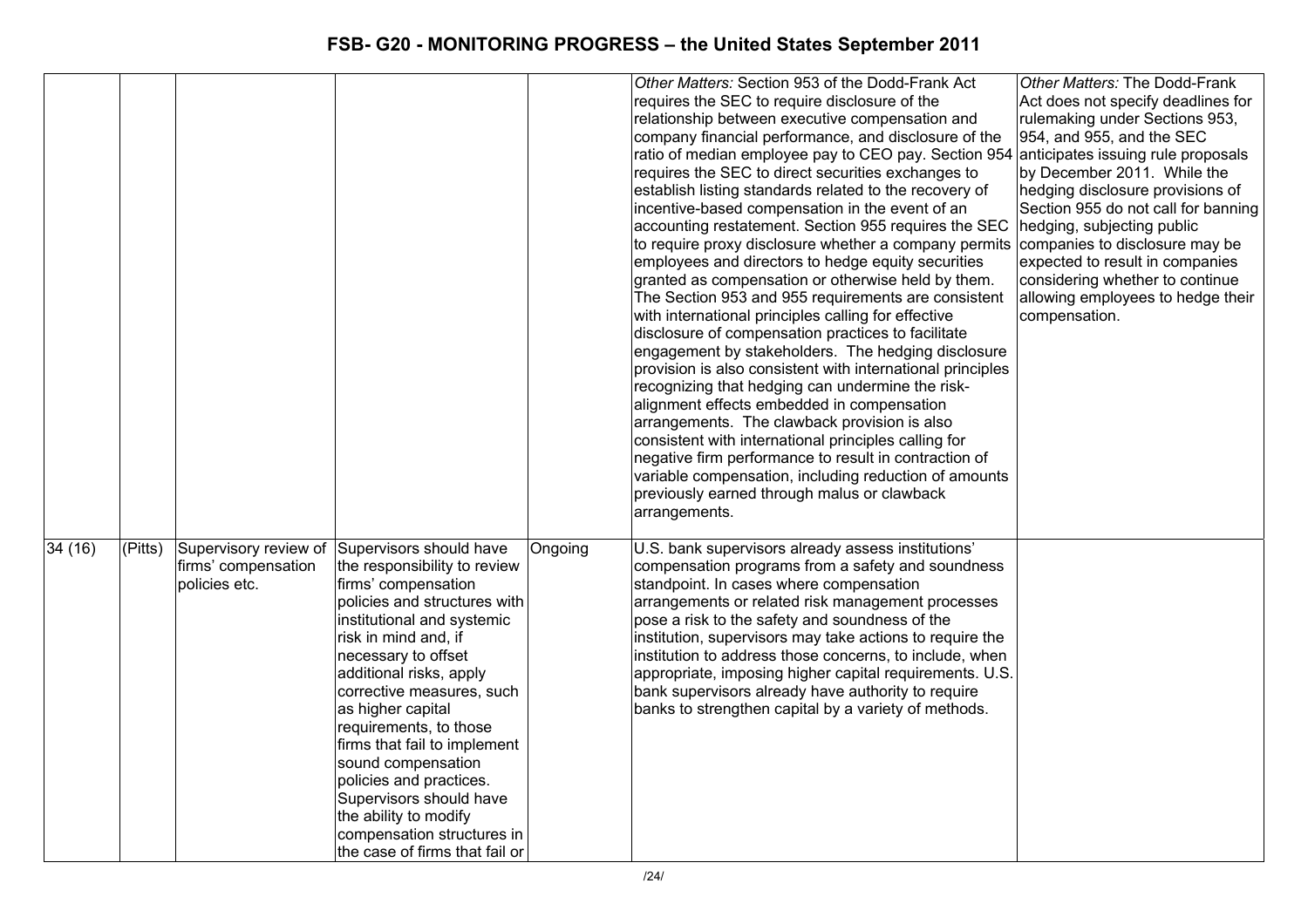|                               |       |                                      | require extraordinary                                                                                                                                                                                                                                                                                                                 |                 |                                                                                                                                                                                                                                                                                                                                                                                                                                                                                                                                                                                                                                                                                                                                                                                                                                                                                                                                                                                                                                                                                                                                                                                                                                                                                      |  |
|-------------------------------|-------|--------------------------------------|---------------------------------------------------------------------------------------------------------------------------------------------------------------------------------------------------------------------------------------------------------------------------------------------------------------------------------------|-----------------|--------------------------------------------------------------------------------------------------------------------------------------------------------------------------------------------------------------------------------------------------------------------------------------------------------------------------------------------------------------------------------------------------------------------------------------------------------------------------------------------------------------------------------------------------------------------------------------------------------------------------------------------------------------------------------------------------------------------------------------------------------------------------------------------------------------------------------------------------------------------------------------------------------------------------------------------------------------------------------------------------------------------------------------------------------------------------------------------------------------------------------------------------------------------------------------------------------------------------------------------------------------------------------------|--|
|                               |       |                                      | public intervention.                                                                                                                                                                                                                                                                                                                  |                 |                                                                                                                                                                                                                                                                                                                                                                                                                                                                                                                                                                                                                                                                                                                                                                                                                                                                                                                                                                                                                                                                                                                                                                                                                                                                                      |  |
| <b>VIII. Other issues</b>     |       |                                      |                                                                                                                                                                                                                                                                                                                                       |                 |                                                                                                                                                                                                                                                                                                                                                                                                                                                                                                                                                                                                                                                                                                                                                                                                                                                                                                                                                                                                                                                                                                                                                                                                                                                                                      |  |
| <b>Credit rating agencies</b> |       |                                      |                                                                                                                                                                                                                                                                                                                                       |                 |                                                                                                                                                                                                                                                                                                                                                                                                                                                                                                                                                                                                                                                                                                                                                                                                                                                                                                                                                                                                                                                                                                                                                                                                                                                                                      |  |
| 35(37)                        | (Lon) | Registration of CRAs<br>etc.         | All CRAs whose ratings<br>are used for regulatory<br>purposes should be<br>subject to a regulatory<br>oversight regime that<br>includes registration. The<br>regulatory oversight<br>regime should be<br>established by end 2009<br>and should be consistent<br>with the IOSCO Code of<br>Conduct Fundamentals.                       | End-2009        | The Credit Rating Agency Reform Act of 2006 (Rating<br>Agency Act) provided the SEC with exclusive authority<br>to implement a registration and oversight program for<br>Nationally Recognized Statistical Rating Organizations<br>(NRSROs). In June 2007, the SEC approved rules<br>implementing a registration and oversight program for<br>NRSROs, which became effective that same month.<br>The rules established registration, recordkeeping,<br>financial reporting and oversight rules for credit rating<br>agencies that apply to be registered with the SEC.<br>These rules are consistent with the principles set forth<br>in the IOSCO Statement of Principles Regarding the<br>Activities of Credit Rating Agencies and the IOSCO<br>Code of Conduct Fundamentals for Credit Rating<br>Agencies. Since adopting the implementing rules in<br>2007, the SEC has adopted additional amendments to<br>its NRSRO rules.<br>The Dodd-Frank Act contains a number of provisions<br>designed to strengthen the SEC's regulatory oversight<br>of NRSROs. On May 18, 2011, the SEC voted to<br>propose new rules and amendments that would<br>implement certain provisions of the Dodd-Frank Act<br>and enhance the SEC's existing rules governing credit<br>ratings and NRSROs. |  |
| 36(38)                        | (Lon) | CRA practices and<br>procedures etc. | National authorities will<br>enforce compliance and<br>require changes to a rating<br>agency's practices and<br>procedures for managing<br>conflicts of interest and<br>assuring the transparency<br>and quality of the rating<br>process.<br><b>CRAs should differentiate</b><br>ratings for structured<br>products and provide full | <b>End-2009</b> | The Rating Agency Act was enacted in order "to<br>improve ratings quality for the protection of investors<br>and in the public interest by fostering accountability,<br>transparency, and competition in the credit rating<br>industry." To that end, the Rating Agency Act and the<br>SEC's implementing regulations prohibit certain<br>conflicts of interest for NRSROs and require NRSROs<br>to disclose and manage certain others. NRSROs are<br>also required to disclose their methodologies and<br>underlying assumptions related to credit ratings they<br>issue in addition to certain performance statistics.<br>Under the new rules and rule amendments proposed                                                                                                                                                                                                                                                                                                                                                                                                                                                                                                                                                                                                         |  |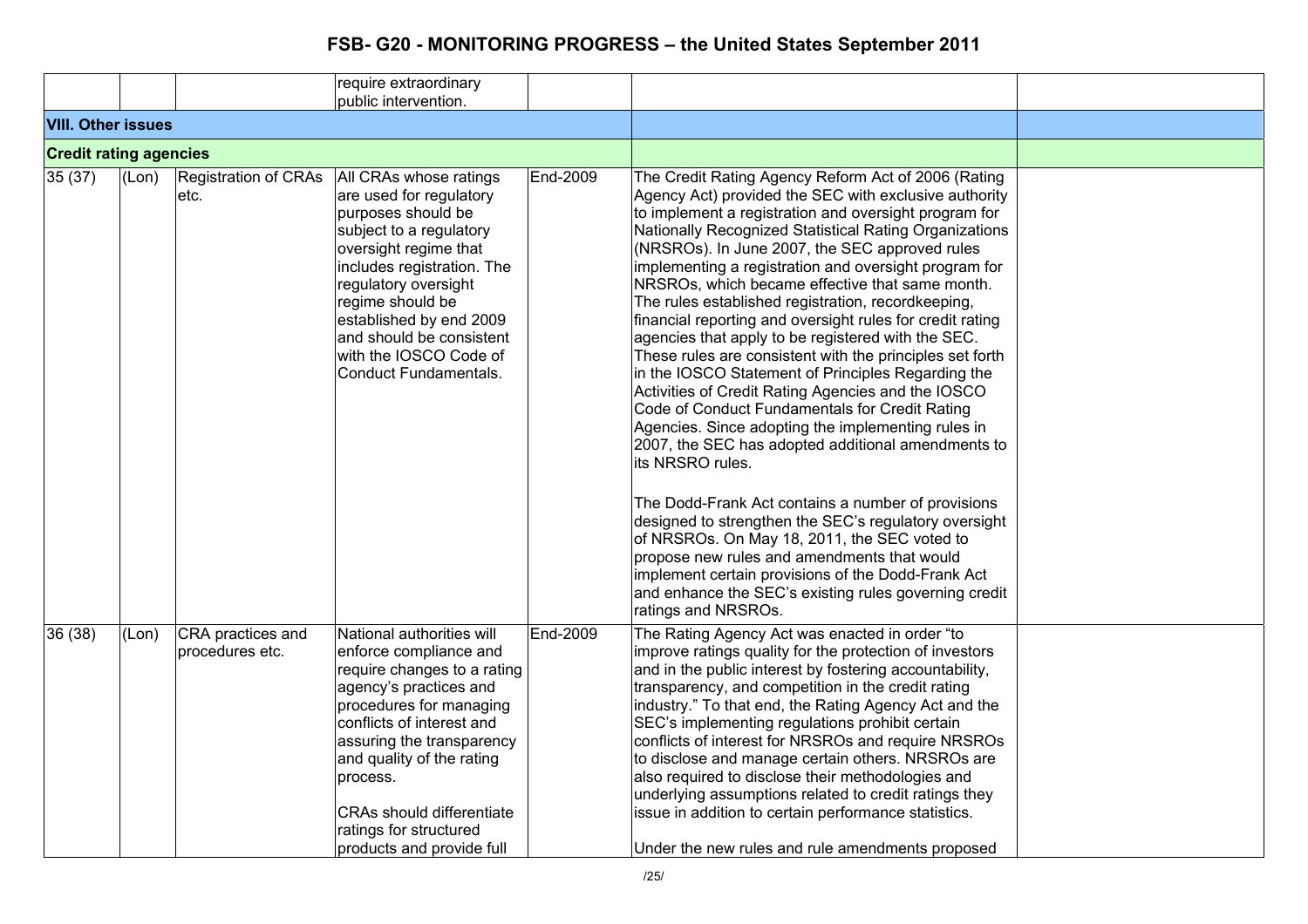|         |               |                                                                                                        | disclosure of their ratings                                                                                                                                                                                                                                                                               |                                    | by the SEC on May 18, 2011 to implement certain                                                                                                                                                                                                                                                                                                                                                                                                                                                                                                                                                                                                                                                                                                                                                                                                                                                                                                                                                                                                                                                                                                     |
|---------|---------------|--------------------------------------------------------------------------------------------------------|-----------------------------------------------------------------------------------------------------------------------------------------------------------------------------------------------------------------------------------------------------------------------------------------------------------|------------------------------------|-----------------------------------------------------------------------------------------------------------------------------------------------------------------------------------------------------------------------------------------------------------------------------------------------------------------------------------------------------------------------------------------------------------------------------------------------------------------------------------------------------------------------------------------------------------------------------------------------------------------------------------------------------------------------------------------------------------------------------------------------------------------------------------------------------------------------------------------------------------------------------------------------------------------------------------------------------------------------------------------------------------------------------------------------------------------------------------------------------------------------------------------------------|
|         |               |                                                                                                        | track record and the<br>information and<br>assumptions that underpin<br>the ratings process.<br>The oversight framework<br>should be consistent<br>across jurisdictions with<br>appropriate sharing of<br>information between<br>national authorities,<br>including through IOSCO.                        |                                    | provisions of the Dodd-Frank Act, NRSROs would be<br>required to, among other things:<br>Report on internal controls.<br>$\bullet$<br>Protect against certain additional conflicts of<br>interest.<br>Establish professional standards for credit<br>$\bullet$<br>analysts.<br>Publicly provide - along with the publication of<br>$\bullet$<br>the credit rating - disclosure about the credit<br>rating and the methodology used to determine<br>it.<br>Enhance their public disclosures about the<br>performance of their credit ratings.                                                                                                                                                                                                                                                                                                                                                                                                                                                                                                                                                                                                        |
| 37 (39) | (FSB<br>2009) | Globally compatible<br>solutions to conflicting together towards<br>compliance<br>obligations for CRAs | Regulators should work<br>appropriate, globally<br>compatible solutions (to<br>conflicting compliance<br>obligations for CRAs) as<br>early as possible in 2010.                                                                                                                                           | As early as<br>possible in<br>2010 | As a first step towards achieving this goal, IOSCO<br>As follow-up work to its<br>established a standing committee on CRAs (SC6),<br>consultative report, IOSCO SC6<br>currently chaired by the SEC, which developed a<br>will begin working on identifying<br>project to evaluate recent regulatory initiatives that<br>conflicts between CRA regulatory<br>impact or will shortly impact CRAs whose ratings are<br>regimes and seeking appropriate<br>used for regulatory purposes in multiple jurisdictions.<br>resolutions consistent with the<br>SC6 prepared a report, published by IOSCO in its final<br>IOSCO principles.<br>form in February 2011, entitled Report on Regulatory<br>Implementation of the Statement of Principles<br>Regarding the Activities of Credit Rating Agencies. The<br>report addresses several of the recent regulatory<br>initiatives that impact or will shortly impact CRAs that<br>are active in the jurisdictions reviewed, including the<br>need for supervisors to monitor the effectiveness of<br>those programs and any regulatory conflicts that may<br>exist for CRAs that are active across borders. |
| 38(40)  | (FSF<br>2008) | (Seoul) Reducing the reliance We also endorsed the<br>on ratings                                       | FSB's principles on<br>reducing reliance on<br>external credit ratings.<br>Standard setters, market<br>participants, supervisors<br>and central banks should<br>not rely mechanistically on<br>external credit ratings.<br>IV. 8 Authorities should<br>check that the roles that<br>they have assigned to | Ongoing                            | The Dodd-Frank Act removes references to credit<br>ratings from U.S. statutes and requires all Federal<br>agencies to remove any reference to or requirement of<br>reliance on credit ratings in any regulation that requires<br>the use of an assessment of the credit-worthiness of a<br>security or money market instrument. Each Federal<br>agency must replace any such references to credit<br>ratings with an alternative standard of creditworthiness.<br>In accordance with Section 939A of the Dodd-Frank<br>Act, on July 27, 2011 the SEC adopted rule<br>amendments removing references to credit ratings as<br>one of the conditions for companies seeking to use                                                                                                                                                                                                                                                                                                                                                                                                                                                                      |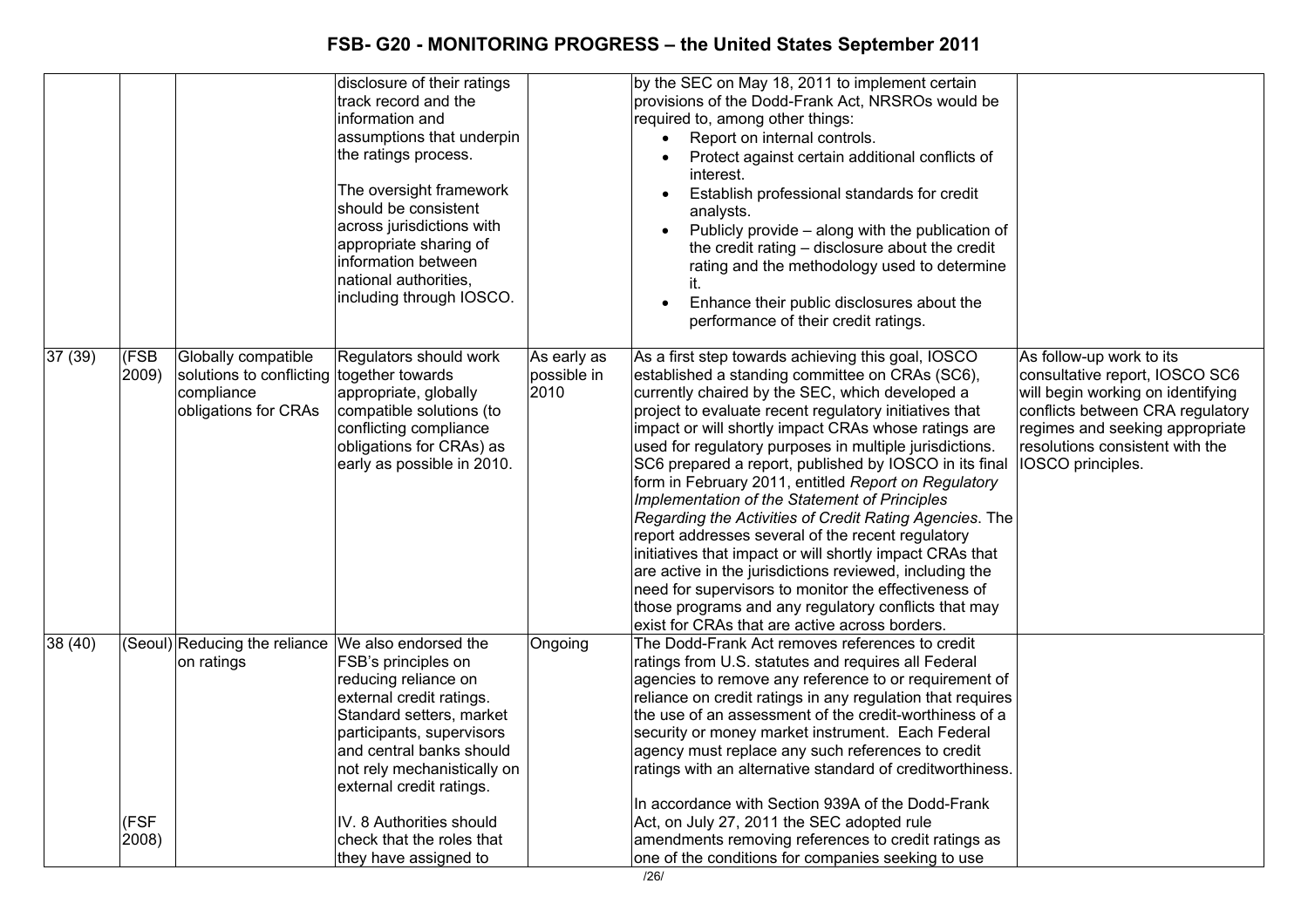|                        |         |                                    | ratings in regulations and<br>supervisory rules are<br>consistent with the<br>objectives of having<br>investors make<br>independent judgment of<br>risks and perform their own<br>due diligence, and that<br>they do not induce<br>uncritical reliance on credit<br>ratings as a substitute for<br>that independent<br>evaluation. |         | short-form registration when registering securities for<br>public sale. http://www.sec.gov/rules/final/2011/33-<br>9245.pdf<br>In addition, the SEC has proposed to remove<br>references to credit ratings from rules governing the<br>operation of money market funds as well as from the<br>rules applicable to broker-dealer financial<br>responsibility, distributions of securities, and<br>confirmations of transactions.                                                                                        |                                                                                                                                                                                                                                                                                                                                                                                                                                                                                                                                                                                                                                                                                                                                                                                                                                                                                                                                                                  |
|------------------------|---------|------------------------------------|------------------------------------------------------------------------------------------------------------------------------------------------------------------------------------------------------------------------------------------------------------------------------------------------------------------------------------|---------|------------------------------------------------------------------------------------------------------------------------------------------------------------------------------------------------------------------------------------------------------------------------------------------------------------------------------------------------------------------------------------------------------------------------------------------------------------------------------------------------------------------------|------------------------------------------------------------------------------------------------------------------------------------------------------------------------------------------------------------------------------------------------------------------------------------------------------------------------------------------------------------------------------------------------------------------------------------------------------------------------------------------------------------------------------------------------------------------------------------------------------------------------------------------------------------------------------------------------------------------------------------------------------------------------------------------------------------------------------------------------------------------------------------------------------------------------------------------------------------------|
| <b>Risk management</b> |         |                                    |                                                                                                                                                                                                                                                                                                                                    |         |                                                                                                                                                                                                                                                                                                                                                                                                                                                                                                                        |                                                                                                                                                                                                                                                                                                                                                                                                                                                                                                                                                                                                                                                                                                                                                                                                                                                                                                                                                                  |
| 39 (48)                | (Pitts) | Robust, transparent<br>stress test | We commit to conduct<br>robust, transparent stress<br>tests as needed.                                                                                                                                                                                                                                                             | Ongoing | The Dodd-Frank Act requires the Federal Reserve to<br>conduct annual stress tests for all systemically<br>important companies and publish a summary of the<br>results. Additionally, the Act requires that these<br>systemically important companies and all other<br>financial companies with \$10 billion or more in assets<br>that are regulated by a primary Federal financial<br>regulatory agency conduct semi-annual or annual<br>(respectively) internal stress tests and publish a<br>summary of the results. | The Federal Reserve has created<br>an enhanced quantitative<br>surveillance program that will use<br>supervisory information, firm-<br>specific data analysis, and market-<br>based indicators to identify<br>developing strains and imbalances<br>that may affect the largest and<br>most complex firms.<br>Periodic scenario analysis across<br>large firms will enhance<br>understanding of the potential<br>impact of adverse changes in the<br>operating environment on<br>individual firms and on the system<br>as a whole. This work will be<br>performed by a multi-disciplinary<br>group comprised of economic and<br>market researchers, supervisors,<br>market operations specialists, and<br>accounting and legal experts.<br>The Federal Reserve is currently<br>developing rules to implement the<br>provision in coordination and<br>consultation with the other relevant<br>agencies. The rules are expected<br>to be finalized by January 2012. |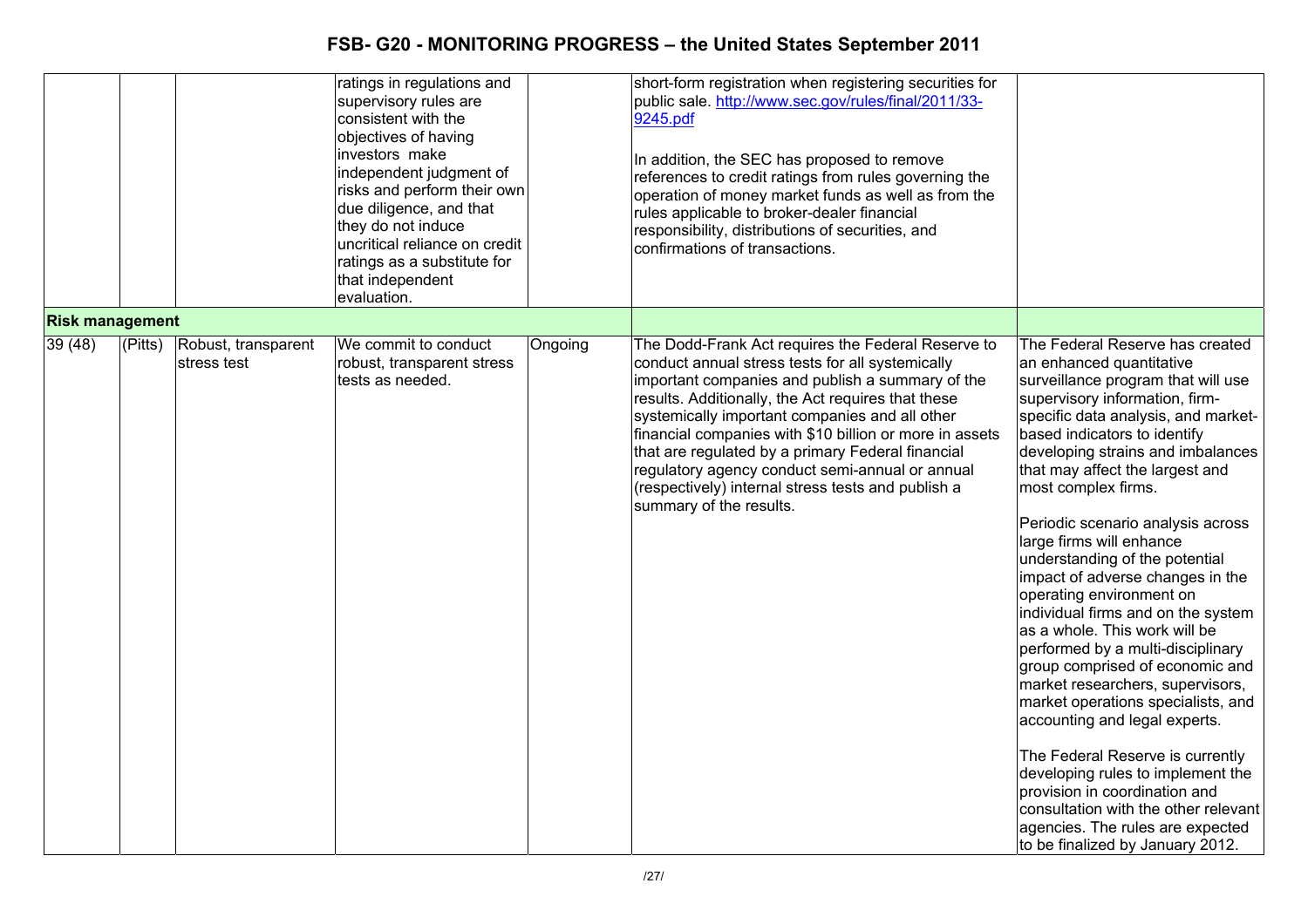| $\sqrt{40}$ (49) | $\sqrt{\text{(Pitts)}}$ | Efforts to deal with   | Our efforts to deal with                          | Ongoing | In November 2009, the IASB issued for public                                                                    | In all cases under the normal                                           |
|------------------|-------------------------|------------------------|---------------------------------------------------|---------|-----------------------------------------------------------------------------------------------------------------|-------------------------------------------------------------------------|
|                  |                         | impaired assets and    | impaired assets and to                            |         | comment an exposure draft on loss provisioning. The                                                             | supervisory process supervisors                                         |
|                  |                         |                        | raise additional capital encourage the raising of |         | comment period ended in June 2010. The FASB's                                                                   | will actively encourage the firms to                                    |
|                  |                         |                        | additional capital must                           |         | Exposure Draft, Accounting for Financial Instruments                                                            | raise additional capital in situations                                  |
|                  |                         |                        | continue, where needed.                           |         | and Revisions to the Accounting for Derivative                                                                  | where there are expected                                                |
|                  |                         |                        |                                                   |         | Instruments and Hedging Activities, issued in May                                                               | shortfalls in a firm's overall capital                                  |
|                  |                         |                        |                                                   |         | 2010 also proposed changes to accounting for                                                                    | adequacy. Specifically, the largest                                     |
|                  |                         |                        |                                                   |         | impairment. The comment period for the FASB                                                                     | U.S. banking organizations going                                        |
|                  |                         |                        |                                                   |         | exposure draft ended on September 30, 2010.                                                                     | forward are expected to submit a                                        |
|                  |                         |                        |                                                   |         | An Expert Advisory Panel (EAP) on impairment was                                                                | comprehensive capital plan that                                         |
|                  |                         |                        |                                                   |         | set up in November 2009 to address operational issues considers the potential migration of                      |                                                                         |
|                  |                         |                        |                                                   |         | associated with the proposed impairment models for                                                              | problem assets and the impact of                                        |
|                  |                         |                        |                                                   |         | financial instruments. The panel included                                                                       | this migration on the banking                                           |
|                  |                         |                        |                                                   |         | representatives from the IASB, the FASB, Basel                                                                  | organization's capital base and                                         |
|                  |                         |                        |                                                   |         | Committee, and the U.S. banking agencies. The input                                                             | their future capital needs. The                                         |
|                  |                         |                        |                                                   |         | of the EAP will be considered by the IASB and the                                                               | capital plan should take into                                           |
|                  |                         |                        |                                                   |         | FASB in further deliberations. Since the Pittsburgh                                                             | consideration a business as usual                                       |
|                  |                         |                        |                                                   |         | Summit in September 2009, the U.S. regulators                                                                   | scenario as well as a more severe                                       |
|                  |                         |                        |                                                   |         | published additional guidance for the 19 SCAP firms                                                             | economic scenario where                                                 |
|                  |                         |                        |                                                   |         | about the type of analysis the largest firms would be<br>required to undertake prior to undertaking any capital | management's outlook for losses,                                        |
|                  |                         |                        |                                                   |         | action that would result in a reduction in their common                                                         | earnings, liquidity and funding has<br>been substantially impaired. The |
|                  |                         |                        |                                                   |         | equity.                                                                                                         | largest firms would be expected to                                      |
|                  |                         |                        |                                                   |         |                                                                                                                 | demonstrate that over the                                               |
|                  |                         |                        |                                                   |         |                                                                                                                 | projected capital plan period, and                                      |
|                  |                         |                        |                                                   |         |                                                                                                                 | under the firm's current and                                            |
|                  |                         |                        |                                                   |         |                                                                                                                 | prospective financial condition,                                        |
|                  |                         |                        |                                                   |         |                                                                                                                 | they would continue to hold capital                                     |
|                  |                         |                        |                                                   |         |                                                                                                                 | sufficiently above the regulatory                                       |
|                  |                         |                        |                                                   |         |                                                                                                                 | minimums for a well capitalized                                         |
|                  |                         |                        |                                                   |         |                                                                                                                 | institution in light of the institution's                               |
|                  |                         |                        |                                                   |         |                                                                                                                 | overall risk profile.                                                   |
| 41 (53)          |                         | (WAP) Enhanced risk    | <b>Financial institutions</b>                     | Ongoing | The FASB issued a final standard update on January                                                              | The FASB and the IASB are                                               |
|                  |                         | disclosures by         | should provide enhanced                           |         | 21, 2010, Improving Disclosures about Fair Value                                                                | working on their respective                                             |
|                  |                         | financial institutions | risk disclosures in their                         |         | Measurements, to improve the disclosures about fair                                                             | financial instruments projects,                                         |
|                  |                         |                        | reporting and disclose all                        |         | value measurement (e.g., transfers in/out of level 1 and which are expected to result in                        |                                                                         |
|                  |                         |                        | losses on an ongoing                              |         | 2, and level 3 activities). Certain of the new disclosure                                                       | additional disclosure requirements.                                     |
|                  |                         |                        | basis, consistent with                            |         | requirements are effective for reporting periods                                                                |                                                                         |
|                  |                         |                        | international best practice,                      |         | beginning after December 15, 2009, while others are                                                             |                                                                         |
|                  |                         |                        | as appropriate.                                   |         | effective for reporting periods beginning after                                                                 |                                                                         |
|                  |                         |                        |                                                   |         | December 15, 2010.                                                                                              |                                                                         |
|                  |                         |                        |                                                   |         |                                                                                                                 |                                                                         |
|                  |                         |                        |                                                   |         | In July 2010, the FASB has issued a final accounting                                                            |                                                                         |
|                  |                         |                        |                                                   |         | standards update, Disclosures about the Credit Quality                                                          |                                                                         |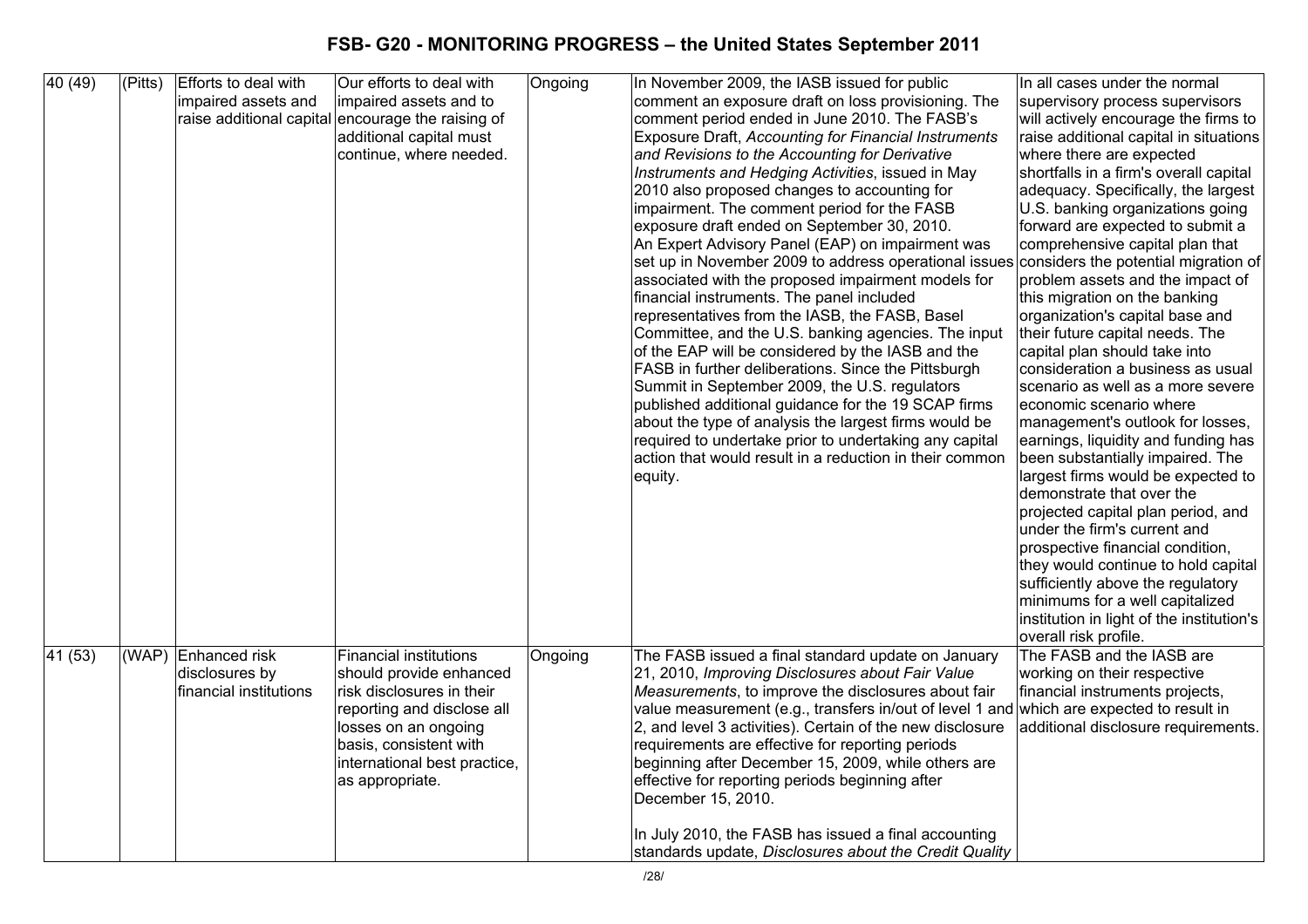|               |               |                                                                     |                                                                                                                                                                                                                                                                                                                                                                                                                              |         | of Financing Receivables and the Allowance for Credit<br>Losses, to give financial statement users greater<br>transparency about entities credit risk exposures and<br>the allowance for credit losses. The disclosures will<br>provide financial statement users with additional<br>information about the nature of credit risks inherent in<br>entities' financing receivables, how credit risk is<br>analyzed and assessed when determining the<br>allowance for credit losses, and the reasons for the<br>change in allowance for credit losses. In the U.S., state<br>insurance functional regulators use the standardized<br>reporting that insurers are required to submit for<br>various purposes, including monitoring the overall risk<br>and financial condition of the industry as a whole. This<br>includes security by security listing, which is a best<br>practice that exceeds the international best practice. |                                                                                                                                                                                                                                                                                                                                        |
|---------------|---------------|---------------------------------------------------------------------|------------------------------------------------------------------------------------------------------------------------------------------------------------------------------------------------------------------------------------------------------------------------------------------------------------------------------------------------------------------------------------------------------------------------------|---------|----------------------------------------------------------------------------------------------------------------------------------------------------------------------------------------------------------------------------------------------------------------------------------------------------------------------------------------------------------------------------------------------------------------------------------------------------------------------------------------------------------------------------------------------------------------------------------------------------------------------------------------------------------------------------------------------------------------------------------------------------------------------------------------------------------------------------------------------------------------------------------------------------------------------------------|----------------------------------------------------------------------------------------------------------------------------------------------------------------------------------------------------------------------------------------------------------------------------------------------------------------------------------------|
| <b>Others</b> |               |                                                                     |                                                                                                                                                                                                                                                                                                                                                                                                                              |         |                                                                                                                                                                                                                                                                                                                                                                                                                                                                                                                                                                                                                                                                                                                                                                                                                                                                                                                                  |                                                                                                                                                                                                                                                                                                                                        |
| 42 (46)       | (FSF<br>2008) | Review of national<br>deposit insurance<br>arrangements             | VI.9 National deposit<br>insurance arrangements<br>should be reviewed<br>against the agreed<br>international principles,<br>and authorities should<br>strengthen arrangements<br>where needed.                                                                                                                                                                                                                               | Ongoing | In 2010, the FDIC, on behalf of the International<br>Association of Deposit Insurers (IADI), collaborated<br>with the BCBS, IMF, European Forum of Deposit<br>Insurers, World Bank, and EC to develop the<br>Methodology for Compliance Assessment of the Core<br>Principles for Effective Deposit Insurance Systems.                                                                                                                                                                                                                                                                                                                                                                                                                                                                                                                                                                                                            | The Methodology was completed<br>in 2011 and included in the FSB's<br>Compendium of Standards. The<br>Methodology evaluates the<br>effectiveness of deposit insurance<br>systems against internationally<br>agreed principles<br>and provide a valuable benchmark<br>for strengthening or developing<br>new deposit insurance systems. |
| 43(55)        | (Pitts)       | Development of<br>cooperative and<br>coordinated exit<br>strategies | We need to develop a<br>transparent and credible<br>process for withdrawing<br>our extraordinary fiscal,<br>monetary and financial<br>sector support, to be<br>implemented when<br>recovery becomes fully<br>secured. We task our<br>Finance Ministers, working<br>with input from the IMF<br>and FSB, to continue<br>developing cooperative<br>and coordinated exit<br>strategies recognizing that<br>the scale, timing and | Ongoing | Authority to make commitments under TARP expired<br>on 3 October 2010 and the Dodd-Frank Act precludes<br>the establishment of any new TARP programs. A major<br>program under TARP, The Capital Purchase Program,<br>was closed for new entrants as of end December 2009.<br>The Money Market Mutual Fund Guarantee expired in<br>September 2009. New issuance under the FDIC's<br>Temporary Liquidity Guarantee Program ended in<br>October, 2009. Credit extended through Federal<br>Reserve liquidity programs has declined substantially<br>as market conditions have improved. The Term Asset-<br>Backed Securities Loan Facility (TALF) closed<br>for new loan extensions against newly issued<br>commercial mortgage backed securities (CMBS) on<br>June 30, 2010, and for new loan extensions against all<br>other types of collateral on March 31, 2010. The                                                           | Continuing wind-down of support<br>programs; proposed a Financial<br>Crisis Responsibility Fee.                                                                                                                                                                                                                                        |